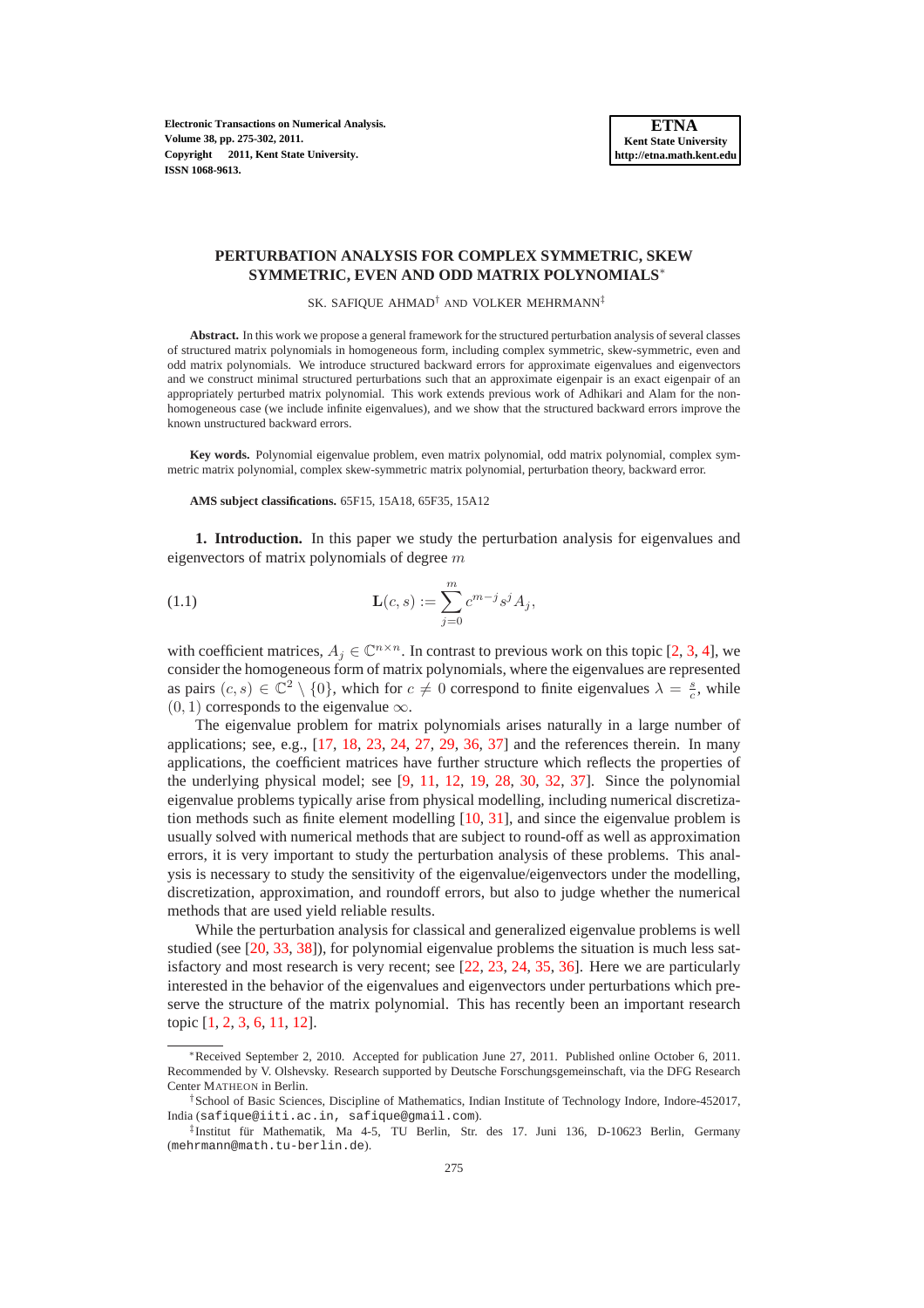# 276 S. S. AHMAD AND V. MEHRMANN

In this paper we will focus on complex matrix polynomials, where the coefficient matrices are complex symmetric or skew-symmetric, i.e.,  $\mathbf{L}(c, s) = \pm \mathbf{L}^T(c, s)$ , or where the matrix polynomials are T-even or T-odd, i.e.,  $\mathbf{L}(c, s) = \pm \mathbf{L}^T(c, -s)$ . Complex (skew)symmetric problems arise in the finite element modelling of the acoustic field in car interiors and in the design of axisymmetric VCSEL devices; see, e.g., [\[8,](#page-26-9) [34\]](#page-27-18). Complex T-even or T-odd problems arise in the vibration analysis for high-speed trains; see, e.g., [\[25,](#page-27-19) [26\]](#page-27-20). Many applications only need finite eigenvalues and associated eigenvectors, but the eigenvectors associated with the eigenvalue infinity play an important role as well, since quite often the infinite spectrum has to be deflated before classical methods can be employed; see [\[13,](#page-26-10) [14\]](#page-26-11).

While the perturbation analysis and the construction of backward errors for finite eigenvalues have been studied in detail, there are only few results associated with the eigenvalue infinity. We will present a systematic general perturbation framework that covers finite and infinite eigenvalues and extends the structured theory of  $[1, 2, 3, 6, 11, 12]$  $[1, 2, 3, 6, 11, 12]$  $[1, 2, 3, 6, 11, 12]$  $[1, 2, 3, 6, 11, 12]$  $[1, 2, 3, 6, 11, 12]$  $[1, 2, 3, 6, 11, 12]$  $[1, 2, 3, 6, 11, 12]$  $[1, 2, 3, 6, 11, 12]$  $[1, 2, 3, 6, 11, 12]$  $[1, 2, 3, 6, 11, 12]$  as well as the unstructured theory for the homogeneous case studied in [\[5,](#page-26-12) [6,](#page-26-8) [7,](#page-26-13) [16,](#page-27-21) [24,](#page-27-3) [33\]](#page-27-14). In particular, to present the backward error analysis for a given approximation to an eigenvalue/eigenvector pair of a matrix polynomial L, we will construct an appropriately structured minimal (in the Frobenius and the spectral norm) perturbation polynomial  $\Delta L$  such that the given eigenvalue/eigenvector pair is exact for  $L + \Delta L$ . It will turn out that the so constructed minimal perturbation is unique in the case of the Frobenius norm and that there are infinitely many such minimal perturbations in the case of the spectral norm. We will compare the so constructed perturbations with those constructed for matrix pencils and matrix polynomials in [\[2,](#page-26-0) [3,](#page-26-1) [4\]](#page-26-2) and show that our results generalize these results and provide the following further information on the eigenvalues 0 and  $\infty$  of  $L + \Delta L$ .

- For the case of complex symmetric or skew-symmetric matrix polynomials, we show that the nearest perturbed matrix polynomial can have all kinds of eigenvalues including 0 and  $\infty$ .
- When the degree is  $m = 1$ , we present the perturbation analysis for the case of T-even and T-odd matrix pencils and we show that the nearest perturbed pair can have 0 and  $\infty$  as eigenvalues depending on the choice of  $(\lambda, \mu)$  for which we want to compute the backward error. Furthermore, when  $\lambda = 0$  or  $\mu = 0$ , then we show that the perturbed pair is the same for the spectral and the Frobenius norm.
- When the degree is  $m > 1$  and even, then for the case of T-even matrix polynomials we show that the nearest perturbed polynomial can have both 0 and  $\infty$  eigenvalues depending on the choice of  $(\lambda, \mu)$  for which we want to compute the backward error. Again, when  $\lambda = 0$ ,  $\mu \neq 0$  or  $\lambda \neq 0$ ,  $\mu = 0$ , then the perturbed polynomial is the same for the spectral and the Frobenius norm.
- When  $m > 1$  is odd, then for the case of T-even matrix polynomials we show that the nearest perturbed matrix polynomial can have all possible finite eigenvalues including 0 but not the eigenvalue  $\infty$ .
- When  $m > 1$  is even, then for the case of T-odd matrix polynomials we show that the nearest perturbed polynomial can have non-zero finite eigenvalues but not the eigenvalue ∞.
- When  $m > 1$  is odd, then for the case of T-odd matrix polynomials we show that the perturbed polynomial can have only  $\infty$  and non-zero finite eigenvalues.

The paper is organized as follows: In Section [2,](#page-2-0) we review some known techniques that were developed in [\[5,](#page-26-12) [6,](#page-26-8) [7\]](#page-26-13) for matrix pencils and identify the types of structured homogeneous matrix polynomials that we will analyze as well as the eigenvalue symmetry that arises for these structured matrix polynomials. In Section [3](#page-6-0) and in Section [4](#page-13-0) we present the structured backward error analysis of an approximate eigenpair for complex symmetric, complex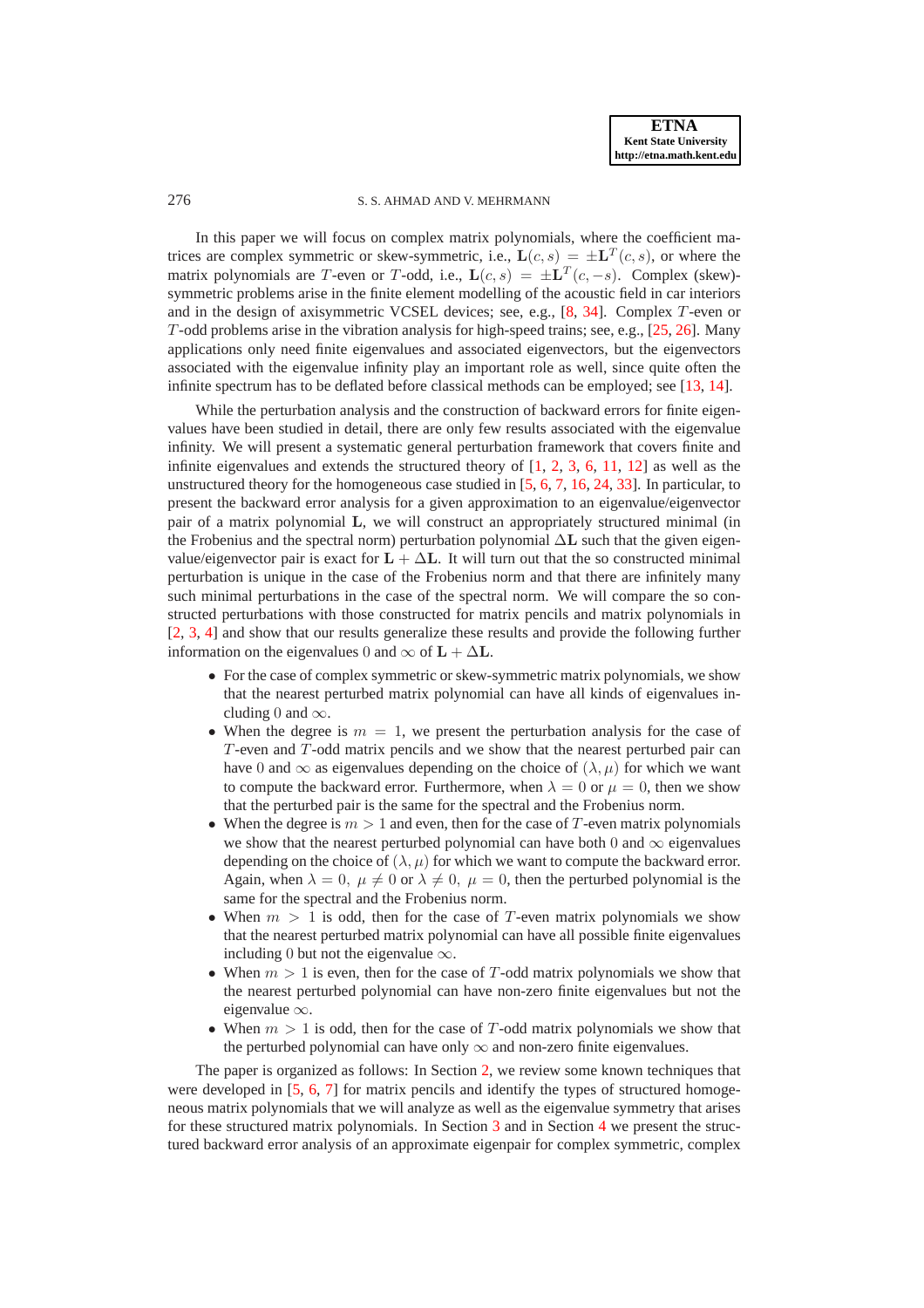skew-symmetric, T-even, and T-odd matrix polynomials and compare these results with the corresponding unstructured backward errors. We also present a systematic general procedure for the construction of an appropriate structured minimal complex symmetric, complex skewsymmetric, T-even, and T-odd polynomial  $\Delta L$  such that the given approximate eigenvalue and eigenvector are exact for  $L + \Delta L$ . These results cover finite and infinite eigenvalues and generalize results of [\[1,](#page-26-7) [2,](#page-26-0) [3,](#page-26-1) [4,](#page-26-2) [11\]](#page-26-4) in a systematic way.

<span id="page-2-0"></span>**2. Notation and preliminaries.** We denote by  $\mathbb{R}^{n \times n}$ ,  $\mathbb{C}^{n \times n}$  the sets of real and complex  $n \times n$  matrices, respectively. For an integer  $p, 1 \leq p \leq \infty$ , and an elementwise nonnegative vector  $w = [w_1, \dots, w_n]^T \in \mathbb{R}^n$ , we define a weighted p-(semi)norm of a real or complex vector  $x = [x_1, \ldots, x_n]^T$  via

$$
||x||_{w,p} := ||[w_1x_1, w_2x_2, \dots, w_nx_n]^T||_p.
$$

If w is elementwise strictly positive, then this is a norm, and if w has zero components then it is a seminorm. We define the componentwise inverse of w via  $w^{-1} := [w_1^{-1}, \dots, w_m^{-1}]^T$ , where we use the convention that  $w_i^{-1} = 0$  if  $w_i = 0$ .

We will consider structured and unstructured backward errors both in the spectral norm and the Frobenius norm on  $\mathbb{C}^{n \times n}$ , which are given by

$$
||A||_2 := \max_{||x||_2=1} ||Ax||, \quad ||A||_F := (\text{trace} A^* A)^{1/2},
$$

respectively.

By  $\sigma_{\text{max}}(A)$  and  $\sigma_{\text{min}}(A)$  we denote the largest and smallest singular value of a matrix A, respectively. The identity matrix is denoted by I and  $\overline{A}$ ,  $A<sup>T</sup>$ , and  $A<sup>H</sup>$  stand for the conjugate, transpose, and conjugate transpose of a matrix A, respectively.

The set of all matrix polynomials of degree  $m \geq 0$  with coefficients in  $\mathbb{C}^{n \times n}$  is denoted by  $\mathbf{L}_m(\mathbb{C}^{n \times n})$ . This is a vector space which we can equip with weighted (semi)norms (given a nonnegative weight vector  $w := [w_0, w_1, \dots, w_m]^T \in \mathbb{R}^{m+1} \setminus \{0\}$  defined as

$$
\|\mathbf{L}\|_{w,F} := \|(A_0,\ldots,A_m)\|_{w,F} = (w_0^2\|A_0\|_F^2 + \ldots + w_m^2\|A_m\|_F^2)^{1/2},
$$

for the Frobenius norm and

$$
\|\mathbf{L}\|_{w,2} := \|(A_0,\ldots,A_m)\|_{w,2} = (w_0^2 \|A_0\|_2^2 + \ldots + w_m^2 \|A_m\|_2^2)^{1/2},
$$

for the spectral norm. A matrix polynomial is called *regular* if  $det(L(\lambda, \mu)) \neq 0$  for some  $(\lambda, \mu) \in \mathbb{C}^2 \setminus \{(0, 0)\},$  otherwise it is called *singular*. The *spectrum* of a homogeneous matrix polynomial  $\mathbf{L} \in \mathbf{L}_m(\mathbb{C}^{n \times n})$  is defined as

$$
\Lambda(\mathbf{L}) := \{ (c, s) \in \mathbb{C}^2 \setminus \{ (0, 0) \} : \ \text{rank}(\mathbf{L}(c, s)) < n \}.
$$

In the following we normalize the set of points  $(c, s) \in \mathbb{C}^2 \setminus \{(0, 0)\}\)$ , such that c is real and  $|c|^2 + |s|^2 = 1$ . With this normalization, it follows that the spectrum  $\Lambda(L)$  of a matrix polynomial  $\mathbf{L} \in \mathbf{L}_m(\mathbb{C}^{n \times n})$  can be identified with a subset of the Riemann sphere; see, e.g., [\[6\]](#page-26-8).

In the following we will compute backward errors for structured matrix polynomials. These were introduced, e.g., in [\[21,](#page-27-22) [35\]](#page-27-17), but here we follow [\[5,](#page-26-12) [6,](#page-26-8) [7\]](#page-26-13) and define the backward error of an approximate eigenpair as follows. Let  $(\lambda, \mu) \in \mathbb{C}^2 \setminus \{(0, 0)\}\$ be an approximate eigenvalue of  $L \in L_m(\mathbb{C}^{n \times n})$  with corresponding normalized approximate right eigenvector  $x \neq 0$  with  $x^H x = 1$ , i.e.,  $\mathbf{L}(\lambda, \mu)x = 0$ . Then we consider the Frobenius and spectral norm backward errors associated with a given nonnegative weight vector  $[w_0, w_1, \ldots, w_m]^T$ 

$$
\eta_{w,F}(\lambda,\mu,x,\mathbf{L}) := \inf \{ \|\Delta \mathbf{L}\|_{w,F}, \ \Delta \mathbf{L} \in \mathbf{L}_m(\mathbb{C}^{n \times n}), (\mathbf{L}(\lambda,\mu) + \Delta \mathbf{L}(\lambda,\mu))x = 0 \},
$$
  

$$
\eta_{w,2}(\lambda,\mu,x,\mathbf{L}) := \inf \{ \|\Delta \mathbf{L}\|_{w,2}, \ \Delta \mathbf{L} \in \mathbf{L}_m(\mathbb{C}^{n \times n}), (\mathbf{L}(\lambda,\mu) + \Delta \mathbf{L}(\lambda,\mu))x = 0 \},
$$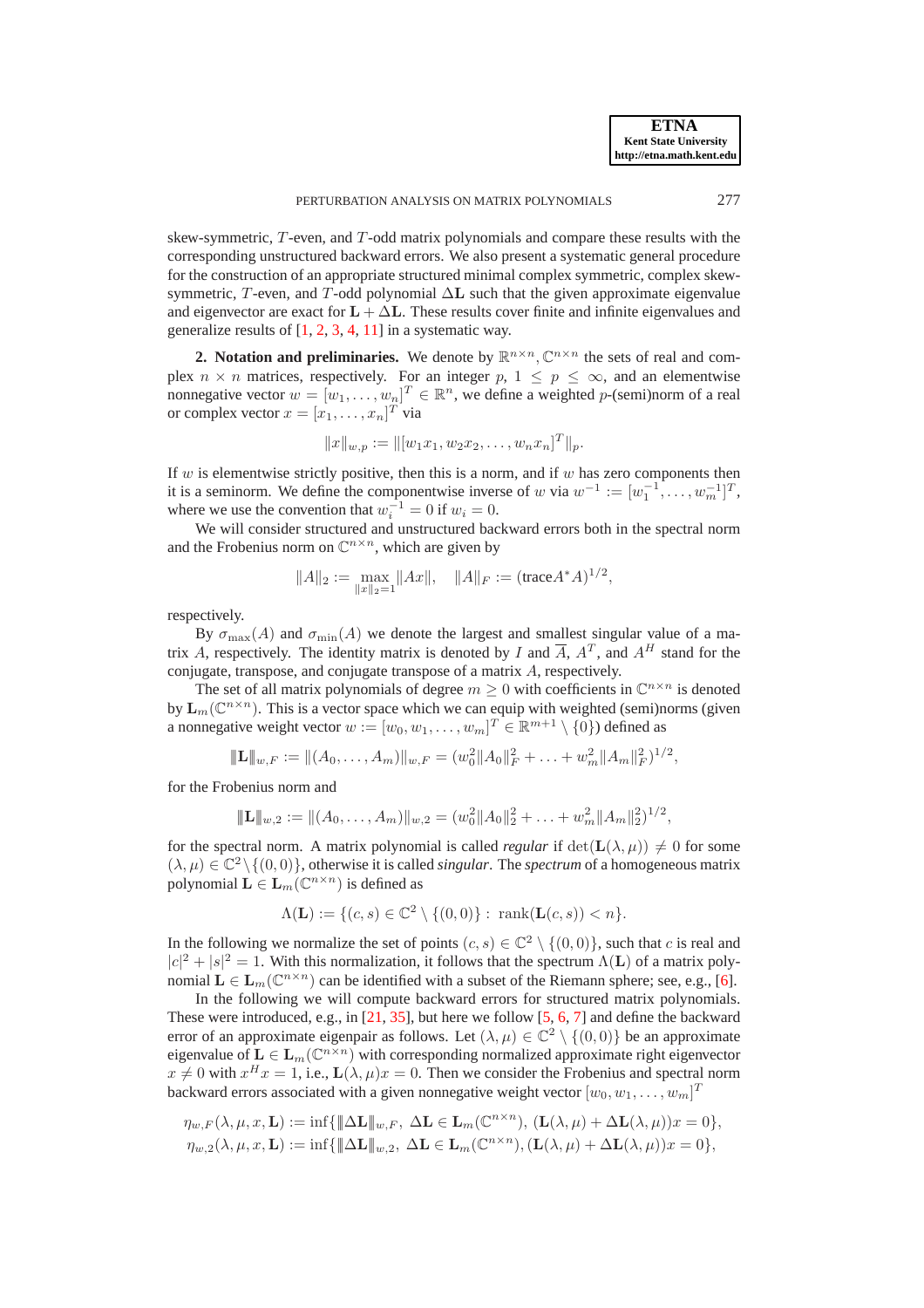### 278 S. S. AHMAD AND V. MEHRMANN

respectively. When  $w := [1, 1, ..., 1]^T$ , then we just leave off the index w for convenience. The backward errors for structured matrix polynomials from a set  $\mathbf{S}\subset \mathbf{L}_m(\mathbb{C}^{n\times n})$  are defined analogously as

$$
\begin{aligned}\n\eta_{w,F}^{\mathbf{S}}(\lambda,\mu,x,\mathbf{L}) &:= \inf \{ \|\Delta \mathbf{L}\|_{w,F}, \ \Delta \mathbf{L} \in \mathbf{S}, \ (\mathbf{L}(\lambda,\mu) + \Delta \mathbf{L}(\lambda,\mu))x = 0 \}, \\
\eta_{w,2}^{\mathbf{S}}(\lambda,\mu,x,\mathbf{L}) &:= \inf \{ \|\Delta \mathbf{L}\|_{w,2}, \ \Delta \mathbf{L} \in \mathbf{S}, \ (\mathbf{L}(\lambda,\mu) + \Delta \mathbf{L}(\lambda,\mu))x = 0 \},\n\end{aligned}
$$

respectively.

<span id="page-3-0"></span>In order to compute the backward errors, we will need the partial derivative  $\nabla_i ||z||_{w,2}$  of the map

(2.1) 
$$
\mathbb{C}^{m+1} \to \mathbb{R},
$$

$$
z \mapsto ||z||_{w,2} = ||(z_0, z_1, \dots, z_m)||_{w,2},
$$

which is the derivative of  $(2.1)$  with respect to the variable  $z_i$  obtained by fixing the variables  $z_0, z_1, \ldots, z_{i-1}, z_{i+1}, \ldots, z_m$  as constants. The gradient of the map [\(2.1\)](#page-3-0) is then defined as

$$
\nabla(||z||_{w,2}) = [\nabla_0 ||z||_{w,2}, \nabla_1 ||z||_{w,2}, \dots, \nabla_m ||z||_{w,2}]^T \in \mathbb{C}^{m+1}.
$$

For a given  $(\lambda, \mu) \in \mathbb{C}^2 \setminus \{(0, 0)\}\$  and  $x \in \mathbb{C}^n$  with  $x^H x = 1$ , we set  $k := -L(\lambda, \mu)x$ and, with a given nonnegative weight vector  $[w_0, w_1, \ldots, w_m]^T$ , we introduce

<span id="page-3-3"></span>
$$
H_{w,2} := H_{w,2}(\lambda,\mu) := \|(\lambda^m \mu^0, \lambda^{m-1} \mu, \dots, \lambda^0 \mu^m)\|_{w,2},
$$

and we use the notation  $\nabla_j H_{w,2}$  for the partial derivative (with respect to  $z_j$ ) of the map [\(2.1\)](#page-3-0) at  $(\lambda^m \mu^0, \lambda^{m-1} \mu, \dots, \lambda^0 \mu^m)$ . Then we have

(2.2) 
$$
\eta_{w,2}(\lambda,\mu,x,\mathbf{L}) = \frac{\|\mathbf{L}(\lambda,\mu)x\|}{H_{w^{-1},2}(\lambda,\mu)}.
$$

Defining for each of the coefficients

$$
(2.3) \t\t\t z_{A_j} := \frac{\nabla_j H_{w^{-1},2}}{H_{w^{-1},2}}
$$

and introducing the perturbations  $\Delta A_j := \overline{z_{A_i}} k x^H$  for the coefficients, we form the matrix polynomial

<span id="page-3-2"></span>
$$
\Delta \mathbf{L}(c, s) = \sum_{j=0}^{m} c^{m-j} s^j \Delta A_j,
$$

with

<span id="page-3-1"></span>
$$
\|\Delta \mathbf{L}\|_{w,2} = \frac{\|k\|}{H_{w^{-1},2}}.
$$

For  $z \in \mathbb{C}$  we set sign(z) :=  $\overline{z}/|z|$ , when  $z \neq 0$  and sign(z) := 0 when  $z = 0$ . With these definitions we have the following preliminary results which generalize the corresponding results of [\[5,](#page-26-12) [6\]](#page-26-8) to matrix polynomials.

**PROPOSITION 2.1.** *Consider the map*  $||z||_{w,2}$  *given by* [\(2.1\)](#page-3-0)*. Then*  $||z||_{w,2}$  *is differentiable on* C <sup>m</sup>+1 *and*

$$
\nabla_i ||z||_{w,2} = \frac{w_i^2 z_i}{||z||_{w,2}}, \ i = 0, 1, 2, \dots, m.
$$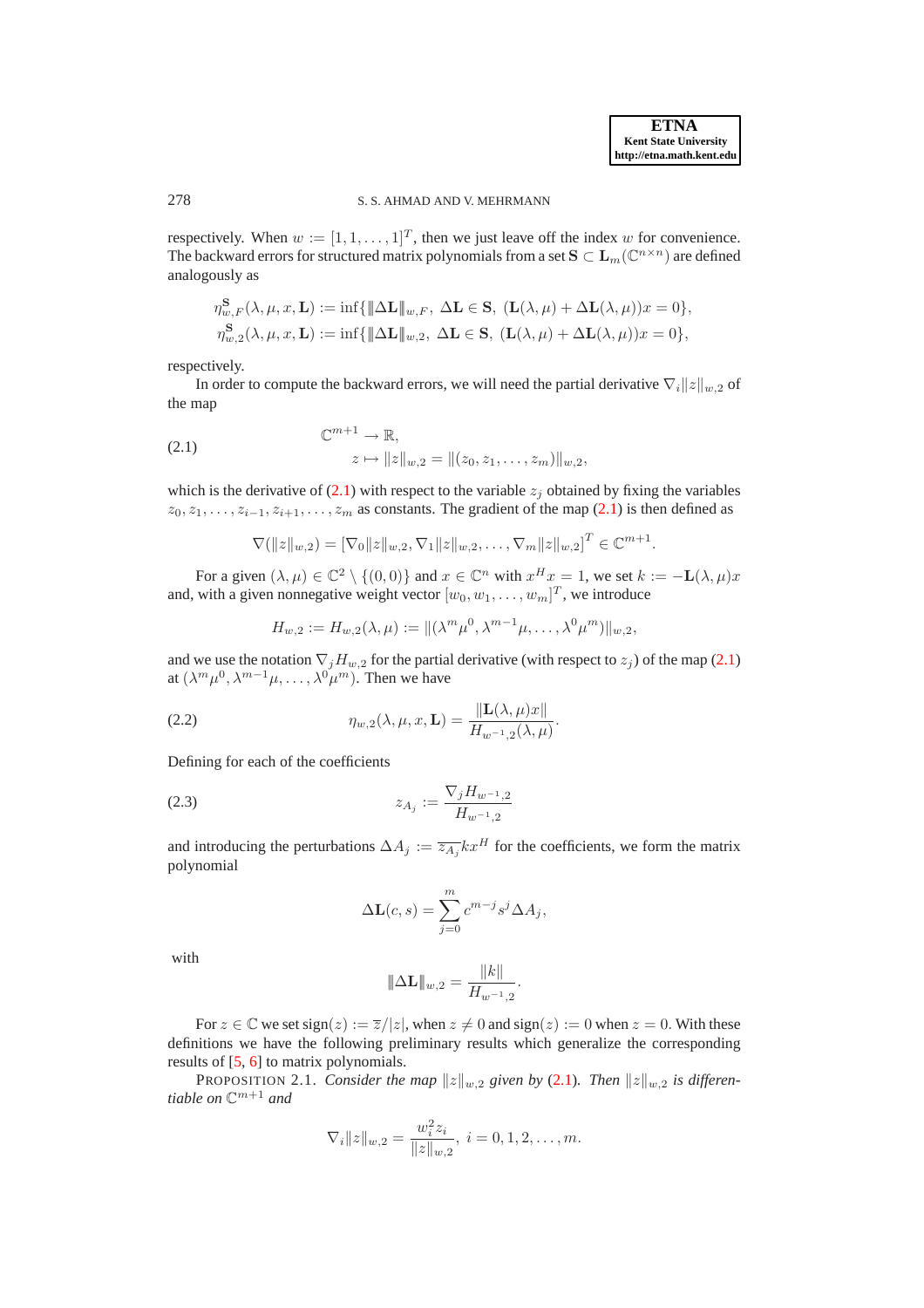$\Box$ *Proof.* The assertion follows from the fact that  $\nabla(|z_i|^2) = 2z_i$ . | The proof of the following two propositions is analogous.

PROPOSITION 2.2. Let m be an integer and let  $\tilde{m} = \frac{m}{2}$  $\frac{n}{2}+1$ ,  $\hat{m}=m$  *if* m *is even and*  $\tilde{m} = \frac{m+1}{2}$  $\frac{1}{2}$ ,  $\hat{m} = m - 1$  *if* m *is odd.* Consider the mapping

$$
K_{w,2}: \mathbb{C}^{\tilde{m}} \to \mathbb{R}
$$
  

$$
z \mapsto ||[z_0, z_2, z_4, \dots, z_{\hat{m}}]^T||_{w,2}.
$$

*Then* Kw,<sup>2</sup> *is differentiable and*

$$
\nabla_i K_{w,2}(z) = \frac{w_i^2 z_i}{K_{w,2}(z)}, \ i = 0, 2, 4, \dots, \hat{m}.
$$

<span id="page-4-0"></span>PROPOSITION 2.3. Let m be an integer and let  $\tilde{m} = \frac{m}{2}$  $\frac{\pi}{2}$ ,  $\hat{m} = m$  *if* m *is even and*  $\tilde{m} = \frac{m+1}{2}$  $\frac{1}{2}$ ,  $\hat{m} = m - 1$  *if* m *is odd.* Consider the mapping

$$
N_{w,2}: \mathbb{C}^{\tilde{m}} \to \mathbb{R}
$$
  

$$
z \mapsto ||[z_1, z_3, z_5, \dots, z_{\hat{m}}]^T||_{w,2}.
$$

*Then* Nw,<sup>2</sup> *is differentiable and*

$$
\nabla_i N_{w,2}(z) = \frac{w_i^2 z_i}{N_{w,2}(z)}, \ i = 1, 3, 5, \dots, \hat{m}.
$$

<span id="page-4-1"></span>PROPOSITION 2.4. *Consider the functions*

$$
H_{w,2}(c^m s^0, c^{m-1} s, \dots, c^0 s^m) = ||[c^m s^0, c^{m-1} s, \dots, c^0 s^m]^T||_{w,2},
$$
  
\n
$$
K_{w,2}(c^m s^0, c^{m-2} s^2, \dots, c^0 s^m) = ||[c^m s^0, c^{m-2} s^2, \dots, c^0 s^m]^T||_{w,2}
$$
 if *m* is even,  
\n
$$
K_{w,2}(c^m s^0, c^{m-2} s^2, \dots, c s^{m-1}) = ||[c^m s^0, c^{m-2} s^2, \dots, c s^{m-1}]^T||_{w,2}
$$
 if *m* is odd,  
\n
$$
N_{w,2}(c^{m-1} s, c^{m-3} s^3, \dots, c s^{m-1}) = ||[c^{m-1} s, c^{m-3} s^3, \dots, c s^{m-1}]^T||_{w,2}
$$
 if *m* is even,  
\n
$$
N_{w,2}(c^{m-1} s, c^{m-3} s^3, \dots, c^0 s^m) = ||[c^{m-1} s, c^{m-3} s^3, \dots, c^0 s^m]^T||_{w,2}
$$
 if *m* is odd.

*For even* m*, the following formulas hold:*

$$
\sum_{j=0,j \text{ even}}^{m} c^{m-j} s^j \frac{\overline{\nabla_j H_{w,2}}}{H_{w,2}} = \frac{K_{w,2}^2}{H_{w,2}^2} \n\qquad\n\sum_{j=0}^{m} w_j^{-2} |\nabla_j K_{w,2}|^2 = 1,
$$
\n
$$
\sum_{j=1,j \text{ odd}}^{m-1} c^{m-j} s^j \frac{\overline{\nabla_j H_{w,2}}}{H_{w,2}} = \frac{N_{w,2}^2}{H_{w,2}^2} \n\qquad\n\sum_{j=1}^{m-1} w_j^{-2} |\nabla_j N_{w,2}|^2 = 1,
$$
\n
$$
\sum_{j=0,j \text{ even}}^{m} c^{m-j} s^j \frac{\overline{\nabla_j K_{w,2}}}{K_{w,2}} = 1,
$$
\n
$$
\sum_{j=1,j \text{ odd}}^{m-1} c^{m-j} s^j \frac{\overline{\nabla_j K_{w,2}}}{N_{w,2}} = 1,
$$
\n
$$
\sum_{j=1,j \text{ odd}}^{m-1} c^{m-j} s^j \frac{\overline{\nabla_j N_{w,2}}}{N_{w,2}} = 1,
$$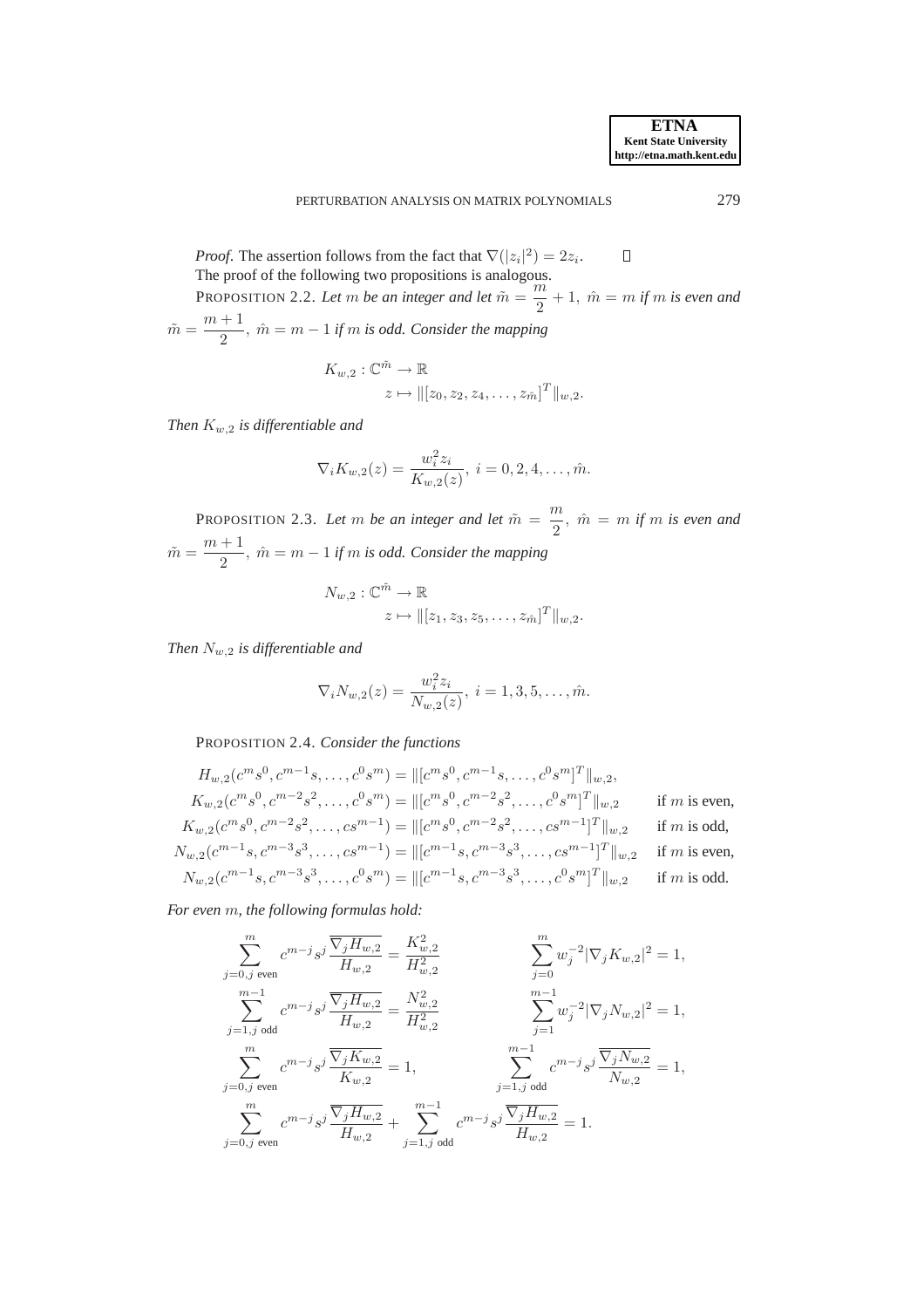.

П

# 280 S. S. AHMAD AND V. MEHRMANN

*For odd* m*, the following formulas hold:*

$$
\sum_{j=0,j \text{ even}}^{m-1} c^{m-j} s^j \frac{\overline{\nabla_j H_{w,2}}}{H_{w,2}} = \frac{K_{w,2}^2}{H_{w,2}^2}, \qquad \sum_{j=1,j \text{ odd}}^{m} c^{m-j} s^j \frac{\overline{\nabla_j H_{w,2}}}{H_{w,2}} = \frac{N_{w,2}^2}{H_{2,2}^2},
$$
\n
$$
\sum_{j=0,j \text{ even}}^{m-1} c^{m-j} s^j \frac{\overline{\nabla_j K_{w,2}}}{K_{w,2}} = 1, \qquad \sum_{j=1,j \text{ odd}}^{m} c^{m-j} s^j \frac{\overline{\nabla_j N_{w,2}}}{N_{w,2}} = 1,
$$
\n
$$
\sum_{j=0,j \text{ even}}^{m} c^{m-j} s^j \frac{\overline{\nabla_j H_{w,2}}}{H_{w,2}} + \sum_{j=1,j \text{ odd}}^{m} c^{m-j} s^j \frac{\overline{\nabla_j H_{w,2}}}{H_{w,2}} = 1.
$$

*For all* m*, the following formulas hold:*

$$
\sum_{j=0}^{m} c^{m-j} s^j \frac{\overline{\nabla_j H_{w,2}}}{H_{w,2}} = 1, \qquad \sum_{j=0}^{m} w_j^{-2} |\nabla_j H_{w,2}|^2 = 1.
$$

*Proof*. By Proposition [2.1,](#page-3-1) we have

$$
\nabla_j H_{w,2}(c^m, c^{m-1}s, \dots, s^m) = \frac{w_j^2 c^{m-j} s^j}{H_{w,2}(c^m, c^{m-1}s, \dots, s^m)}.
$$

Then, we obtain

$$
\sum_{j=0, j \text{ even}}^{m} c^{m-j} s^j \frac{\overline{\nabla_j H_{w,2}}}{H_{w,2}} = \sum_{j=0, j \text{ even}}^{m} w_j^2 c^{m-j} s^j \frac{\overline{c^{m-j} s^j}}{H_{w,2}^2} = \frac{K_{w,2}^2}{H_{w,2}}
$$

The other parts follow analogously, using Propositions [2.1](#page-3-1)[–2.3.](#page-4-0)

After establishing these formulas for general matrix polynomials, we now turn to the structured classes. These classes were discussed in detail in [\[28\]](#page-27-9) but not in homogeneous form. So let us first introduce the homogeneous versions.

DEFINITION 2.5. Let  $(c, s) \in \mathbb{C}^2 \setminus \{(0, 0)\}\$ . A matrix polynomial  $\mathbf{L} \in \mathbf{L}_m(\mathbb{C}^{n \times n})$  is *called*

- *1.* Symmetric/skew-symmetric  $i fL(c, s) = \pm L^T(c, s)$ ,
- 2. *T*-even/*T*-odd *if*  $L(c, s) = \pm L^T(c, -s)$ .

The spectra of these classes of structured matrices have a symmetry structure that is summarized in the following proposition which follows directly from the results for the nonhomogeneous case in [\[28\]](#page-27-9).

PROPOSITION 2.6.

- *1. Let*  $\mathbf{L} \in \mathbf{L}_m(\mathbb{C}^{n \times n})$  *be a complex symmetric or complex skew-symmetric matrix polynomial of the form* [\(1.1\)](#page-0-0). If  $x \in \mathbb{C}^n$  *is a right eigenvector of* **L** *corresponding to an eigenvalue*  $(\lambda, \mu) \in \mathbb{C}^2 \setminus \{(0, 0)\}\$ , then  $\overline{x}$  *is a left eigenvector corresponding to the eigenvalue*  $(\lambda, \mu)$ *.*
- 2. Let  $\mathbf{L} \in \mathbf{L}_m(\mathbb{C}^{n \times n})$  *be a complex*  $T$ -even or  $T$ -odd matrix polynomial of the form [\(1.1\)](#page-0-0)*.* If  $x \in \mathbb{C}^n$  and  $y \in \mathbb{C}^n$  are right and left eigenvector associated to an eigen*value*  $(\lambda, \mu) \in \mathbb{C}^2 \setminus \{(0, 0)\}$  *of* **L**, then  $\overline{y}$  *and*  $\overline{x}$  *are right and left eigenvectors associated to the eigenvalue*  $(\lambda, -\mu)$ *.*

Since T-odd and T-even matrix polynomials have coefficients that are alternating between symmetric and skew-symmetric matrices, it is clear that in the product  $x^T(\mathbf{L}(\lambda,\mu))x$ all terms associated with skew-symmetric coefficients vanish; these are the coefficients with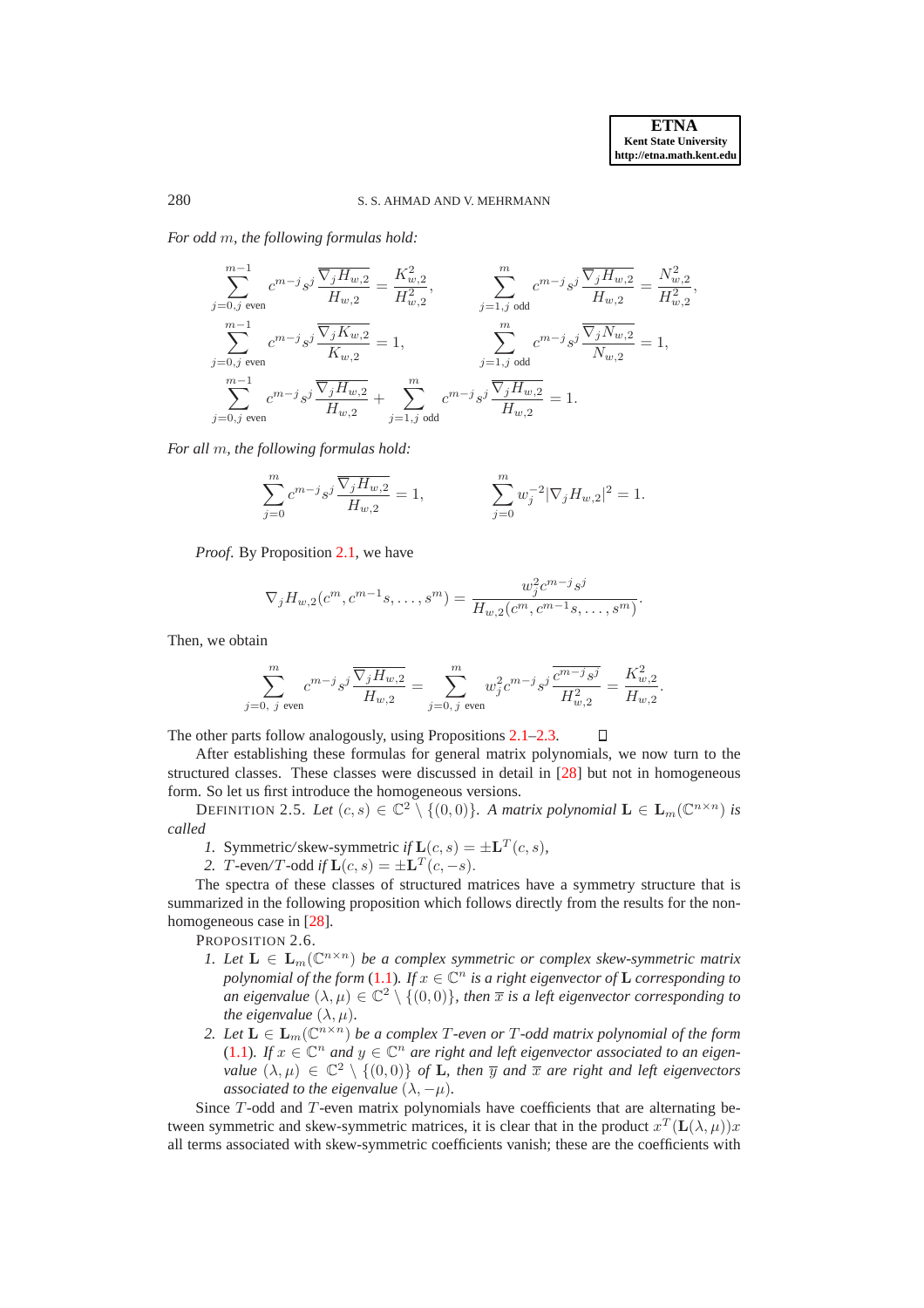#### PERTURBATION ANALYSIS ON MATRIX POLYNOMIALS 281

| TABLE 2.1<br>w |  |
|----------------|--|
|                |  |

<span id="page-6-1"></span>*Eigenvalues and eigenvectors of structured matrix polynomials.*

|            | Eigenvalues                            | Eigenpairs                                                        | $x^T A_i x$        |
|------------|----------------------------------------|-------------------------------------------------------------------|--------------------|
| symmetric  | $(\lambda, \mu)$                       | $((\lambda,\mu),x,\overline{x})$                                  |                    |
| skew-symm. | $(\lambda, \mu)$                       | $((\lambda,\mu),x,\overline{x})$                                  |                    |
| T-even     | $(\lambda,\mu), (\lambda,$<br>$-\mu$ ) | $((\lambda,\mu),x,\overline{y}), ((\lambda,-\mu),y,\overline{x})$ | 0 for all odd $j$  |
| T-odd      | $((\lambda,\mu),(-\lambda,\mu))$       | $((\lambda,\mu),x,\overline{y}), ((-\lambda,\mu),y,\overline{x})$ | 0 for all even $j$ |

odd index for T-even matrix polynomials, and the ones with even index for T-odd matrix polynomials. We summarize the properties of these structured matrix polynomials in Table [2.1.](#page-6-1)

To derive the backward error formulas, we will frequently need the following completion results in which for a symmetric matrix  $X, X^{\frac{1}{2}}$  denotes the positive square root.

<span id="page-6-2"></span>THEOREM 2.7 ([\[15\]](#page-27-23)). *Consider a block matrix*  $T := \begin{bmatrix} A & C \ B & X \end{bmatrix}$ *. Then for any positive number*

$$
\chi \ge \max\left\{ \left\| \begin{bmatrix} A \\ B \end{bmatrix} \right\|_2, \left\| \begin{bmatrix} A & C \end{bmatrix} \right\|_2 \right\},\
$$

*the block* X *can be chosen such that*

$$
\left\| \begin{bmatrix} A & C \\ B & X \end{bmatrix} \right\|_2 \leq \chi,
$$

*where X is of the form*  $X = -KA^H L + \chi (I - KK^H)^{1/2} Z (I - L^H L)^{1/2}$ , and where  $K := ((\chi^2 I - A^H A)^{-1/2} B^H)^H$ ,  $L := (\chi^2 I - A^H A)^{-1/2} C$  with Z an arbitrary matrix *such that*  $||Z||_2 \leq 1$ *.* 

As a Corollary of Theorem [2.7](#page-6-2) one has the following result for complex matrices.

<span id="page-6-4"></span>COROLLARY 2.8. Let  $A = \pm A^T$ ,  $C = \pm B^T \in \mathbb{C}^{n \times n}$  and  $\chi := \sigma_{\max}\left(\begin{bmatrix} A \\ B \end{bmatrix}\right)$ . Then *there exists a symmetric/skew-symmetric matrix*  $X \in \mathbb{C}^{n \times n}$  *such that* 

<span id="page-6-3"></span>
$$
\sigma_{max}\left(\begin{bmatrix} A & \pm B^T \\ B & X \end{bmatrix}\right) = \chi,
$$

*and* X *has the form*

$$
X := -K\overline{A}K^{T} + \chi(I - KK^{H})^{1/2}Z(I - \overline{K}K^{T})^{1/2},
$$

 $K := B(\chi^2 I - \overline{A}A)^{-1/2}$  and where  $Z = \pm Z^T \in \mathbb{C}^{n \times n}$  is an arbitrary matrix such that  $||Z||_2 \leq 1.$ 

In the results presented below, we always use  $Z = 0$ . In the following section we derive backward errors for the different classes of structured matrix polynomials.

<span id="page-6-0"></span>**3. Backward errors for complex symmetric and skew-symmetric matrix polynomials.** In this section we derive backward error formulas for homogeneous complex symmetric and skew-symmetric matrix polynomials. Throughout this section, we will make use of the partial derivatives  $\frac{\nabla_j H_{w^{-1},2}}{\sigma_r}$  $\frac{f^{12}w^{-1},2}{H_{w^{-1},2}}$  of  $H_{w^{-1},2}$  and of  $z_{A_j}$  as defined in [\(2.3\)](#page-3-2).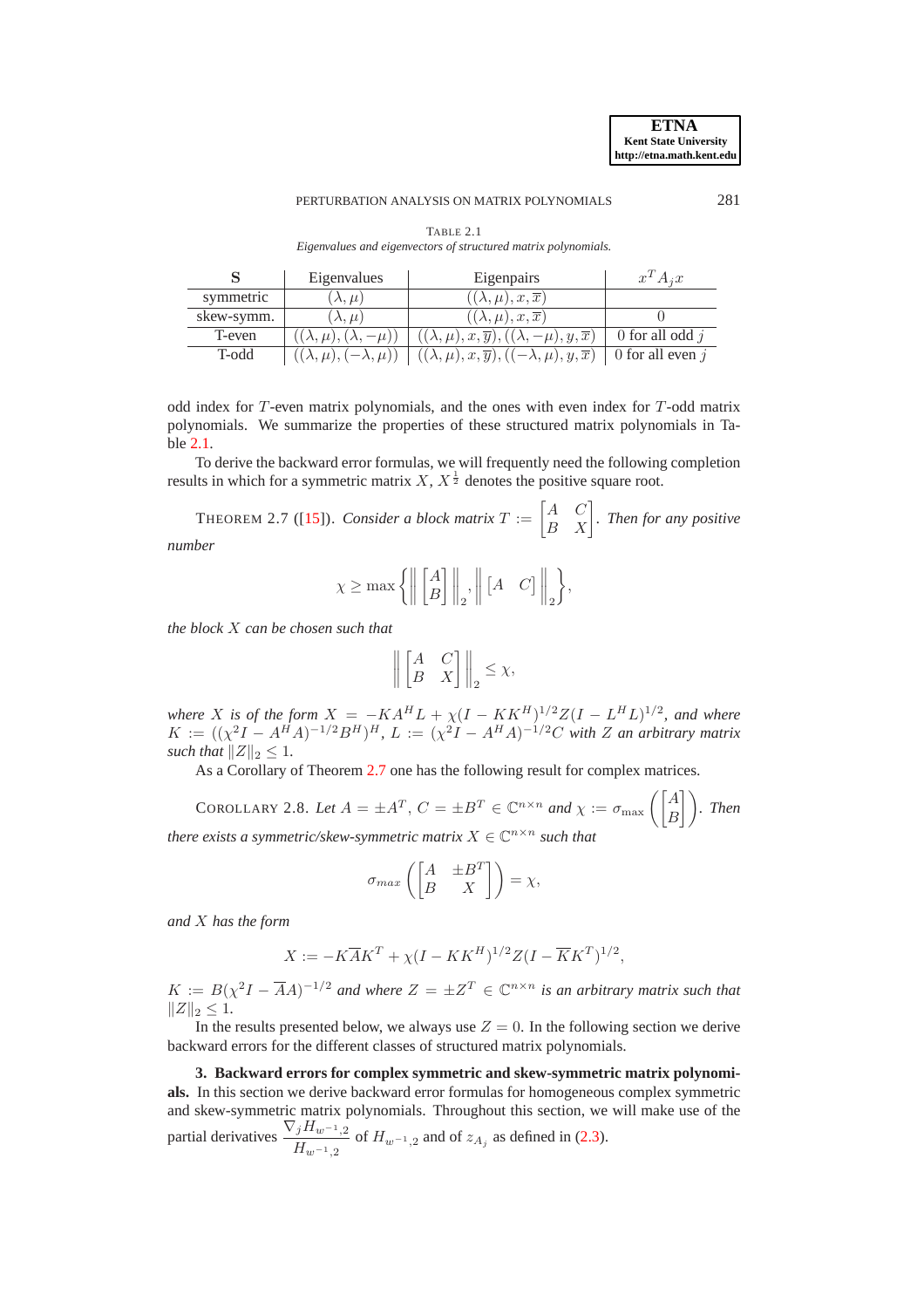282 S. S. AHMAD AND V. MEHRMANN

THEOREM 3.1. Let  $\mathbf{L} \in \mathbf{L}_m(\mathbb{C}^{n \times n})$  *be a regular, symmetric matrix polynomial of the form* [\(1.1\)](#page-0-0)*, let*  $(\lambda, \mu) \in \mathbb{C}^2 \setminus \{(0, 0)\}\)$ , *let*  $x \in \mathbb{C}^n$  *be such that*  $x^H x = 1$  *and*  $k := -L(\lambda, \mu)x$ . *Introduce the perturbation matrices*

$$
\Delta A_j = -\overline{x}x^T A_j x x^H + \overline{z_{A_j}} \left[ \overline{x}k^T + k x^H - 2(x^T k) \overline{x} x^H \right], \ j = 0, 1, \dots, m
$$

*and define*

$$
\Delta \mathbf{L}(c, s) = \sum_{j=0}^{m} c^{m-j} s^j \Delta A_j \in \mathbf{L}_m(\mathbb{C}^{n \times n}).
$$

*Then*  $\Delta$ **L** *is a symmetric matrix polynomial and*  $(L(\lambda, \mu) + \Delta L(\lambda, \mu))x = 0$ *.* 

*Proof.* Since for all j we have  $\Delta A_j = \Delta A_j^T$ , it follows that  $\Delta L$  is symmetric and we have that

$$
(\mathbf{L}(\lambda,\mu) + \Delta \mathbf{L}(\lambda,\mu))x = \sum_{j=0}^{m} \lambda^{m-j} \mu^{j} (A_j + \Delta A_j)x
$$
  
= 
$$
\sum_{j=0}^{m} \lambda^{m-j} \mu^{j} [A_j x - \overline{x} x^{T} A_j x + \overline{z_{A_j}} [\overline{x} k^{T} x + k - 2(x^{T} k)\overline{x}]]
$$
  
= 
$$
-k(I - \overline{x} x^{T}) + [\overline{x} k^{T} x + k - 2(x^{T} k)\overline{x}] \sum_{j=0}^{m} \lambda^{m-j} \mu^{j} \overline{z_{A_j}}.
$$

By Proposition [2.4](#page-4-1) we have that  $\sum_{m=1}^{m}$  $j=0$  $\lambda^{m-j}\mu^j\overline{z_{A_j}}=1$ . Then

$$
(\mathbf{L}(\lambda,\mu) + \Delta \mathbf{L}(\lambda,\mu))x = -(I - \overline{x}x^T)k + \overline{x}k^T x + k - 2(x^T k)\overline{x} = 0,
$$

since  $k^T x = x^T k$ .  $\Box$ 

Theorem [3.1](#page-6-3) with  $c = 1$  and  $w = [1, 1, \ldots, 1]^T$  implies Theorem 4.2.1 of [\[2\]](#page-26-0) for the case of non-homogeneous matrix polynomials that have only finite eigenvalues, i.e., for which  $\det(A_m) \neq 0$ . Theorem [3.1](#page-6-3) also implies Theorem 2.2 of [\[3\]](#page-26-1) for matrix pencils. Using Theorem [3.1](#page-6-3) we then obtain the following backward errors for complex symmetric matrix polynomials.

<span id="page-7-0"></span>THEOREM 3.2. *Let*  $\mathbf{L} \in \mathbf{L}_m(\mathbb{C}^{n \times n})$  *be a complex symmetric matrix polynomial of the form* [\(1.1\)](#page-0-0)*, let*  $(\lambda, \mu) \in \mathbb{C}^2 \setminus \{(0, 0)\}\)$ *, let*  $x \in \mathbb{C}^n$  *be such that*  $x^H x = 1$ *, and set*  $k := -L(\lambda, \mu)x$ .

*i) The structured backward error with respect to the Frobenius norm is given by*

$$
\eta_{w,F}^{\mathbf{S}}(\lambda,\mu,x,\mathbf{L}) = \frac{\sqrt{2||k||_2^2 - |x^T k|^2}}{H_{w^{-1},2}}.
$$

*There exists a unique complex symmetric polynomial*  $\Delta L(c,s) := \sum_{m=1}^{m}$  $j=0$  $c^{m-j} s^j \Delta A_j$ 

*with coefficients*

$$
\Delta A_j = \overline{z_{A_j}} \left[ \overline{x} k^T + k x^H - (x^T k) \overline{x} x^H \right], \ j = 0, 1, \dots, m
$$

such that the structured backward error satisfies  $\eta_{w,2}^{\bf S}(\lambda,\mu,x,{\bf L}) = |\!|\!| \Delta {\bf L} |\!|\!|_{w,2}$  and  $\overline{x},$ x are left and right eigenvectors corresponding to the eigenvalue  $(\lambda, \mu)$  of  $\mathbf{L} + \Delta \mathbf{L}$ , *respectively.*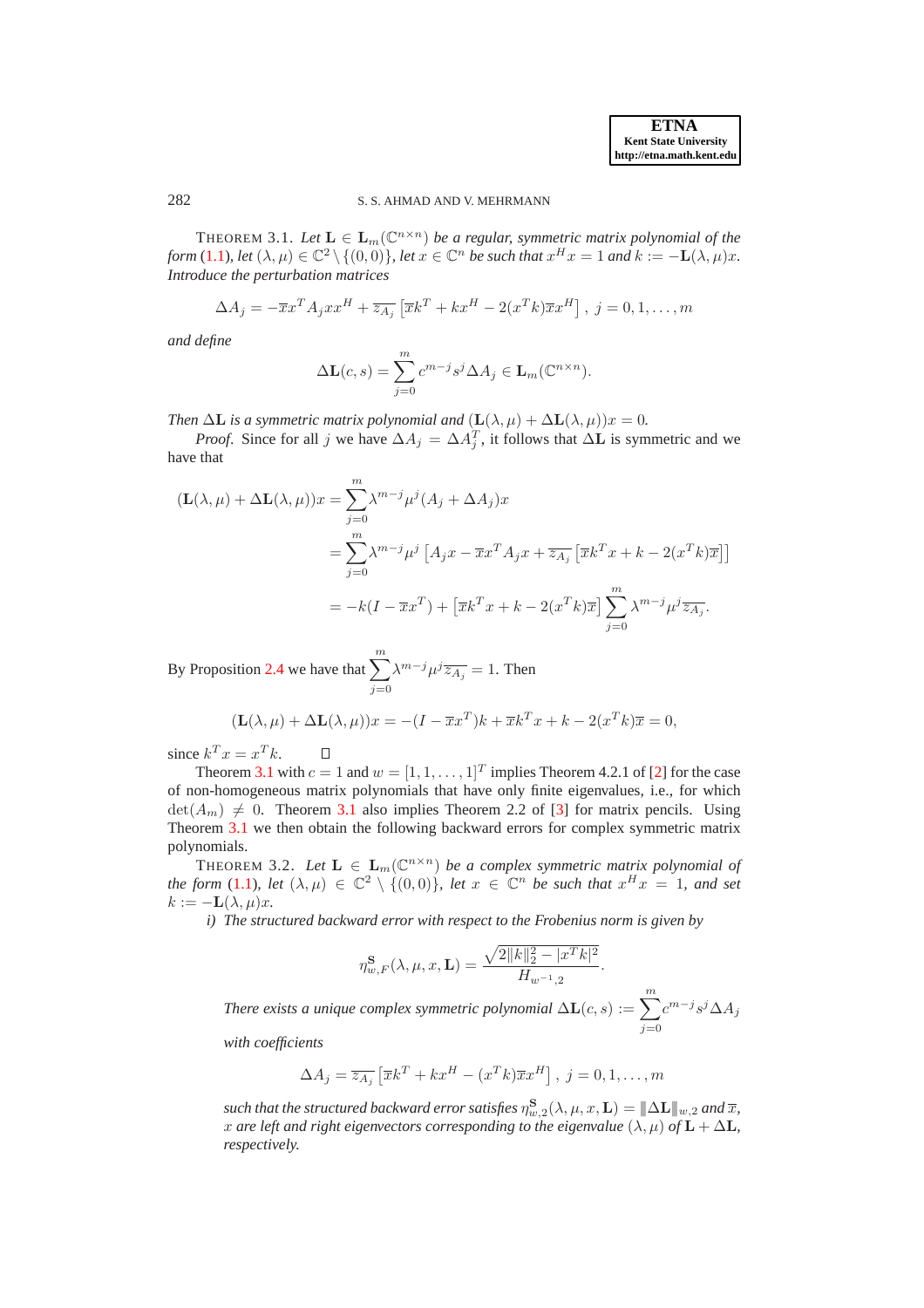*ii) The structured backward error with respect to the spectral norm is given by*

$$
\eta_{w,2}^{\mathbf{S}}(\lambda,\mu,x,\mathbf{L}) = \frac{\|k\|_2}{H_{w^{-1},2}}
$$

and there exist a complex symmetric polynomial  $\Delta L(c,s) := \sum_{m=1}^{\infty}$  $j=0$  $c^{m-j}$ s<sup>j</sup>∆A<sub>j</sub> with

*coefficients*

$$
\Delta A_j := \overline{z_{A_j}} \left[ \overline{x} k^T + k x^H - (k^T x) \overline{x} x^H - \frac{\overline{x^T k} (I - \overline{x} x^T) k k^T (I - x x^H)}{\|k\|_2^2 - |x^T k|^2} \right]
$$

such that  $|\!|\!|\Delta \mathbf{L}|\!|\!|_{w,2} = \eta_{w,2}^{\mathbf{S}}(\lambda,\mu,x,\mathbf{L}),$  and  $(\mathbf{L}(\lambda,\mu) + \Delta \mathbf{L}(\lambda,\mu))x = 0.$ *Proof.* By Theorem [3.1](#page-6-3) we have  $(L(\lambda, \mu) + \Delta L(\lambda, \mu))x = 0$  and hence  $k = \Delta L(\lambda, \mu)x$ . Now we construct a unitary matrix U which has x as its first column,  $U = [x, U_1] \in \mathbb{C}^{n \times n}$ and let  $\widetilde{\Delta A_j} := U^T \Delta A_j U = \begin{bmatrix} d_{j,j} & d_j^T \\ d_j & D_{j,j} \end{bmatrix}$ , where  $D_{j,j} = D_{j,j}^T \in \mathbb{C}^{(n-1)\times (n-1)}$ . Then

$$
\overline{U}\Delta \widetilde{\mathbf{L}(\lambda,\mu)}U^H = \overline{U}U^T(\Delta \mathbf{L}(\lambda,\mu))U^HU = \Delta \mathbf{L}(\lambda,\mu),
$$

and hence

$$
\overline{U}\Delta \widetilde{\mathbf{L}(\lambda,\mu)}U^H x = \Delta \mathbf{L}(\lambda,\mu)x = k,
$$

which implies that

$$
\widetilde{\Delta \mathbf{L}(\lambda, \mu)} U^H x = U^T k = \begin{bmatrix} x^T k \\ U_1^T k \end{bmatrix}.
$$

Therefore, we get that

$$
\begin{bmatrix} \sum_{j=0}^m \lambda^{m-j} \mu^j d_{j,j} \\ \sum_{j=0}^m \lambda^{m-j} \mu^j d_j \end{bmatrix} = \begin{bmatrix} \sum_{j=0}^m w_j d_{j,j} \frac{\lambda^{m-j} \mu^j}{w_j} \\ \sum_{j=0}^m w_j \lambda^{m-j} \mu^j \frac{d_j}{w_j} \end{bmatrix} = \begin{bmatrix} x^T k \\ U_1^T k \end{bmatrix}.
$$

To minimize the norm of the perturbation, we solve this system for the parameters  $d_{j,j}$ ,  $d_j$  in a least squares sense, and obtain

$$
\begin{bmatrix} w_0 d_{0,0} \\ w_1 d_{1,1} \\ w_2 d_{2,2} \\ \vdots \\ w_m d_{m,m} \end{bmatrix} = \begin{bmatrix} \frac{\overline{z_{A_0}}}{\overline{z_{A_1}} } \\ \vdots \\ \frac{\overline{z_{A_2}}}{\overline{z_{A_m}}} \end{bmatrix} x^T k, \text{ and } \begin{bmatrix} w_0 d_0 \\ w_1 d_1 \\ \vdots \\ w_m d_m \end{bmatrix} = \begin{bmatrix} \frac{\overline{z_{A_0}}}{\overline{z_{A_1}} } \\ \vdots \\ \frac{\overline{z_{A_2}}}{\overline{z_{A_m}}} \end{bmatrix} U_1^T k,
$$

Applying Proposition [2.1,](#page-3-1) we then get the following relations

$$
d_{j,j} = \overline{z_{A_j}} x^T k, \ d_j = \overline{z_{A_j}} U_1^T k, \quad j = 0, 1, \dots, m.
$$

From this we obtain

<span id="page-8-0"></span>
$$
\Delta A_j = \overline{U} \widetilde{\Delta A} U^H = \overline{x} d_{j,j} x^H + \overline{U_1} d_j x^H + \overline{x} d_j^T U_1^H + \overline{U_1} D_{j,j} U_1^H
$$
  
\n
$$
= \overline{z_{A_j}} [(\overline{x} x^T k x^H) + \overline{U_1} U_1^T k x^H + \overline{x} k^T U_1 U_1^H)] + \overline{U_1} D_{j,j} U_1^H
$$
  
\n
$$
= \overline{z_{A_j}} [(\overline{x} x^T k x^H) + (I - \overline{x} x^T) k x^H + \overline{x} k^T (I - x x^H))] + \overline{U_1} D_{j,j} U_1^H
$$
  
\n(3.1)  
\n
$$
= \overline{z_{A_j}} [k x^H + \overline{x} k^T - (k^T x) \overline{x} x^H] + \overline{U_1} D_{j,j} U_1^H.
$$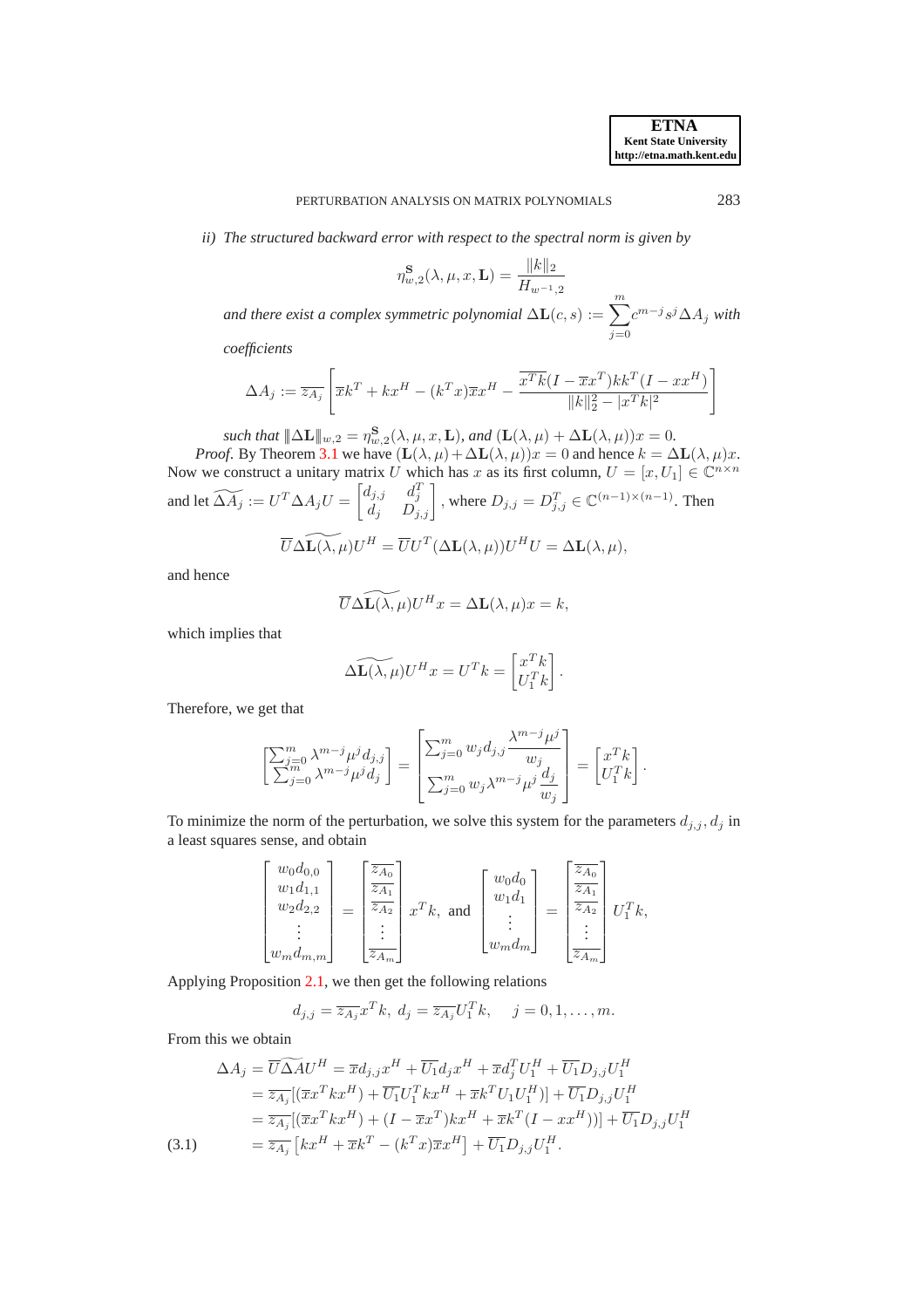## 284 S. S. AHMAD AND V. MEHRMANN

In the Frobenius norm, the minimal perturbation is obtained by taking  $D_{j,j} = 0$ , and hence we get

$$
\|\Delta A_j\|_F^2 = |d_{j,j}|^2 + 2||d_j||_2^2 = |z_{A_j}|^2 (|x^T k|^2 + 2||U_1^T k||_2^2)
$$
  
=  $|\nabla_j H_{w^{-1},2}|^2 \frac{2||k||_2^2 - |x^T k|^2}{H_{w^{-1},2}^2},$ 

since  $||U^T k||_2^2 = |x^T k|^2 + ||U_1^T k||_2^2$ . Using  $\sum^m$  $j=0$  $w_j^2 |\nabla_j H_{w^{-1},2}|^2 = 1$  from Proposition [2.4,](#page-4-1) we obtain that in the case of the Frobenius norm

$$
\|\Delta \mathbf{L}\|_{w,F}^2=\sum_{j=0}^m w_j^2|\nabla_j H_{w^{-1},2}|^2\frac{2\|k\|_2^2-\vert x^Tk\vert^2}{H_{w^{-1},2}^2}=\frac{2\|k\|_2^2-\vert x^Tk\vert^2}{H_{w^{-1},2}^2},
$$

and hence,

$$
\|\Delta \mathbf{L}\|_{w,F} = \sqrt{\frac{2\|k\|_2^2 - |x^T k|^2}{H_{w^{-1},2}^2}}.
$$

As  $k^T x$  is a scalar constant, it follows that all  $\Delta A_j$  and thus also  $\Delta L$  are symmetric and

$$
(\mathbf{L}(\lambda,\mu) + \Delta \mathbf{L}(\lambda,\mu))x = \sum_{j=0}^{m} \lambda^{m-j} \mu^{j} (A_j + \Delta A_j)x = -k + (\sum_{j=0}^{m} \lambda^{m-j} \mu^{j} \Delta A_j)x
$$
  
=  $-k + \sum_{j=0}^{m} \lambda^{m-j} \mu^{j} \overline{z_{A_j}} [kx^{H} + \overline{x}k^{T} - \overline{x}k^{T}xx^{H}]x$   
=  $-k + k + \overline{x}k^{T}x - \overline{x}k^{T}x = 0.$ 

Here we have used that by Proposition [2.4](#page-4-1) we have that  $\sum_{n=1}^{m}$  $j=0$  $\lambda^{m-j}\mu^j\overline{z_{A_j}}=1$ . Similarly, it

follows that  $\overline{x}^H(\mathbf{L}(\lambda,\mu) + \Delta \mathbf{L}(\lambda,\mu)) = 0.$ 

For the spectral norm we can apply Corollary [2.8](#page-6-4) to [\(3.1\)](#page-8-0) and get

$$
D_{j,j} = -\frac{\overline{z_{A_j}}}{P^2} \left[ \overline{x^T k} (U_1^T k)(U_1^T k)^T \right] + \chi \left[ I - \frac{(U_1^T k)(U_1^T k)^H}{P^2} \right]^{1/2} Z \left[ I - \frac{\overline{U_1^T k}(U_1^T k)^T}{P^2} \right]^{1/2},
$$

where  $Z = Z^T$  and  $||Z||_2 \le 1$ ,  $P^2 = ||k||_2^2 - |x^T k|^2$ ,  $\chi := \sqrt{||d_{j,j}||^2 + ||d_j||_2^2}$ . With the special choice  $Z = 0$  we get  $D_{j,j} = -\frac{\overline{z_{A_j}}}{P^2}$  $P^2$  $\left[\overline{x^Tk}(U_1^Tk)(U_1^Tk)^T\right]$  and

$$
\overline{U_1}D_{j,j}U_1^H = -\frac{\overline{z_{A_j}}}{P^2}\overline{U_1}U_1^Tkk^TU_1U_1^H = -\frac{\overline{z_{A_j}}}{P^2}(I - \overline{x}x^T)kk^T(I - xx^H).
$$

Hence,

$$
\Delta A_j = \overline{z_{A_j}} \left[ k x^H + \overline{x} k^T - \overline{x} (k^T x) x^H \right] - \frac{\overline{z_{A_j}}}{P^2} (I - \overline{x} x^T) k k^T (I - x x^H),
$$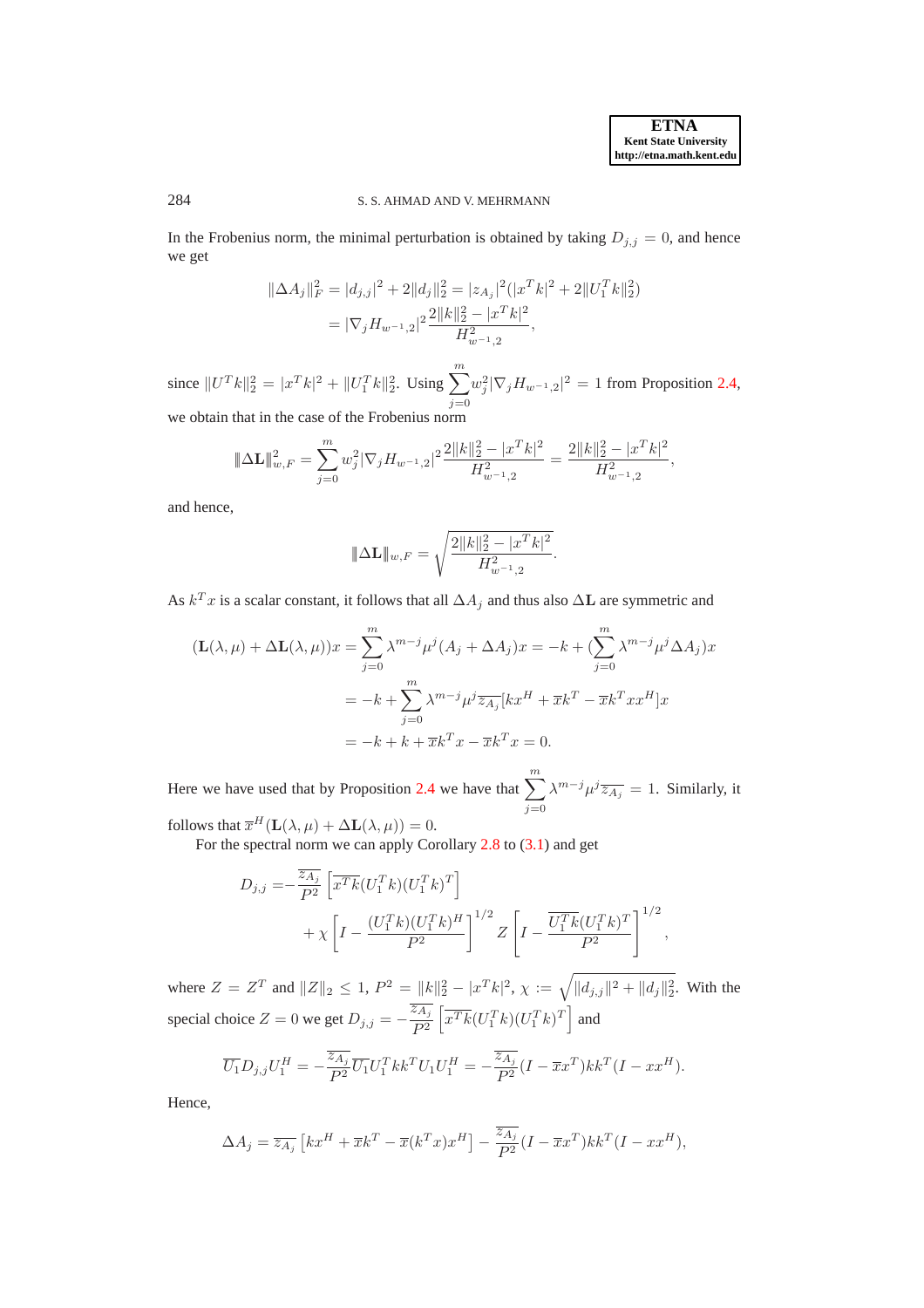$\Delta$ **L**(c, s) is symmetric, and  $(L(\lambda, \mu) + \Delta$ **L** $(\lambda, \mu))x = 0$ . With

$$
\chi:=\sigma_{\max}\left(\left[\begin{matrix}d_{j,j}\\ d_j\end{matrix}\right]\right)=|z_{A_j}|\sqrt{|x^Tk|^2+\|U_1^Tk\|^2}=\frac{|\nabla_j H_{w^{-1},2}|}{H_{w^{-1},2}}\|k\|_2,
$$

and Corollary [2.8](#page-6-4) we have  $\chi = \|\Delta A_j\|_2$ , and by Proposition [2.4,](#page-4-1)  $\sum_{j=0}^m w_j^2 |\nabla_j H_{w^{-1},2}|^2 = 1$ , it follows that

$$
\eta_{w,2}^{\mathbf{S}}(\lambda,\mu,x,\mathbf{L}) = \|\Delta \mathbf{L}\|_{w,2} = \frac{\|k\|_2}{H_{w^{-1},2}}.\qquad \Box
$$

Note that in the construction of a minimal spectral norm backward error we have infinitely many choices of an appropriate completion Z for which  $||Z||_2 \le 1$ , but here and in the following we always take  $Z = 0$  to simplify the formulas.

**Remark 3.3.** If  $w_j = 0$  for  $j = 0, \ldots, m$ , then  $z_{A_j} = \frac{\nabla_j H_{w^{-1},2}(\lambda, \mu)}{H_{w^{-1},2}(\lambda, \mu)}$  $\frac{H_{w^{-1},2}(\lambda,\mu)}{H_{w^{-1},2}(\lambda,\mu)} = 0$  and hence by Theorem [3.2](#page-7-0) we have that  $\Delta A_j = 0, j = 0, \ldots, m$ . This shows that  $w_j = 0$  implies that  $A_i$  remains unperturbed.

We then have the following relations between structured and unstructured backward errors.

COROLLARY 3.4. Let  $\mathbf{L} \in \mathbf{L}_m(\mathbb{C}^{n \times n})$  *be a regular, symmetric matrix polynomial of the form* [\(1.1\)](#page-0-0), let  $(\lambda, \mu) \in \mathbb{C}^2 \setminus \{(0, 0)\},$  let  $x \in \mathbb{C}^n$  be such that  $x^H x = 1$ . Then,

$$
\eta_{w,F}^{\mathbf{S}}(\lambda, \mu, x, \mathbf{L}) \leq \sqrt{2} \eta_{w,2}(\lambda, \mu, x, \mathbf{L})
$$
  

$$
\eta_{w,2}^{\mathbf{S}}(\lambda, \mu, x, \mathbf{L}) = \eta_{w,2}(\lambda, \mu, x, \mathbf{L}).
$$

*Proof.* By Theorem [3.2](#page-7-0) with  $k := -L(\lambda, \mu)x$ , we have that

$$
\eta_{w,2}^{\mathbf S}(\lambda,\mu,x,\mathbf L)=\frac{\|k\|_2}{H_{w^{-1},2}},\ \text{and} \ \eta_{w,F}^{\mathbf S}(\lambda,\mu,x,\mathbf L)=\frac{\sqrt{2\|k\|_2^2-\|x^Tk\|^2}}{H_{w^{-1},2}}
$$

and from [\(2.2\)](#page-3-3) we have that  $\eta_{w,2}(\lambda,\mu,x,\mathbf{L}) = \frac{\Vert k \Vert_2}{H_{w^{-1},2}}$ . Thus the assertion follows.  $\Box$ 

As a corollary we obtain the results of  $[2, 3, 4]$  $[2, 3, 4]$  $[2, 3, 4]$  $[2, 3, 4]$  for the case of non-homogeneous matrix polynomials that have no infinite eigenvalues, as well as the result for homogeneous matrix pencils  $\mathbf{L}(c,s) = cA + sB \in \mathbf{L}_1(\mathbb{C}^{n \times n})$  and in the special case, i.e., for  $c = 1$ , we obtain results given in Theorems 3.1, and 3.2 of [\[3\]](#page-26-1).

<span id="page-10-0"></span>In an analogous way we can derive the results for complex skew-symmetric matrix polynomials.

THEOREM 3.5. Let  $\mathbf{L} \in \mathbf{L}_m(\mathbb{C}^{n \times n})$  be a complex skew-symmetric matrix polynomial of *the form* [\(1.1\)](#page-0-0)*, let*  $(\lambda, \mu) \in \mathbb{C}^2 \setminus \{(0, 0)\}$ *, let*  $x \in \mathbb{C}^n$  *such that*  $x^H x = 1$  *and*  $k := -L(\lambda, \mu)x$ *. Introduce the perturbation matrices*

$$
\Delta A_j := -\overline{z_{A_j}} \left[ \overline{x} k^T - k x^H \right], \ j = 0, 1, 2, \dots, m.
$$

*Then the matrix polynomial*  $\Delta L(c,s) = \sum_{m=1}^{m}$  $j=0$  $c^{m-j}s^{j}\Delta A_{j}$ , is complex skew-symmetric and  $(\mathbf{L}(\lambda, \mu) + \Delta \mathbf{L}(\lambda, \mu))x = 0.$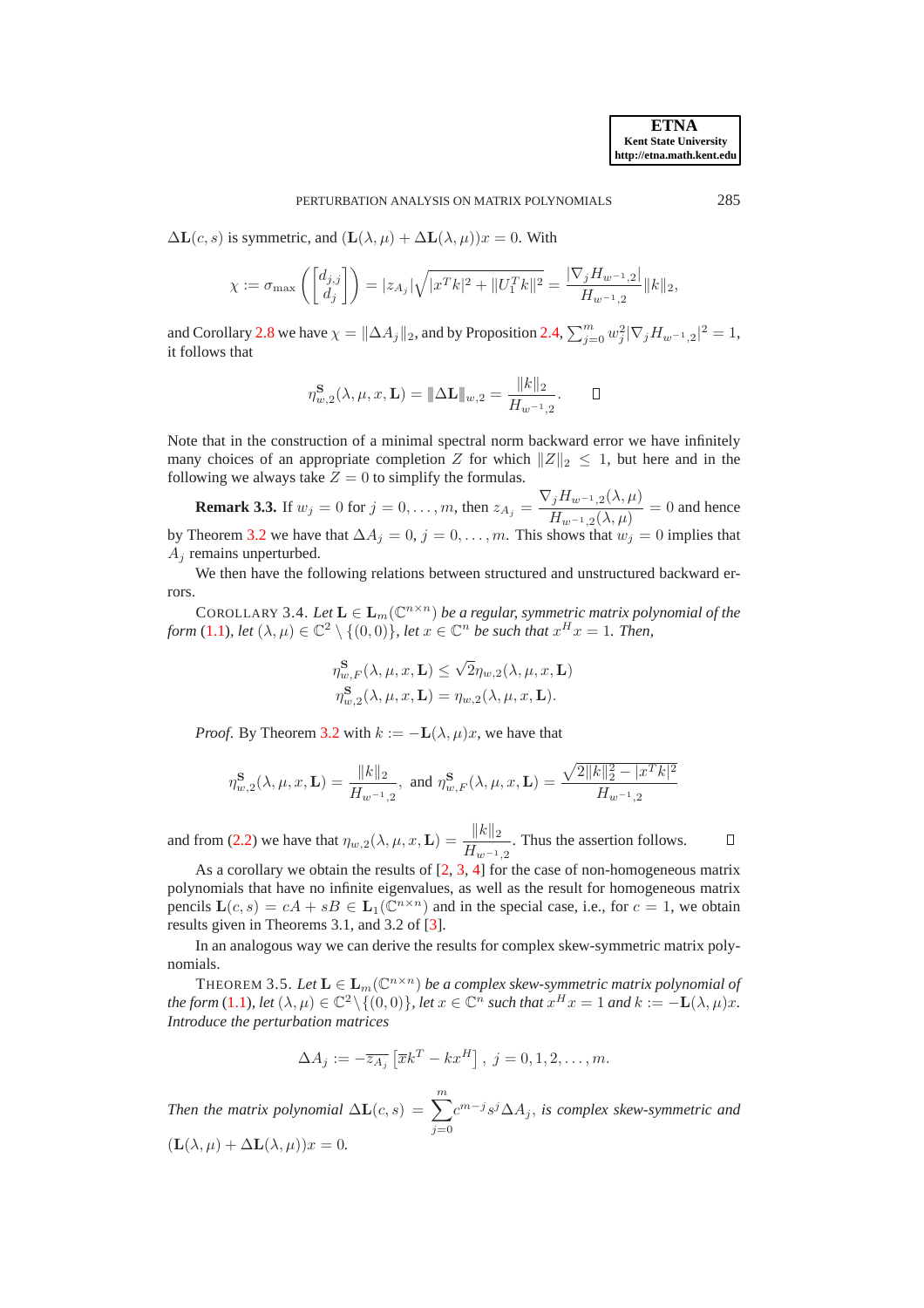<span id="page-11-0"></span> $\Box$ 

### 286 S. S. AHMAD AND V. MEHRMANN

*Proof.* By construction ∆L is complex skew-symmetric and by Proposition [2.4,](#page-4-1) we have  $\sum_{ }^{m}$  $j=0$  $\lambda^{m-j}\mu^j\overline{z_{A_j}}=1$ . Thus, we have

$$
(\mathbf{L}(\lambda,\mu) + \Delta \mathbf{L}(\lambda,\mu))x
$$
  
=  $-k + \Delta \mathbf{L}(\lambda,\mu)x = -k + \sum_{j=0}^{m} \lambda^{m-j} \mu^{j} \overline{z_{A_j}} \left[ \overline{x}k^{T} - kx^{H} \right] x$   
=  $-k + \overline{x}k^{T}x + k = 0$ ,

as  $\overline{x}k^Tx = 0$ , since the polynomial has skew-symmetric coefficients.

THEOREM 3.6. Let  $\mathbf{L} \in \mathbf{L}_m(\mathbb{C}^{n \times n})$  *be a complex skew-symmetric matrix polynomial of the form* [\(1.1\)](#page-0-0), let  $(\lambda, \mu) \in \mathbb{C}^2 \setminus \{(0, 0)\}\$ , let  $x \in \mathbb{C}^n$  be such that  $x^H x = 1$  and let  $k := -L(\lambda, \mu)x$ . The structured backward errors with respect to the Frobenius norm and *spectral norm are given by*

$$
\eta_{w,F}^{\mathbf{S}}(\lambda, \mu, x, \mathbf{L}) = \frac{\sqrt{2||k||_2^2}}{H_{w^{-1},2}},
$$
  

$$
\eta_{w,2}^{\mathbf{S}}(\lambda, \mu, x, \mathbf{L}) = \frac{||k||_2}{H_{w^{-1},2}},
$$

*respectively. Introducing the perturbation matrices*

$$
\Delta A_j = -\overline{z_{A_j}} \left[ \overline{x} k^T - k x^H \right], j = 0, 1, \dots, m,
$$

*then*  $\Delta$ **L**(*c*, *s*) :=  $\sum_{j=0}^{m} c^{m-j} s^j \Delta A_j$  *is skew-symmetric,*  $(\Delta$ **L**( $\lambda$ ,  $\mu$ ) + **L**( $\lambda$ ,  $\mu$ )) $x = 0$ ,  $\eta_{w,F}^{\mathbf{S}}(\lambda,\mu,x,\mathbf{L}) = \|\Delta \mathbf{L}\|_{w,F}$  and  $\eta_{w,2}^{\mathbf{S}}(\lambda,\mu,x,\mathbf{L}) = \|\Delta \mathbf{L}\|_{w,2}$ .

*Proof.* By Theorem [3.5](#page-10-0) we have  $(L(\lambda, \mu) + \Delta L(\lambda, \mu))x = 0$  and hence we have that  $k = \Delta L(\lambda, \mu)x$ . We choose a unitary matrix U of the form  $U = [x, U_1], U_1 \in \mathbb{C}^{n \times n-1}$  and define  $\widetilde{\Delta A_j} := U^T \Delta A_j U = \begin{bmatrix} 0 & d_j^T \ -d_j & \Delta D_{j,j} \end{bmatrix}$ , where

$$
\Delta D_{j,j} = -\Delta D_{j,j}^T \in \mathbb{C}^{(n-1)\times (n-1)}.
$$

Then

$$
\overline{U}\Delta \widetilde{\mathbf{L}(\lambda,\mu)}U^H = \overline{U}U^T(\Delta \mathbf{L}(\lambda,\mu))U^HU = \Delta \mathbf{L}(\lambda,\mu),
$$

and hence

$$
\overline{U}\Delta \widetilde{\mathbf{L}(\lambda,\mu)}U^H x = \Delta \mathbf{L}(\lambda,\mu)x = k,
$$

which implies that

$$
\widetilde{\Delta \mathbf{L}(\lambda, \mu)} U^H x = U^T k = \begin{bmatrix} x^T k \\ U_1^T k \end{bmatrix}.
$$

Since  $U^H x = e_1$ , it follows that  $x^T k = 0$  and

$$
U_1^T k = -\sum_{j=0}^m \lambda^{m-j} \mu^j d_j = \sum_{j=0}^m w_j \lambda^{m-j} \mu^j \frac{d_j}{w_j}.
$$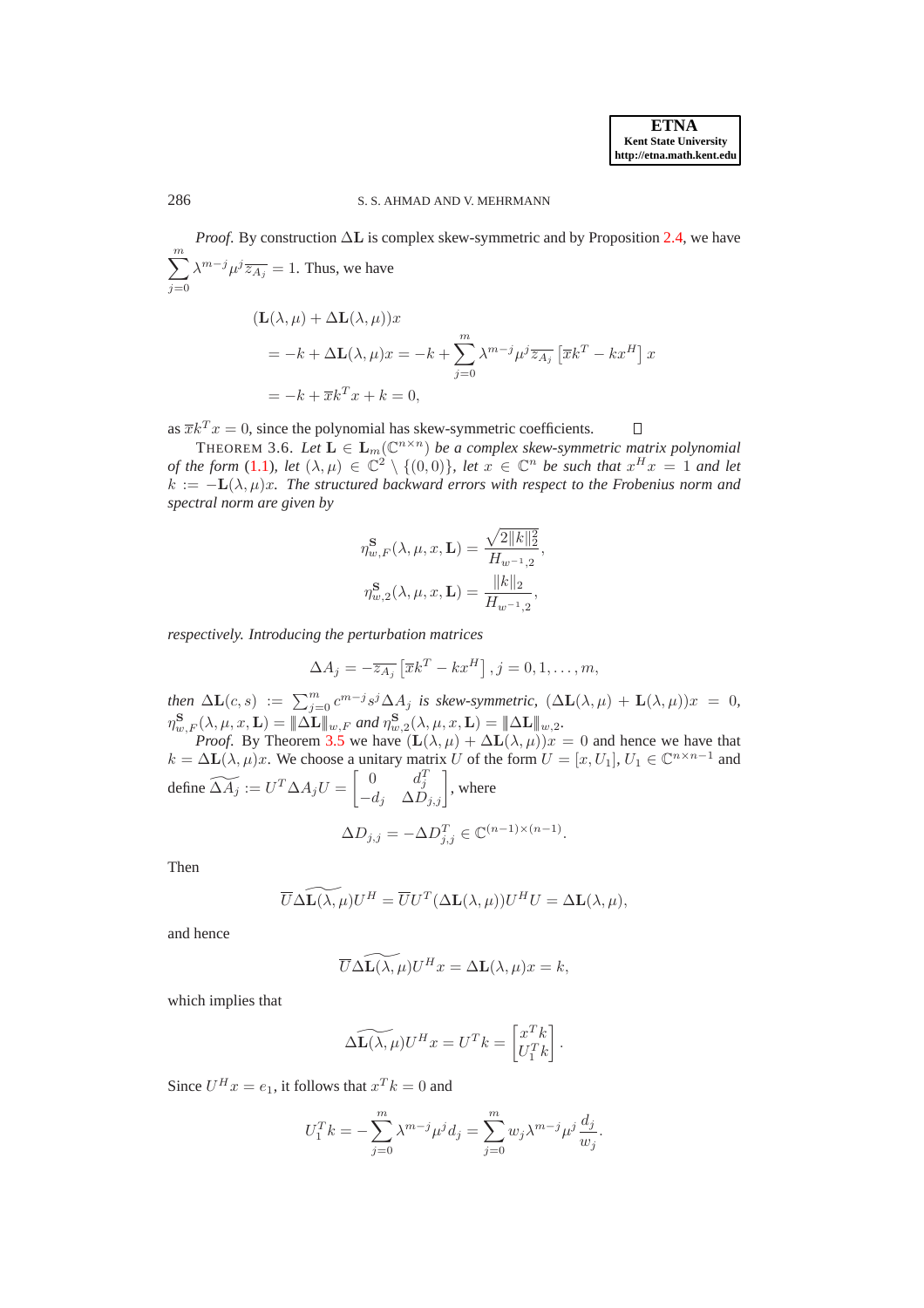To minimize the perturbation we solve the system for the parameters  $d_{j,i}$ ,  $d_j$  in a least squares sense, and obtain  $x^T k = 0$  and

$$
\begin{bmatrix} w_0 d_0 \\ w_1 d_1 \\ \vdots \\ w_m d_m \end{bmatrix} = - \begin{bmatrix} \overline{z_{A_0}} \\ \overline{z_{A_1}} \\ \vdots \\ \overline{z_{A_m}} \end{bmatrix} U_1^T k,
$$

where  $H_{w,2} = \left\| \left[ \lambda^m \mu^0, \lambda^{m-1} \mu, \ldots, \lambda^0 \mu^m \right]^T \right\|_{w,2}$ . This yields  $d_{j,j} = 0, d_j = -\overline{z_{A_j}} U_1^T k$ and then

$$
\widetilde{\Delta A_j} = \begin{bmatrix} 0 & -\left(\overline{z_{A_j}} U_1^T k\right)^T \\ \overline{z_{A_j}} U_1^T k & \Delta D_{j,j} \end{bmatrix}.
$$

The Frobenius norm can be minimized by taking  $\Delta D_{j,j} = 0$  and then we have

$$
\|\Delta A_j\|_F^2 = 2\|d_j\|_2^2 = 2|z_{A_j}|^2\|U_1^T k\|^2 = |\nabla_j H_{w^{-1},2}|^2 \frac{2\|k\|_2^2}{H_{w^{-1},2}^2},
$$

since  $||k||_2^2 = ||U^T k||_2^2 = |x^T k|^2 + ||U_1^T k||_2^2 = ||U_1^T k||_2^2$ . Also by Proposition [2.4,](#page-4-1) we have that  $\sum_{j=0}^{m} w_j^2 |\nabla_j H_{w^{-1},2}|^2 = 1$ . Thus we obtain  $\|\Delta \mathbf{L}\|_{w,F} = \frac{\sqrt{2||k||_2^2}}{H_{w^{-1},2}}$  $\frac{W^{-1}||^{10}||^{2}}{H_{w^{-1},2}}$  and

<span id="page-12-0"></span>
$$
\Delta A_j = \overline{U} \widetilde{\Delta A} U^H = \begin{bmatrix} \overline{x} & \overline{U_1} \end{bmatrix} \begin{bmatrix} 0 & d_j^T \\ -d_j & \Delta D_{j,j} \end{bmatrix} \begin{bmatrix} x^H \\ U_1^H \end{bmatrix}
$$
  
\n
$$
= -\overline{U_1} d_j x^H + \overline{x} d_j^T U_1^H + \overline{U_1} \Delta D_{j,j} U_1^H
$$
  
\n
$$
= \overline{U_1} \overline{z_{A_j}} U_1^T k x^H - \overline{x} (\overline{z_{A_j}} U_1^T k)^T U_1^H + \overline{U_1} \Delta D_{j,j} U_1^H
$$
  
\n
$$
= \overline{z_{A_j}} \begin{bmatrix} \overline{U_1} U_1^T k x^H - \overline{x} k^T U_1 U_1^H \end{bmatrix} + \overline{U_1} \Delta D_{j,j} U_1^H
$$
  
\n(3.2)  
\n
$$
= \overline{z_{A_j}} [(I - \overline{x} x^T) k x^H - \overline{x} k^T (I - x x^H))].
$$

Therefore

$$
\Delta A_j = \overline{z_{A_j}}[kx^H - \overline{x}k^T]
$$

is complex skew-symmetric and we have  $(L(\lambda, \mu) + \Delta L(\lambda, \mu))x = 0$ .

To minimize the spectral norm we make use of Corollary [2.8](#page-6-4) and obtain

$$
\Delta D_{j,j} = -\frac{\overline{z_{A_j}}}{P^2} \left[ \overline{x^T k} (U_1^T k)(U_1^T k)^T \right] + \left[ I - \frac{(U_1^T k)(U_1^T k)^H}{P^2} \right] Z \left[ I - \frac{\overline{U_1^T k}(U_1^T k)^T}{P^2} \right],
$$

where  $Z = -Z^T$  with  $||Z||_2 \le 1$ , and  $P^2 = ||k||_2^2 - |x^T k|^2$ . Choosing  $Z = 0$ , we get

$$
\Delta D_{j,j} = -\frac{\overline{z_{A_j}}}{P^2} \left[ \overline{x^T k} (U_1^T k) (U_1^T k)^T \right]
$$

and using [\(3.2\)](#page-12-0), we get

$$
\overline{U_1}\Delta D_{j,j}U_1^H = -\frac{\overline{z_{A_j}}}{P^2}\overline{x^T k}\overline{U_1}U_1^T k k^T U_1 U_1^H = -\frac{\overline{z_{A_j}}}{P^2}\overline{x^T k}(I - \overline{x} x^T)kk^T(I - x x^H),
$$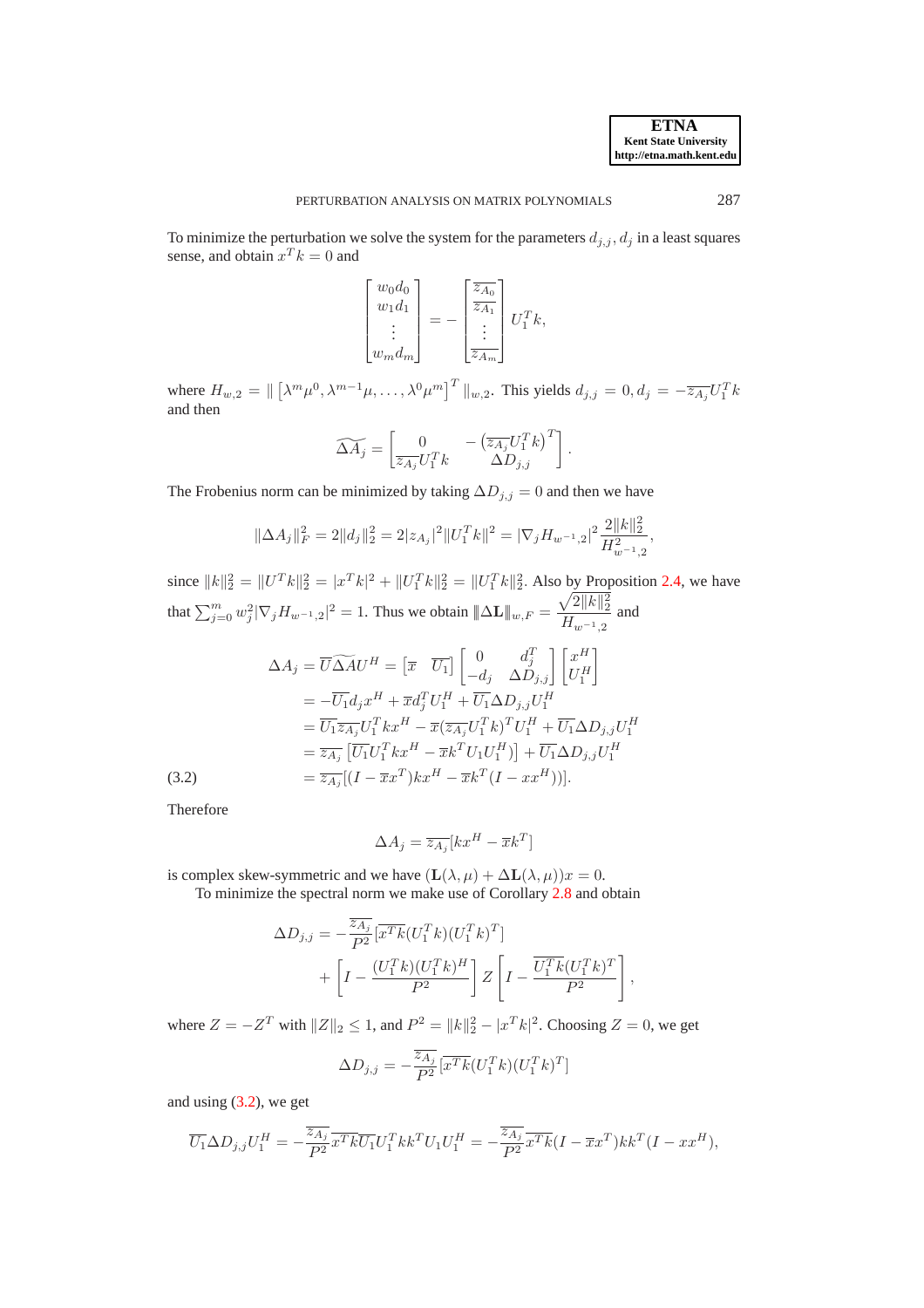288 S. S. AHMAD AND V. MEHRMANN

and hence

$$
\Delta A_j = \overline{z_{A_j}} \left[ -kx^H + \overline{x}k^T - 2\overline{x}(k^T x)x^H \right] - \frac{\overline{z_{A_j}}}{P^2} \overline{x^T k} (I - \overline{x}x^T)kk^T(I - xx^H).
$$

The skew-symmetry of  $A_j$  implies that  $x^T k = 0$  and thus  $\Delta A_j = \overline{z_{A_j}} [k x^H - \overline{x} k^T]$  is complex skew-symmetric. Then  $\Delta L(c, s)$  is complex skew-symmetric as well and with  $\chi_{\Delta A_j} = |\overline{z_{A_j}}| ||U_1^T k||_2$  we have that  $(\mathbf{L}(\lambda, \mu) + \Delta \mathbf{L}(\lambda, \mu))x = 0$ .

By Corollary [2.8](#page-6-4) we obtain

$$
\|\Delta A_j\|_2 = |z_{A_j}|\|U_1^T k\|_2 = |z_{A_j}|\sqrt{\|k\|_2^2 - |x^T k|^2} = |z_{A_j}|\|k\|_2
$$

and hence  $\eta_{w,2}^{\mathbf{S}}(\lambda,\mu,x,\mathbf{L}) = \|\Delta \mathbf{L}\|_{w,2}$ .

 $\Box$ As a direct corollary of Theorem [3.6](#page-11-0) we have the following relation between structured and unstructured backward errors of an approximate eigenpair.

COROLLARY 3.7. Let  $\mathbf{L} \in \mathbf{L}_m(\mathbb{C}^{n \times n})$  *be a skew-symmetric matrix polynomial of the form* [\(1.1\)](#page-0-0)*, let*  $(\lambda, \mu) \in \mathbb{C}^2 \setminus \{(0, 0)\}\)$ , *let*  $x \in \mathbb{C}^n$  *satisfy*  $x^H x = 1$ *, and set*  $k := -L(\lambda, \mu)x$ *. Then the structured and unstructured backward errors are related via*

<span id="page-13-1"></span>
$$
\eta_{w,F}^{\mathbf{S}}(\lambda, \mu, x, \mathbf{L}) = \sqrt{2} \eta_{w,2}(\lambda, \mu, x, \mathbf{L}),
$$
  

$$
\eta_{w,2}^{\mathbf{S}}(\lambda, \mu, x, \mathbf{L}) = \eta_{w,2}(\lambda, \mu, x, \mathbf{L}).
$$

As a further corollary we obtain Theorem 4.3.4 of [\[2\]](#page-26-0); see also [\[4\]](#page-26-2) for non-homogeneous matrix polynomials with no infinite eigenvalues.

For matrix pencils  $\mathbf{L}(c, s) = cA_0 + sA_1 \in \mathbf{L}_1(\mathbb{C}^{n \times n})$ , Theorem [3.6](#page-11-0) in the special case  $c = 1$  also implies the results given in Theorem 3.3 and Theorem 4.2 of [\[3\]](#page-26-1).

To illustrate our results, in the following we present some examples.

**Example 3.8.** Consider the complex symmetric pencil  $\mathbf{L} \in L_1(\mathbb{C}^{2\times 2})$  with coefficients  $A_0 := \begin{bmatrix} 0 & 1 \\ 1 & 0 \end{bmatrix}$  and  $A_1 := \begin{bmatrix} 0 & 0 \\ 0 & 1 \end{bmatrix}$ , and take  $x =$  $\begin{bmatrix} -i/\sqrt{2} \\ i/\sqrt{2} \end{bmatrix}$ ¸ ,  $(\lambda, \mu) = (0, 1).$ 

For the Frobenius norm we obtain the coefficients of the perturbation pencil ∆L as  $\Delta A_0 =$  $\begin{bmatrix} 0 & 0 \\ 0 & 0 \end{bmatrix}$  and  $\Delta A_1 := \begin{bmatrix} 0.25 & 0.25 \\ 0.25 & -0.75 \end{bmatrix}$ . Then  $(0, 1)$  is an eigenvalue of  $\mathbf{L} + \Delta \mathbf{L}$ and  $\|\Delta \mathbf{L}\|_F = \eta_F^{\mathbf{S}}(\lambda, \mu, x, \mathbf{L}) = 0.8660.$ 

For the spectral norm we obtain  $\Delta A_0 =$  $\begin{bmatrix} 0 & 0 \\ 0 & 0 \end{bmatrix}$ , and  $\Delta A_1 =$  $\begin{bmatrix} 0.5 & 0.5 \end{bmatrix}$  $0.5$  −0.5 ¸ . Again (0, 1) is an eigenvalue of  $\mathbf{L} + \Delta \mathbf{L}$  and  $\|\Delta \mathbf{L}\|_2 = \eta_2^{\mathbf{S}}(\lambda, \mu, x, \mathbf{L}) = 0.7071$ ; see also Table [3.1.](#page-14-0)

<span id="page-13-2"></span>**Example 3.9.** Consider the complex skew-symmetric pencil  $L \in L_1(\mathbb{C}^{2\times 2})$  with coefficients  $A_0 := \begin{bmatrix} 0 & -1 \\ 1 & 0 \end{bmatrix}$ ,  $A_1 := \begin{bmatrix} 0 & -2 \\ 2 & 0 \end{bmatrix}$  and take  $x =$  $\begin{bmatrix} -i/\sqrt{2} \\ i/\sqrt{2} \end{bmatrix}$ 1 ,  $(\lambda, \mu) = (0, 1).$ 

For the Frobenius norm and spectral norm, the coefficients or the perturbation pencil are  $\Delta A_0 =$  $\begin{bmatrix} 0 & 0 \\ 0 & 0 \end{bmatrix}$ ,  $\Delta A_1 =$  $\begin{bmatrix} 0 & 2 \\ -2 & 0 \end{bmatrix}$ ,  $(0, 1)$  is an eigenvalue of  $\mathbf{L} + \Delta \mathbf{L}$ . The norm of the perturbation is  $\|\Delta L\|_F = \eta_F^S(\lambda, \mu, x, L) = 2.8284$ , while for the spectral norm we obtain  $\|\Delta \mathbf{L}\|_2 = \eta_2^{\mathbf{S}}(\lambda, \mu, x, \mathbf{L}) = 2$ , see also Table [3.1.](#page-14-0)

<span id="page-13-0"></span>**4. Backward errors for complex** T**-odd and** T**-even matrix polynomials.** In this section we derive backward error formulas for homogeneous  $T$ -odd and  $T$ -even matrix polynomials. Throughout this section we assume that the coefficient matrix  $A_0$  is in the even position, i.e., it is symmetric for a T-even and skew-symmetric for a T-odd matrix polynomial. The other case can be treated analogously via a multiplication with the imaginary unit  $\imath$ .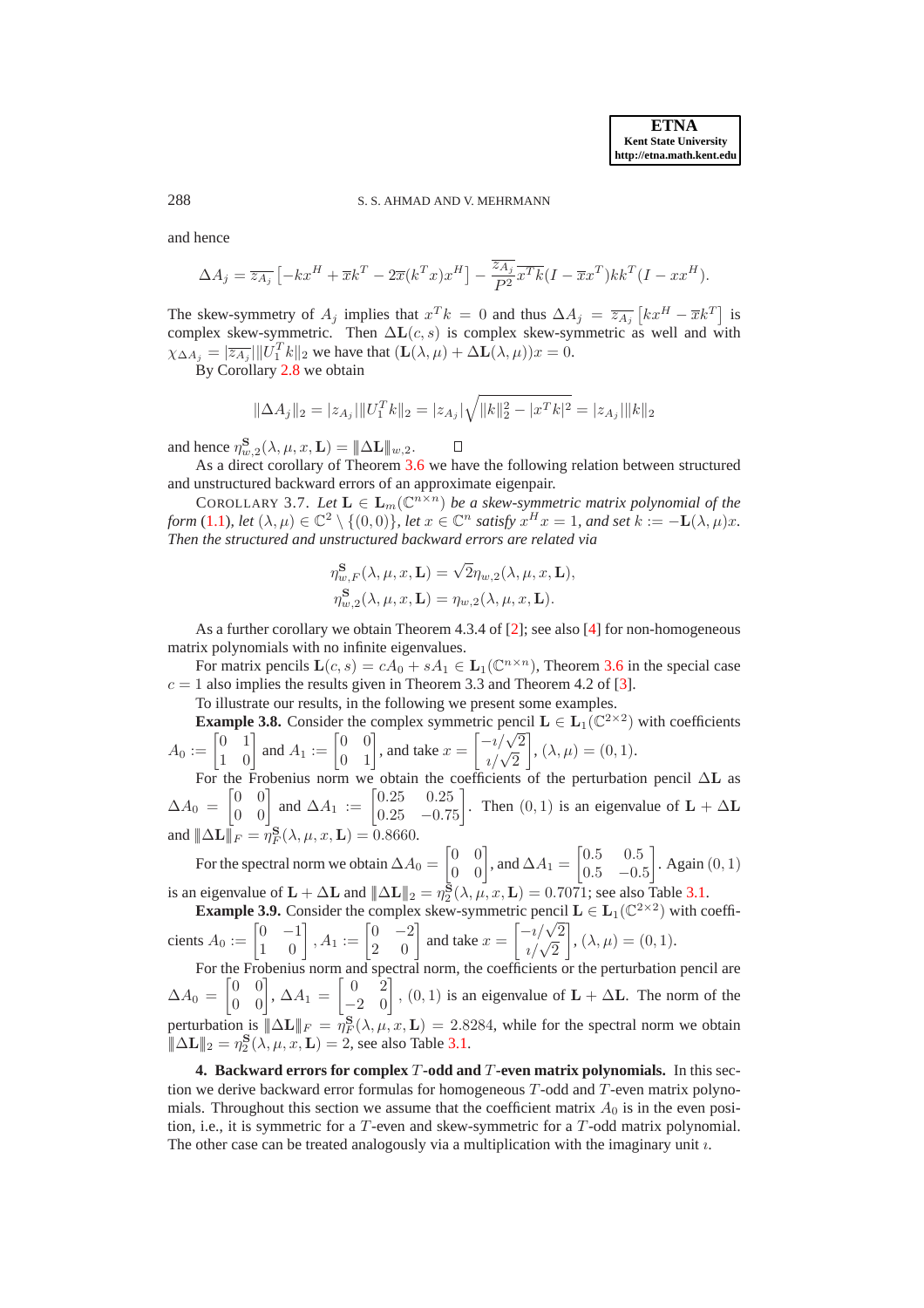<span id="page-14-0"></span>*Structured and unstructured backward errors for Examples [3.8](#page-13-1) and [3.9.](#page-13-2)*

| Example |                | $\eta_2^{\mathbf{S}}(\lambda,\mu,x,\mathbf{L})$ | $\eta = \eta_F^{\mathbf{S}}(\lambda,\mu,x,\mathbf{L}) \mid \eta_2(\lambda,\mu,x,\mathbf{L}) \mid$ |        |
|---------|----------------|-------------------------------------------------|---------------------------------------------------------------------------------------------------|--------|
|         | symmetric      | 0.7071                                          | 0.8660                                                                                            | ባ 7071 |
|         | skew-symmetric |                                                 | 2.8284                                                                                            |        |

For a given nonnegative vector w, an eigenvalue  $(\lambda, \mu)$  and the partial derivatives as introduced in Propositions [2.1–](#page-3-1)[2.4,](#page-4-1) we use the following abbreviations.

<span id="page-14-1"></span>
$$
z_{A_j} := \frac{\nabla_j H_{w^{-1},2}(\lambda,\mu)}{H_{w^{-1},2}(\lambda,\mu)}, \ n_{A_j} := \frac{\nabla_j N_{w^{-1},2}(\lambda,\mu)}{N_{w^{-1},2}(\lambda,\mu)}, \ k_{A_j} := \frac{\nabla_j K_{w^{-1},2}(\lambda,\mu)}{K_{w^{-1},2}(\lambda,\mu)}.
$$

We then have the following backward errors.

THEOREM 4.1. Let  $\mathbf{L} \in \mathbf{L}_m(\mathbb{C}^{n \times n})$  be a complex T-even or T-odd matrix polynomial *of the form* [\(1.1\)](#page-0-0)*, let*  $(\lambda, \mu) \in \mathbb{C}^2 \setminus \{(0, 0)\}\$ *, let*  $x \in \mathbb{C}^n$  *be such that*  $x^H x = 1$  *and set*  $k := -L(\lambda, \mu)x$ *. For*  $j = 0, 1, 2, \ldots, m$ *, and different cases, we introduce the following perturbation matrices.*

• In the case that m is even and  $\lambda \neq 0$ , or when  $m > 1$  is odd then let for T-even *matrix polynomials*

$$
\Delta A_j:=\begin{cases} \overline{k_{A_j}}(x^T k)(\overline{x} x^H)+\overline{z_{A_j}}\left[(I-\overline{x} x^T) k x^H+\overline{x} k^T(I-x x^H)\right] \ \textit{for even $j$},\\ -\overline{z_{A_j}}\left[-(I-\overline{x} x^T) k x^H+\overline{x} k^T(I-x x^H)\right] \ \textit{for odd $j$}, \end{cases}
$$

*so that the perturbation preserves the structure,*

• *in the case that*  $m > 1$  *is even and both*  $\lambda \neq 0, \mu \neq 0$ *, or in the case that* m *is odd and*  $\mu \neq 0$ , *let for* T-odd matrix polynomials

$$
\Delta A_j := \begin{cases} \overline{n_{A_j}}(x^T k)(\overline{x} x^H) + \overline{z_{A_j}} \left[ (I - \overline{x} x^T) k x^H + \overline{x} k^T (I - x x^H) \right] & \text{for odd } j, \\ -\overline{z_{A_j}} \left[ -(I - \overline{x} x^T) k x^H + \overline{x} k^T (I - x x^H) \right] & \text{for even } j, \end{cases}
$$

*so that the perturbation again preserves the structure,*

• *in the case that*  $\lambda \neq 0, \mu \neq 0$  *consider perturbation matrices for symmetric or skew-symmetric coefficients*

$$
\Delta A_j := \begin{cases}\n-\overline{x}x^T A_j x x^H + \overline{z_{A_j}} \left[ (I - \overline{x}x^T)k x^H + \overline{x}k^T (I - x x^H) \right] \text{ symm,} \\
-\overline{z_{A_j}} \left[ -(I - \overline{x}x^T)k x^H + \overline{x}k^T (I - x x^H) \right] \text{ skew-symm.}\n\end{cases}
$$

*Then there exists a matrix polynomial*  $\Delta L(c,s) = \sum^{m}$  $j=0$  $c^{m-j} s^j$ ∆ $A_j$  ∈  $\mathbb{C}^{n \times n}$  *that is structure preserving T*-odd or *T*-even and satisfies  $(L(\lambda, \mu) + \Delta L(\lambda, \mu))x = 0$ .

*Proof.* Let  $\Delta L \in \mathbf{L}_m(\mathbb{C}^{n \times n})$  be of the form  $\Delta L(c, s) = \sum_{j=0}^m c^{m-j} s^j \Delta A_j$ . Then by the construction it is easy to see that  $\Delta L$  is either T-even or T-odd and it remains to show that  $(L(\lambda, \mu) + \Delta L(\lambda, \mu))x = 0$ . We begin with a T-odd polynomial L. In both cases that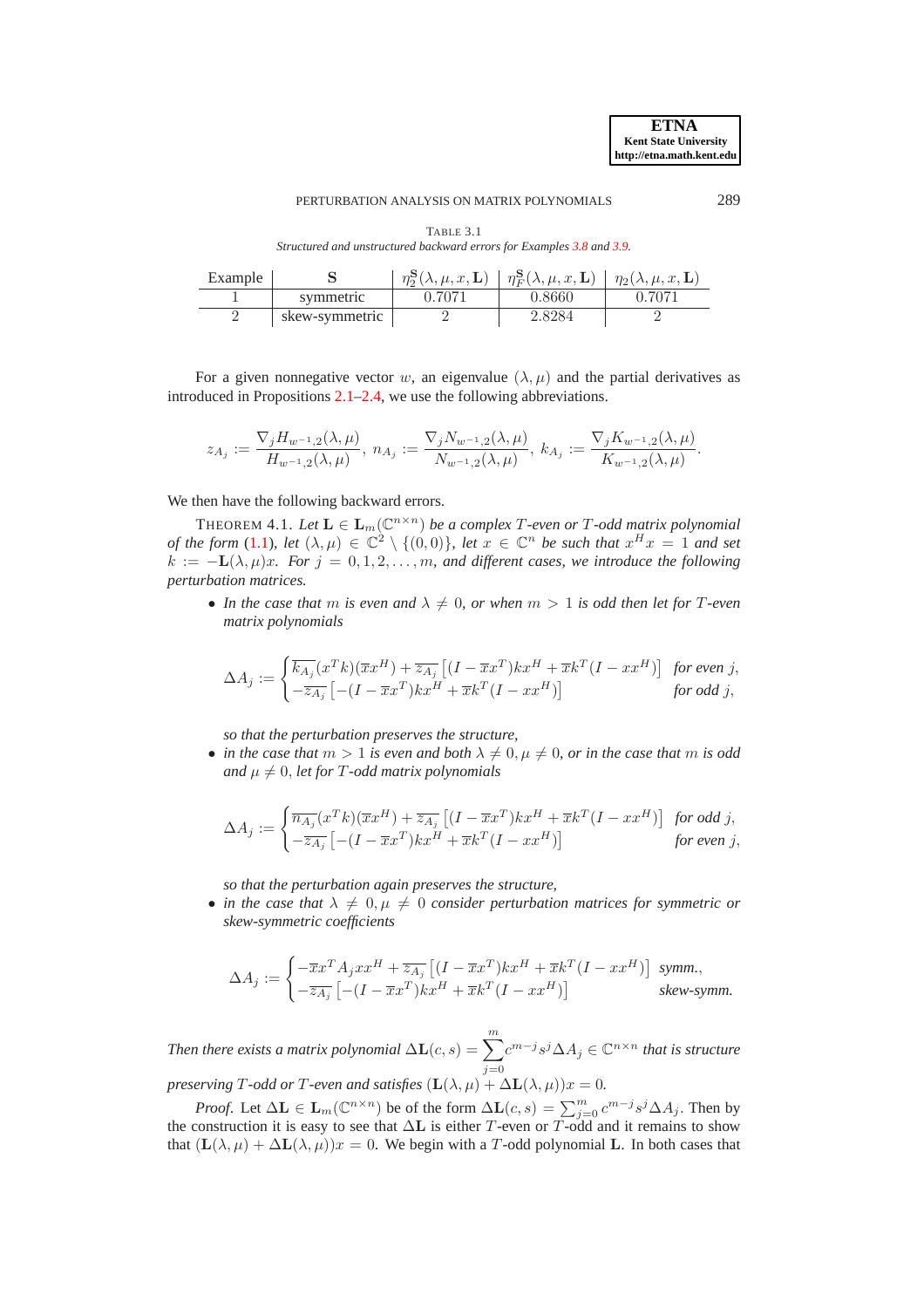# 290 S. S. AHMAD AND V. MEHRMANN

 $m$  is even or odd, we have

$$
(\mathbf{L}(\lambda,\mu) + \Delta \mathbf{L}(\lambda,\mu))x = \sum_{j=0}^{m} \lambda^{m-j} \mu^{j} (A_j + \Delta A_j)x
$$
  
\n
$$
= \left(\sum_{j=0,j \text{ even}}^{m} \lambda^{m-j} \mu^{j} A_j\right) x - \left[-k + \overline{x}x^{T}k\right] \sum_{j=0,j \text{ even}}^{m} \lambda^{m-j} \mu^{j} \overline{z_{A_j}}
$$
  
\n
$$
+ \sum_{j=1,j \text{ odd}}^{m-1} \lambda^{m-j} \mu^{j} A_j x + \left[(x^{T}k)\overline{x} + \sum_{j=1,j \text{ odd}}^{m-1} \lambda^{m-j} \mu^{j} \overline{z_{A_j}} (I - \overline{x}x^{T})k\right]
$$
  
\n
$$
= -k + \left[\sum_{j=0,j \text{ even}}^{m} \lambda^{m-j} \mu^{j} \overline{z_{A_j}} + \sum_{j=1,j \text{ odd}}^{m-1} \lambda^{m-j} \mu^{j} \overline{z_{A_j}}\right] (I - \overline{x}x^{T})k + x^{T}k\overline{x}
$$
  
\n
$$
= -k + k - \overline{x}x^{T}k + x^{T}k\overline{x} = 0,
$$

since by Proposition [2.4](#page-4-1) we have that

$$
\sum_{j=0, j \text{ even}}^{m} \lambda^{m-j} \mu^j \overline{z_{A_j}} + \sum_{j=1, j \text{ odd}}^{m-1} \lambda^{m-j} \mu^j \overline{z_{A_j}} = 1.
$$

The proof for T-even polynomials is analogous.  $\Box$ 

In the special case of linear matrix polynomials, i.e., for  $m = 1$ , we have the following expressions. For even pencils we have

$$
\Delta A_0 := -|\text{sign}(\mu)|^2 \overline{x} x^T A_0 x x^H + \overline{z_{A_0}} \left[ (I - \overline{x} x^T) k x^H + \overline{x} k^T (I - x x^H) \right],
$$
  

$$
\Delta A_1 := -\overline{z_{A_1}} \left[ -(I - \overline{x} x^T) k x^H + \overline{x} k^T (I - x x^H) \right],
$$

and for odd pencils we have

$$
\Delta A_1 := -|\text{sign}(\lambda)|^2 \overline{x} x^T A_1 x x^H + \overline{z_{A_1}} \left[ (I - \overline{x} x^T) k x^H + \overline{x} k^T (I - x x^H) \right],
$$
  

$$
\Delta A_0 := -\overline{z_{A_0}} \left[ -(I - \overline{x} x^T) k x^H + \overline{x} k^T (I - x x^H) \right],
$$

where  $|\text{sign}(z)| = 1$ , if  $z \neq 0$  and  $|\text{sign}(z)| = 0$ , for  $z = 0$ .

As a corollary we obtain the results for the case of non-homogeneous matrix polynomials with no infinite eigenvalues of Theorem 4.2.1 in [\[2\]](#page-26-0), see also [\[3,](#page-26-1) [4\]](#page-26-2). This case follows by setting  $c = 1$ ,  $\mathbf{L}(s) = \mathbf{L}(1, s)$ ,  $\Lambda = [1, \mu, \dots, \mu^m]^T$  and  $w = [1, 1, \dots, 1]^T$ .

The minimal backward errors for complex T-even polynomials and  $m > 1$  are as follows.

<span id="page-15-0"></span>THEOREM 4.2. Let  $\mathbf{L} \in \mathbf{L}_m(\mathbb{C}^{n \times n})$  be a T-even matrix polynomial of the form [\(1.1\)](#page-0-0), *let*  $(\lambda, \mu) \in \mathbb{C}^2 \setminus \{(0, 0)\}\$ , *let*  $x \in \mathbb{C}^n$  *be such that*  $x^H x = 1$  *and set*  $k := -L(\lambda, \mu)x$ .

*i) The structured backward error with respect to the Frobenius norm is given by*

$$
\eta_{w,F}^{\mathbf{S}}(\lambda,\mu,x,\mathbf{L}) = \begin{cases} \sqrt{\frac{|x^T k|^2}{K_{w^{-1},2}^2}+2\frac{\|k\|_2^2-|x^T k|^2}{H_{w^{-1},2}^2}} & \text{ if $m$ is even or} \\ \sqrt{\frac{2\|k\|_2^2-|x^T k|^2}{H_{w^{-1},2}^2}} & \text{ if $\mu\neq 0$ and $m$ is odd} \\ \sqrt{\frac{2\|k\|_2^2-|x^T k|^2}{H_{w^{-1},2}^2}} & \text{ if $\lambda=0$ and, $m$ is even,} \\ \sqrt{\frac{2\|k\|_2^2-|x^T k|^2}{H_{w^{-1},2}^2}} & \text{ if $\mu=0$ and, $m$ is odd.} \end{cases}
$$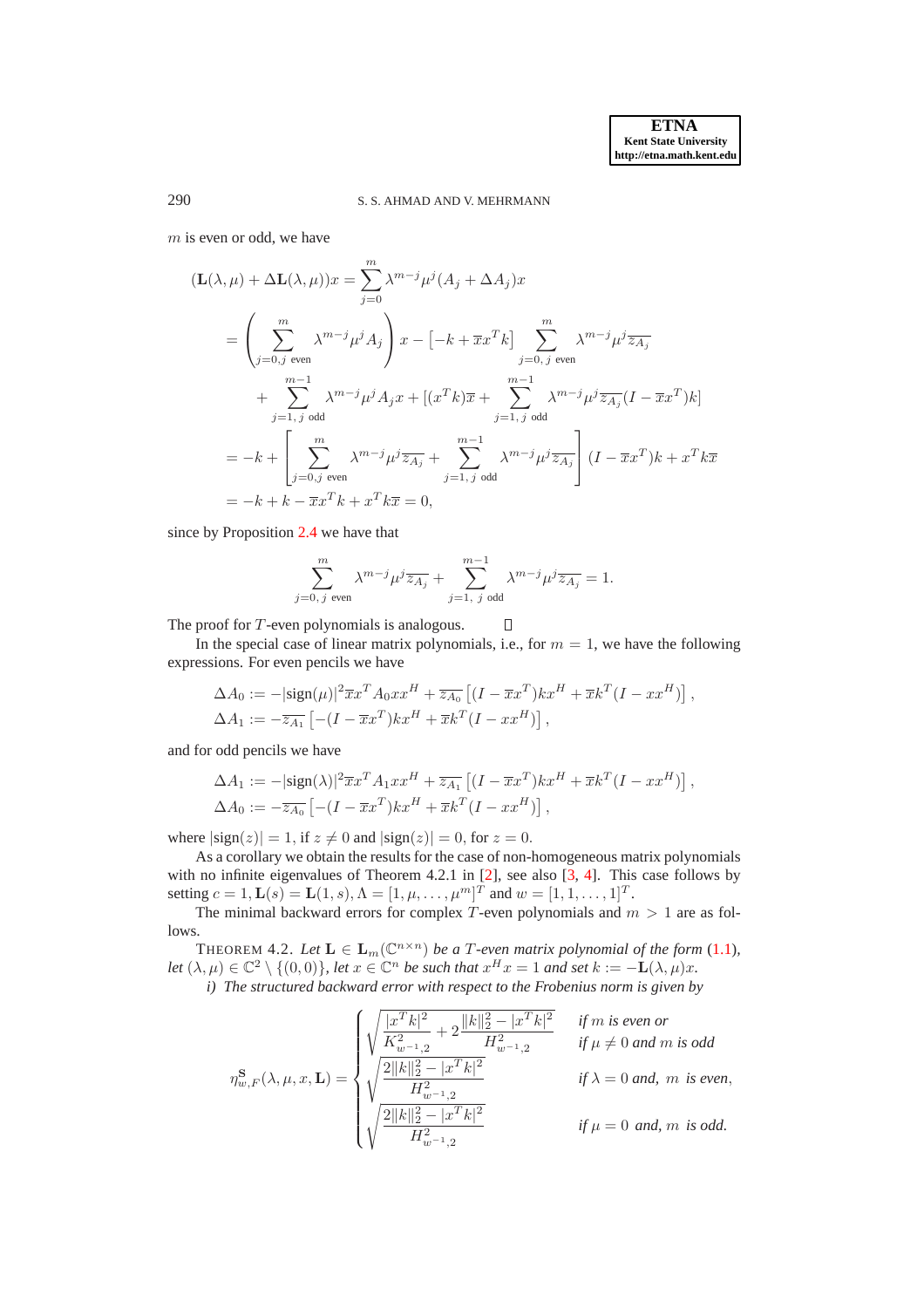*ii) The structured backward error with respect to the spectral norm is given by*

$$
\eta_{w,2}^{\mathbf{S}}(\lambda,\mu,x,\mathbf{L}) = \begin{cases} \sqrt{\frac{|x^T k|^2}{K_{w^{-1},2}^2} + \frac{\|k\|_2^2 - |x^T k|^2}{H_{w^{-1},2}^2}} & \text{if $m$ is even or} \\ \frac{\|k\|_2}{H_{w^{-1},2}} & \text{if $\mu \neq 0$ and $m$ is odd} \\ \frac{\|k\|_2}{H_{w^{-1},2}} & \text{if $\lambda = 0$ and, $m$ is even,} \\ \frac{\|k\|_2}{H_{w^{-1},2}} & \text{if $\mu = 0$ and, $m$ is odd.} \end{cases}
$$

*When m is even, or when m is odd and*  $\lambda \neq 0$ *, introduce the perturbation matrices* 

$$
\Delta A_j := \begin{cases} \overline{k_{A_j}}(x^T k)(\overline{x} x^H) + \overline{z_{A_j}} \left[ (I - \overline{x} x^T) k x^H + \overline{x} k^T (I - x x^H) \right] & \text{for even } j, \\ -\overline{z_{A_j}} \left[ -(I - \overline{x} x^T) k x^H + \overline{x} k^T (I - x x^H) \right] & \text{for odd } j. \end{cases}
$$

*Then*  $\Delta L(c, s) = \sum_{j=0}^{m} c^{m-j} s^j \Delta A_j$  *is the unique T*-even matrix polynomial satisfying  $(\mathbf{L}(\lambda,\mu) + \Delta \mathbf{L}(\lambda,\mu))x = 0$ , and  $\|\Delta \mathbf{L}\|_{w,F} = \eta_{w,F}^{\mathbf{S}}(\lambda,\mu,x,\mathbf{L})$ . Similarly, for the spec*tral norm, when m is even or when m is odd and*  $\lambda \neq 0$ *, introduce the perturbation matrices* 

$$
\Delta A_j := \begin{cases} \Delta A_j - \frac{\overline{k_{A_j}} \overline{x^T k} (I - x x^H) k k^T (I - \overline{x} x^T)}{\|k\|^2 - |x^T k|^2} & \text{for even } j, \\ \Delta A_j & \text{for odd } j. \end{cases}
$$

*Then the matrix polynomial*  $\Delta L(c,s) = \sum_{m=1}^{m}$  $j=0$ c m−j s <sup>j</sup>∆A<sup>j</sup> *is* T*-even, has spectral norm*

 $|\!|\!|\Delta\mathbf{L}|\!|\!|_{w,2} = \eta_{w,2}^{\mathbf{S}}(\lambda,\mu,x,\mathbf{L})$ *, and satisfies*  $(\mathbf{L}(\lambda,\mu) + \Delta\mathbf{L}(\lambda,\mu))x = 0$ *. Proof.* Theorem [4.1](#page-14-1) implies that  $(L(\lambda, \mu) + \Delta L(\lambda, \mu))x = 0$  and hence  $k = \Delta L(\lambda, \mu)x$ . Now choose a unitary matrix  $U = [x, U_1], U_1 \in \mathbb{C}^{n \times n-1}$  and let

$$
\widetilde{\Delta A_j} := U^T \Delta A_j U = \begin{bmatrix} d_{j,j} & d_j^T \\ d_j & \Delta D_{j,j} \end{bmatrix}, \quad \Delta D_{j,j} = \Delta D_{j,j}^T \in \mathbb{C}^{(n-1)\times(n-1)}
$$

when  $j$  is even and

$$
\Delta A_j = \overline{U} \begin{bmatrix} 0 & b_j^T \\ -b_j & \Delta B_{j,j} \end{bmatrix} U^H, \quad \Delta B_{j,j}^T = -\Delta B_{j,j}
$$

when j is odd. Then, since  $\widetilde{U\Delta L(\lambda,\mu)}U^T = U U^T(\Delta L(\lambda,\mu))U^T U = \Delta L(\lambda,\mu)$ , it follows that  $\widetilde{U \Delta L(\lambda, \mu)} U^T x = \Delta L(\lambda, \mu) x = k$ , and hence  $\widetilde{\Delta L(\lambda, \mu)} U^T x = U^T k = \begin{bmatrix} x^T k \\ r^T \mu \end{bmatrix}$  $U_1^T k$ ¸ . Using

$$
\left[\sum_{\substack{m\\j=0,\ j\text{ even}}}^m w_j \lambda^{m-j} \mu^j \frac{d_j}{w_j} - \sum_{\substack{m\\j=1,j\text{ odd}}}^m w_j \lambda^{m-j} \mu^j \frac{b_j}{w_j}\right] = \begin{bmatrix} x^T k \\ U_1^T k \end{bmatrix},
$$

to minimize the perturbation, we solve this system for the parameters  $d_{j,j}$ ,  $d_j$  in a least square sense, and we obtain

$$
\begin{bmatrix} w_0 a_{0,0} \\ w_2 a_{2,2} \\ \vdots \\ w_m a_{m,m} \end{bmatrix} = \begin{bmatrix} \overline{z_{A_m}} \\ \overline{z_{A_2}} \\ \vdots \\ \overline{z_{A_m}} \end{bmatrix} x^T k.
$$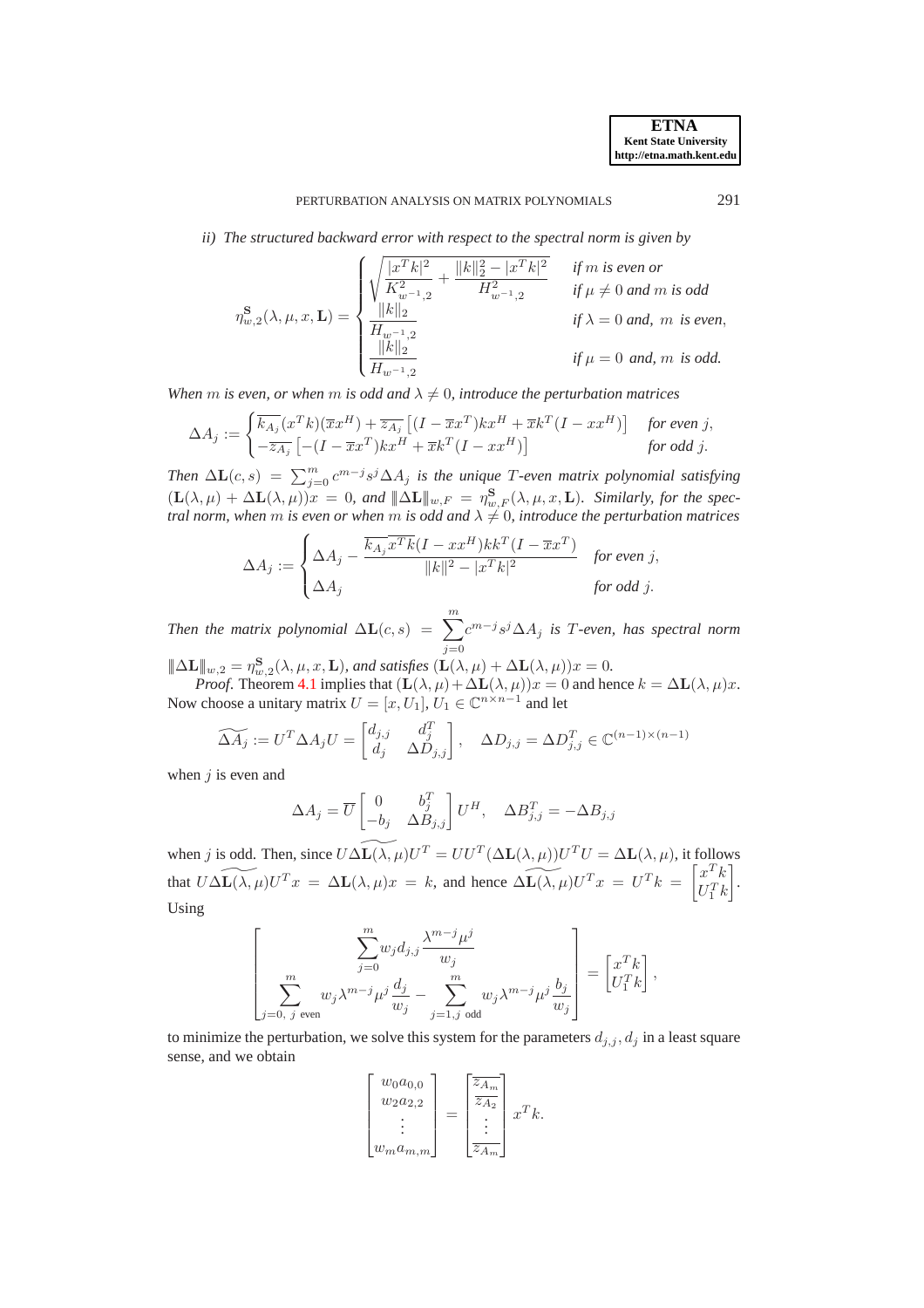# 292 S. S. AHMAD AND V. MEHRMANN

Then  $d_{j,j} = \overline{k_{A_j}} x^T k$ ,  $d_j = \overline{z_{A_j}} U_1^T k$  for even j and  $b_j = \overline{z_{A_j}} U_1^T k$  for odd j and we obtain

$$
\Delta A_j := \begin{cases} \overline{U} \begin{bmatrix} \overline{k_{A_j}} x^T k & \left( \overline{z_{A_j}} U_1^T k \right)^T \\ \overline{z_{A_j}} U_1^T k & \Delta D_{j,j} \end{bmatrix} U^H & \text{ for even } j, \\ \overline{U} \begin{bmatrix} 0 & -\left( \overline{z_{A_j}} U_1^T k \right)^T \\ \overline{z_{A_j}} U_1^T k & \Delta B_{j,j} \end{bmatrix} U^H & \text{ for odd } j. \end{cases}
$$

<span id="page-17-0"></span>This implies that

(4.1) 
$$
\Delta A_j = -\overline{z_{A_j}} \left[ -(I - \overline{x} x^T) k x^H + \overline{x} k^T (I - x x^H) \right] + \overline{U_1} \Delta D_{j,j} U_1^H,
$$

when  $j$  is odd. For even  $j$ , we get

$$
\Delta A_j = \begin{bmatrix} \overline{x} & \overline{U_1} \end{bmatrix} \begin{bmatrix} \overline{k_{A_j}} x^T k & \left( \overline{z_{A_j}} U_1^T k \right)^T \\ \overline{z_{A_j}} U_1^T k & \Delta D_{j,j} \end{bmatrix} \begin{bmatrix} x^H \\ U_1^H \end{bmatrix} \n= \overline{k_{A_j}} (x^T k) (\overline{x} x^H) + \overline{z_{A_j}} \begin{bmatrix} \overline{U_1} (U_1^T) k x^H + \overline{x} k^T U_1 U_1^H \end{bmatrix} + \overline{U_1} \Delta D_{j,j} U_1^H,
$$

<span id="page-17-1"></span>and thus

$$
(4.2)\ \Delta A_j = \overline{k_{A_j}}(x^T k)(\overline{x} x^H) + \overline{z_{A_j}} \left[ (I - \overline{x} x^T) k x^H + \overline{x} k^T (I - x x^H) \right] + \overline{U_1} \Delta D_{j,j} U_1^H.
$$

The Frobenius norm can be minimized by taking  $\Delta A_{j,j} = 0$ , so we obtain

$$
\Delta A_j := \begin{cases} \overline{k_{A_j}}(x^T k)(\overline{x} x^H) + \overline{z_{A_j}} \left[ (I - \overline{x} x^T) k x^H + \overline{x} k^T (I - x x^H) \right] & \text{for even } j, \\ -\overline{z_{A_j}} \left[ -(I - \overline{x} x^T) k x^H + \overline{x} k^T (I - x x^H) \right] & \text{for odd } j. \end{cases}
$$

Since the Frobenius norm is unitarily invariant, it follows that for even  $j$  we have

$$
\|\Delta A_j\|_F = \sqrt{|a_{j,j}|^2 + 2||a_j||_2^2} = \sqrt{|k_{A_j}|^2 |x^T k|^2 + 2|z_{A_j}|^2 ||U_1^T k||_2^2}
$$
  
= 
$$
\sqrt{\frac{|\nabla_j K_{w^{-1},2}|^2 |x^T k|^2}{K_{w^{-1},2}^2} + 2\frac{|\nabla_j H_{w^{-1},2}|^2 ||U_1^T k||_2^2}{H_{w^{-1},2}^2}}.
$$

Similarly for odd j, we have  $\|\Delta A_j\|_F = \sqrt{2} |z_{A_j}|\|U_1^T k\|_2$ . Furthermore, by Proposition [2.4,](#page-4-1) we have  $\sum_{m=1}^{m}$  $j$ =even  $w_j^2 |\nabla_j K_{w^{-1},2}|^2 = 1$  and  $\sum^m$  $j=0$  $w_j^2 |\nabla_j H_{w^{-1},2}|^2 = 1$  when m is even. Then it follows that

$$
\|\Delta \mathbf{L}\|_{w,F} = \sqrt{\sum_{j=0}^{m} w_j^2 \|\Delta A_j\|_F^2} = \sqrt{\frac{|x^T k|^2}{K_{w^{-1},2}^2} + \frac{2||U_1^T k||_2^2}{H_{w^{-1},2}^2}}
$$

$$
= \sqrt{\frac{|x^T k|^2}{K_{w^{-1},2}^2} + \frac{2(||k||_2^2 - |x^T k|^2)}{H_{w^{-1},2}^2}}.
$$

For the spectral norm, we have from  $(4.1)$  and  $(4.2)$  that

$$
\Delta A_j := \begin{cases} \overline{k_{A_j}}(x^T k)(\overline{x} x^H) + \overline{z_{A_j}} \left[ (I - \overline{x} x^T) k x^H + \overline{x} k^T (I - x x^H) \right] + S_j & \text{for even } j, \\ -\overline{z_{A_j}} \left[ -(I - \overline{x} x^T) k x^H + \overline{x} k^T (I - x x^H) \right] & \text{for odd } j, \end{cases}
$$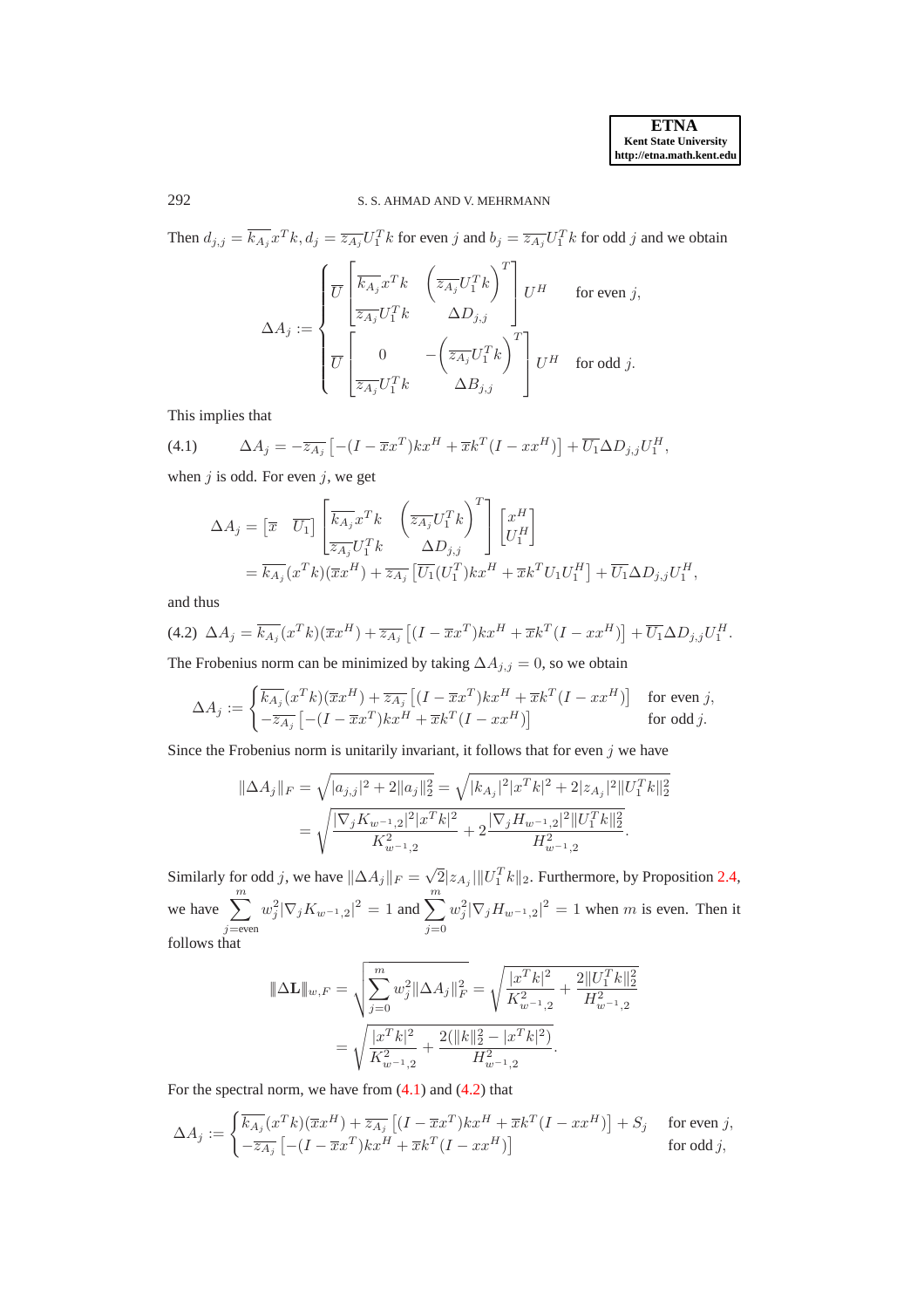where  $S_j := \overline{U_1} \Delta D_{j,j} U_1^H = \frac{\overline{z_{A_j}}}{R^2}$  $\frac{kA_j}{P^2}\overline{x^Tk}(I-\overline{x}x^T)kk^T(I-xx^H)$ , and  $P^2 = ||k||_2^2 - |x^Tk|^2$ . Now let

$$
\chi_{\Delta A_j}:=\begin{cases} \sqrt{|k_{A_j}|^2|x^Tk|^2+|z_{A_j}|^2(\|k\|^2-|x^Tk|^2)} & \text{for even $j$,} \\ \sqrt{|z_{A_j}|^2(\|k\|_2^2-|x^Tk|^2)} & \text{for odd $j$.} \end{cases}
$$

Hence, by Corollary [2.8](#page-6-4) it follows that  $||A||_2 = \chi_{\Delta A_j}$ . Then

$$
\|\Delta \mathbf{L}\|_{w,2} = \sqrt{\sum_{j=0}^{m} w_j^2 \|\Delta A\|_2^2} = \sqrt{\frac{|x^T k|^2}{K_{w^{-1},2}^2} + \frac{\|k\|^2 - |x^T k|^2}{H_{w^{-1},2}^2}},
$$

and

$$
\eta_{w,2}^{\mathbf{S}}(\lambda,\mu,x,\mathbf{L}) = \sqrt{\frac{|x^T k|^2}{K_{w^{-1},2}^2} + \frac{\|k\|^2 - |x^T k|^2}{H_{w^{-1},2}^2}}.\quad \Box
$$

We obtain the following relations between the structured and unstructured backward errors. COROLLARY 4.3. Let  $\mathbf{L} \in \mathbf{L}_m(\mathbb{C}^{n \times n})$  *be a T*-even matrix polynomial of the form [\(1.1\)](#page-0-0),

*let*  $(\lambda, \mu) \in \mathbb{C}^2 \setminus \{(0, 0)\}\)$ , *let*  $x \in \mathbb{C}^n$  *be such that*  $x^H x = 1$ *, and set*  $k := -L(\lambda, \mu)x$ *.* 

*1. If*  $w := [1, 1, \ldots, 1]^T$ ,  $|\lambda| = |\mu| = 1$  *and if*  $m$  *is odd, then*  $H^2_{w^{-1},2} = 2K^2_{w^{-1},2}$  *and for the Frobenius norm we get*

<span id="page-18-0"></span>
$$
\eta_{w,F}^{\mathbf{S}}(\lambda,\mu,x,\mathbf{L})=\sqrt{2}\eta_{w,2}(\lambda,\mu,x,\mathbf{L}).
$$

*Similarly, for the spectral norm we have*

$$
\eta_{w,2}^{\mathbf{S}}(\lambda,\mu,x,\mathbf{L}) = \frac{\sqrt{\|k\|_2^2 + |x^T k|^2}}{H_{w^{-1},2}}.
$$

*2. If* m *is even or if* m *is odd and*  $\lambda \neq 0$ , then for the Frobenius and the spectral norm *we have*

$$
\begin{aligned} &\eta_{w,F}^{\mathbf{S}}(\lambda,\mu,x,\mathbf{L})\leq\sqrt{2}\eta_{w,2}(\lambda,\mu,x,\mathbf{L}),\\ &\eta_{w,2}^{\mathbf{S}}(\lambda,\mu,x,\mathbf{L})=\eta_{w,2}(\lambda,\mu,x,\mathbf{L}), \end{aligned}
$$

*respectively.*

*Proof.* Consider the case that  $|\lambda| = |\mu| = 1$ ,  $w = [1, 1, \dots, 1]^T$  and that m is odd. Then  $H^2_{w^{-1},2} = 2K^2_{w^{-1},2}$ . Substituting these in Theorem [4.2](#page-15-0) and then applying [\(2.2\)](#page-3-3), we get for the Frobenius norm that

$$
\eta_{w,F}^{\mathbf{S}}(\lambda,\mu,x,\mathbf{L})=\sqrt{2}\eta_{w,2}(\lambda,\mu,x,\mathbf{L})
$$

and for the spectral norm that

$$
\eta_{w,2}^{\mathbf{S}}(\lambda,\mu,x,\mathbf{L}) = \sqrt{\frac{\|k\|_2^2 + |x^T k|^2}{H_{w^{-1},2}^2}}.
$$

If m is even and  $\lambda = 0$ , then we have  $K_{w^{-1},2} = w_m^{-1} |\mu|^m$  and  $H_{w^{-1},2} = w_m^{-1} |\mu|^m$  and hence

$$
\eta_{w,F}^{\mathbf{S}}(\lambda, \mu, x, \mathbf{L}) \le \sqrt{2} \eta_{w,2}(\lambda, \mu, x, \mathbf{L}),
$$
  

$$
\eta_{w,2}^{\mathbf{S}}(\lambda, \mu, x, \mathbf{L}) = \eta_{w,2}(\lambda, \mu, x, \mathbf{L}).
$$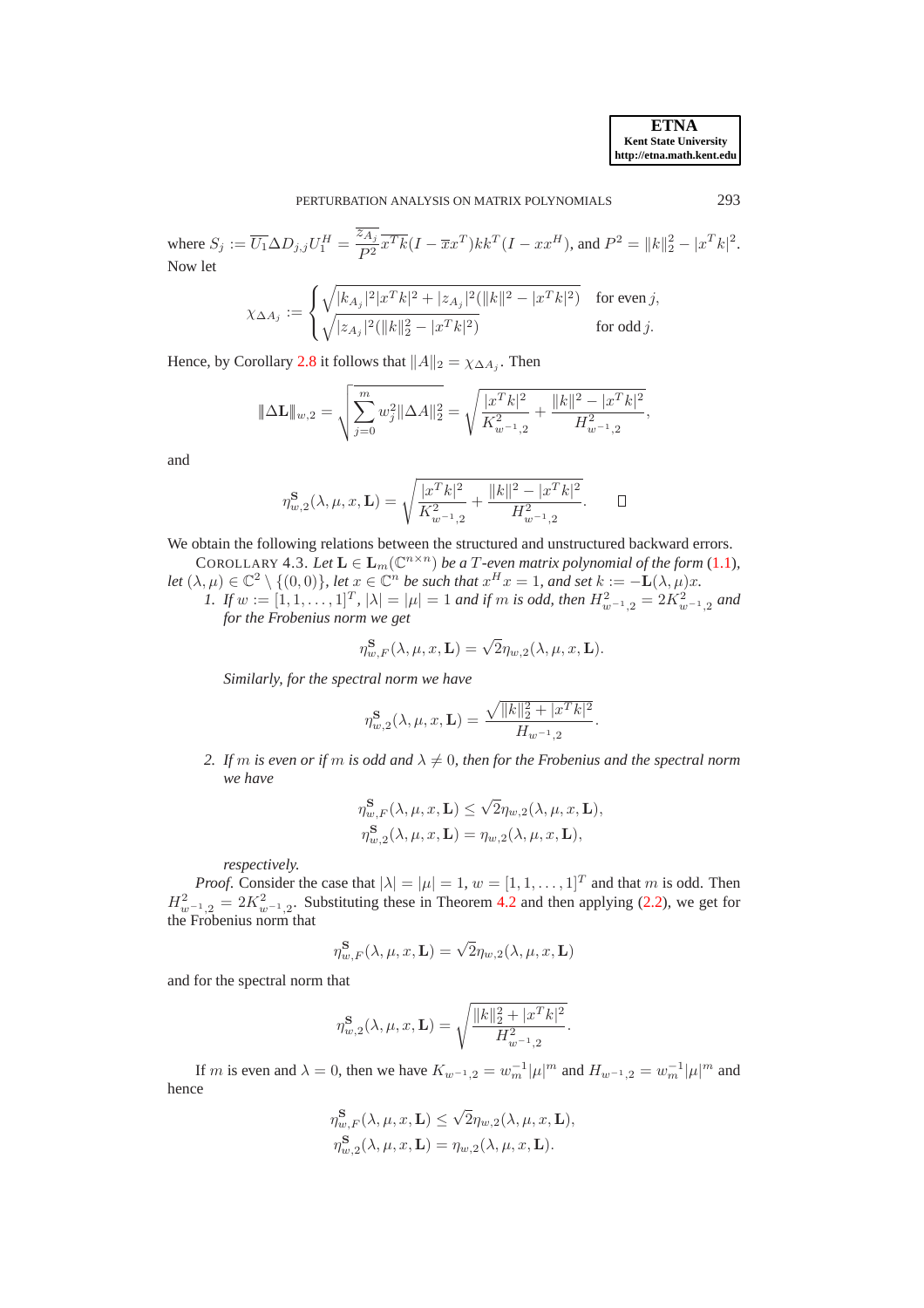## 294 S. S. AHMAD AND V. MEHRMANN

Similarly, for  $\mu = 0$  we have  $K_{w^{-1},2} = w_0^{-1} |\lambda|^m$  and  $H_{w^{-1},2} = w_0^{-1} |\lambda|^m$ , and hence

$$
\begin{aligned} &\eta_{w,F}^{\mathbf{S}}(\lambda,\mu,x,\mathbf{L})\leq\sqrt{2}\eta_{w,2}(\lambda,\mu,x,\mathbf{L}),\\ &\eta_{w,2}^{\mathbf{S}}(\lambda,\mu,x,\mathbf{L})=\eta_{w,2}(\lambda,\mu,x,\mathbf{L}). \end{aligned}
$$

The assertion for the case that  $\lambda \neq 0$  and m is odd follows analogously.  $\Box$ 

As a corollary we obtain the results for non-homogeneous matrix polynomials with no infinite eigenvalues of [\[2,](#page-26-0) [4\]](#page-26-2), using the notation  $\Lambda_e := [1, \mu^2, \dots, \mu^m]^T$  if m is even and  $\Lambda_e := [1, \mu^2, \dots, \mu^{m-1}]^T$  if m is odd.

COROLLARY 4.4. *Let*  $L \in L_m(\mathbb{C}^{n \times n})$  *be a T-even matrix polynomial of the form*  $\mathbf{L}(s) = \sum_{j=0}^{m} s^j A_j \in \mathbb{C}^{n \times n}$  that has only finite eigenvalues. Let  $\mu \in \mathbb{C}$ , let  $x \in \mathbb{C}^n$  be such *that*  $x^H x = 1$  *and set*  $k := -L(\mu)x$ *.* 

*i) The structured backward error with respect to the Frobenius norm is given by*

$$
\eta_F^{\mathbf{S}}(\mu, x, \mathbf{L}) = \begin{cases} \sqrt{\frac{|x^T k|_2^2}{\|\Lambda_e\|_2^2} + 2\frac{\|k\|_2^2 - |x^T k|^2}{\|\Lambda\|_2^2}} & \text{if } \mu \in \mathbb{C} \setminus \{0\}, \\ \sqrt{2\|k\|_2^2 - |x^T k|^2} & \text{if } \mu = 0. \end{cases}
$$

*ii) The structured backward error with respect to the spectral norm is given by*

$$
\eta_2^{\mathbf{S}}(\mu, x, \mathbf{L}) = \begin{cases} \sqrt{\frac{|x^T k|^2}{\|\Lambda_e\|_2^2} + \frac{\|k\|_2^2 - |x^T k|^2}{\|\Lambda\|_2^2}} & \text{if } \mu \in \mathbb{C} \setminus \{0\}, \\ \eta_2(\mu, x, \mathbf{L}) & \text{if } \mu = 0. \end{cases}
$$

*In particular, if*  $|\mu| = 1$  *and m is odd, then we have*  $\|\Lambda\|_2^2 = 2\|\Lambda_e\|_2^2$ . Moreover, for the Frobenius norm we have  $\eta_F^{\text{E}}(\mu, x, \mathbf{L}) = \sqrt{2} \eta_2(\mu, x, \mathbf{L})$  and for the spectral norm we obtain  $\eta_2^{\bf S}(\mu,x,{\bf L})=\frac{\sqrt{\|k\|_2^2+\|x^Tk\|^2}}{\|{\bf A}\|_2}$  $\frac{2 + |\omega - \kappa|}{\|\Lambda\|_2}$ .

*If we introduce the perturbation matrices*

$$
\Delta A_j := \begin{cases} \frac{\overline{\mu^j}(x^T k)(\overline{x} x^H)}{\|\Lambda_e\|_2^2} + \frac{\overline{\mu^j}}{\|\Lambda\|_2^2} \left[ (I - \overline{x} x^T) k x^H + \overline{x} k^T (I - x x^H) \right] & \text{for even } j, \\ -\frac{\overline{\mu^j}}{\|\Lambda\|_2^2} \left[ -(I - \overline{x} x^T) k x^H + \overline{x} k^T (I - x x^H) \right] & \text{for odd } j, \end{cases}
$$

then  $\Delta \mathbf{L}(s) = \sum_{j=0}^{m} s^j \Delta A_j$  is the uniquely defined T-even matrix polynomial that satisfies  $(\mathbf{L}(\mu) + \Delta \mathbf{L}(\mu))x = 0$  and  $\|\Delta \mathbf{L}\|_F = \eta_F^{\mathbf{S}}(\mu, x, \mathbf{L})$  for the Frobenius norm.

*For the spectral norm, we introduce*

$$
\Delta A_j := \begin{cases} \Delta A_j - \frac{\overline{\mu^j x^T k} (I - x x^H) k k^T (I - \overline{x} x^T)}{\|\Lambda_e\|_2^2 (\|k\|^2 - |x^T k|^2)} & \text{for even } j, \\ \Delta A_j & \text{for odd } j. \end{cases}
$$

*Then*  $\Delta$ **L**(s) =  $\sum_{j=0}^{m} s^j \Delta A_j$  *is a*  $T$ -even matrix polynomial such that  $(L(\mu) + \Delta$ **L**( $\mu$ )) $x = 0$ *and*  $\|\Delta \mathbf{L}\|_2 = \eta_2^{\mathbf{S}}(\mu, x, \mathbf{L}).$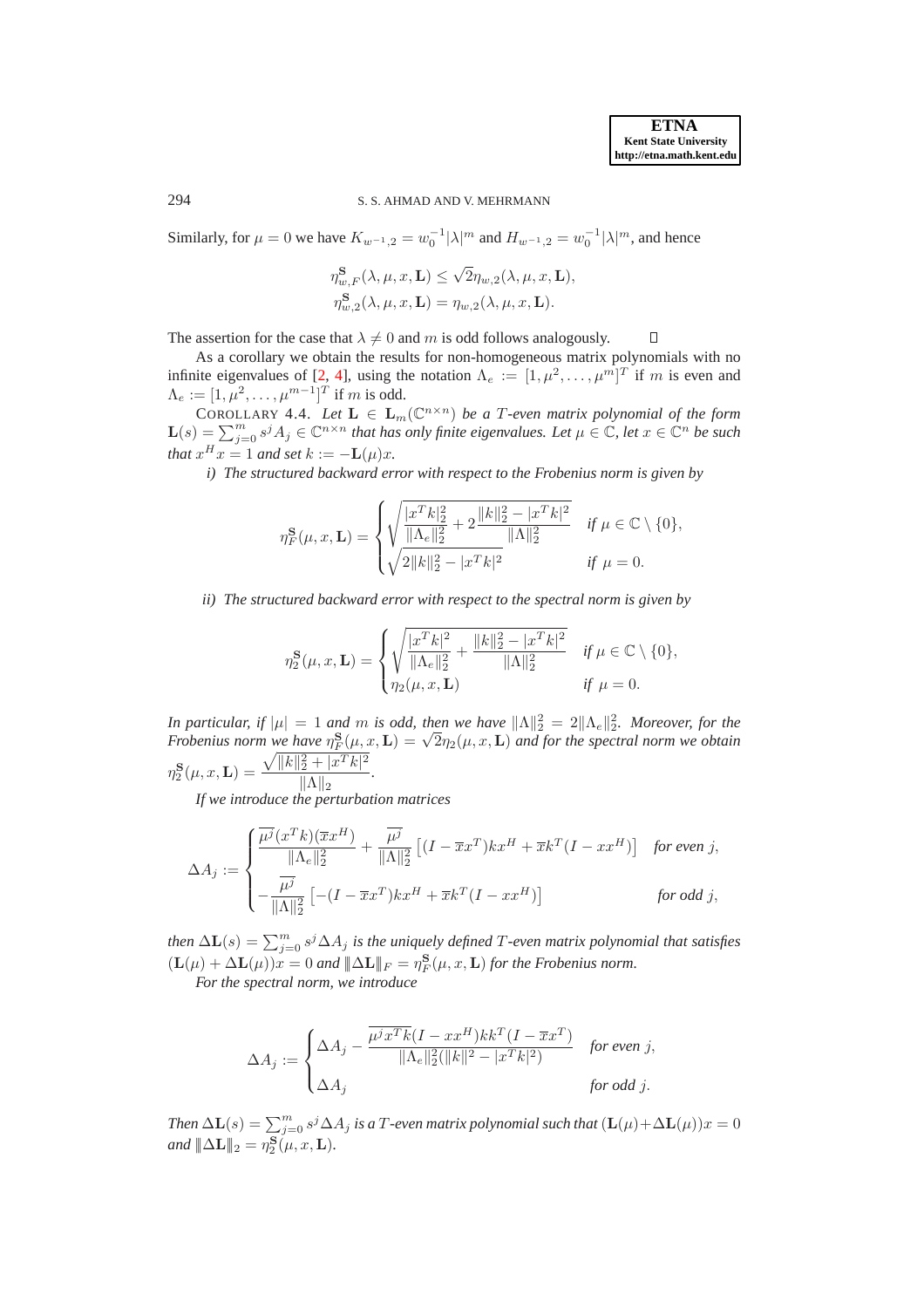*Proof.* The proof follows from Theorem [4.2](#page-15-0) using  $w = [1, 1, \ldots, 1]^T$ ,  $c = 1$  and that  $H_{w^{-1},2} := \|\Lambda\|_2, K_{w^{-1},2} := \|\Lambda_e\|_2.$  $\Box$ 

**Remark 4.5.** Corollary [4.3](#page-18-0) implies that for  $|\mu| = 1$ , and for the spectral norm we have that

<span id="page-20-0"></span>
$$
\eta_2^{\mathbf{S}}(\mu, x, \mathbf{L}) = \frac{\sqrt{\|k\|_2^2 + |x^T k|^2}}{\|\Lambda\|_2},
$$

while in [\[2,](#page-26-0) Theorem 4.3.6] and in [\[4,](#page-26-2) Theorem 3.7] it is shown that  $\eta_2^S(\mu, x, L) = \eta_2(\mu, x, L)$ when  $w = [1, 1, \dots, 1]^T$  and m is odd.

For complex T-even pencils we obtain the following result.

COROLLARY 4.6. Let  $\mathbf{L}(c,s) = cA_0 + sA_1 \in \mathbf{L}_1(\mathbb{C}^{n \times n})$  be a T-even matrix pencil. Let  $(\lambda, \mu) \in \mathbb{C}^2 \setminus \{(0, 0)\}\$ , let  $x \in \mathbb{C}^n$  be such that  $x^H x = 1$ , and set  $k := -L(\lambda, \mu)x$ ,  $w := [1, 1]^T.$ 

*i) The structured backward error with respect to the Frobenius norm is given by*

$$
\eta_F^{\mathbf{S}}(\lambda, \mu, x, \mathbf{L}) = \begin{cases} \sqrt{|x^T A_0 x|^2 + 2 \frac{||k||_2^2 - |\lambda|^2 |x^T A_0 x|^2}{||[\lambda, \mu]^T||_2^2}} & \text{if } \lambda \neq 0, \\ -\sqrt{\frac{|\mu|^2}{|\lambda|^2} - 1} \frac{||x^T k|^2 + 2||k||_2^2}{||[\lambda, \mu]^T||_2^2} & \text{if } \lambda \neq 0, \\ \sqrt{2} \eta_{w,2}(\lambda, \mu, x, \mathbf{L}) & \text{if } \mu = 0, \\ \sqrt{2} \eta_{w,2}(\lambda, \mu, x, \mathbf{L}) & \text{if } \lambda = 0, \\ \sqrt{2} \eta_{w,2}(\lambda, \mu, x, \mathbf{L}) & \text{if } \lambda = 1, |\mu| = 1. \end{cases}
$$

*ii) The structured backward error with respect to the spectral norm is given by*

$$
\eta_2^{\mathbf{S}}(\lambda, \mu, x, \mathbf{L}) = \begin{cases} \sqrt{|x^T A_0 x|^2 + \frac{||k||_2^2 - |\lambda|^2 |x^T A_0 x|^2}{||[\lambda, \mu]^T||_2^2}} & \text{if } \lambda \neq 0, \\ = \sqrt{\frac{|\mu|^2 |x^T A_0 x|^2 + ||k||_2^2}{||[\lambda, \mu]^T||_2^2}} & \text{if } \mu = 0, \\ \eta_2(\lambda, \mu, x, \mathbf{L}) & \text{if } \mu = 0, \\ \eta_2(\lambda, \mu, x, \mathbf{L}) & \text{if } \lambda = 0, \\ \sqrt{\frac{|x^T A_0 x|^2 + ||k||_2^2}{2}} & \text{if } |\lambda| = |\mu| = 1. \end{cases}
$$

*Defining the perturbation matrices*

$$
\Delta A_0 := -|\text{sign}(\lambda)|^2 \overline{x} x^T A_0 x x^H + \overline{z_{A_0}} \left[ (I - \overline{x} x^T) k x^H + \overline{x} k^T (I - x x^H) \right],
$$
  

$$
\Delta A_1 := -\overline{z_{A_1}} \left[ -(I - \overline{x} x^T) k x^H + \overline{x} k^T (I - x x^H) \right],
$$

*we have for the Frobenius norm that*  $\Delta L(c, s) = c\Delta A_0 + s\Delta A_1$  *is the unique*  $T$ -even matrix *polynomial that satisfies*  $(\mathbf{L}(\lambda, \mu) + \Delta \mathbf{L}(\lambda, \mu))x = 0$  *and*  $\|\Delta \mathbf{L}\|_{w,F} = \eta_{w,F}^{\mathbf{S}}(\lambda, \mu, x, \mathbf{L})$ *. For the spectral norm we introduce the perturbation matrices*

$$
\Delta A_0 := \Delta A_0 - \frac{\text{sign}(\lambda^2) \overline{x^T A_0 x} (I - \overline{x} x^T) k k^T (I - x x^H)}{(||k||^2 - |x^T A_0 x|^2)},
$$
  

$$
\Delta A_1 := -\overline{z_{A_1}} \left[ -(I - \overline{x} x^T) k x^H + \overline{x} k^T (I - x x^H) \right],
$$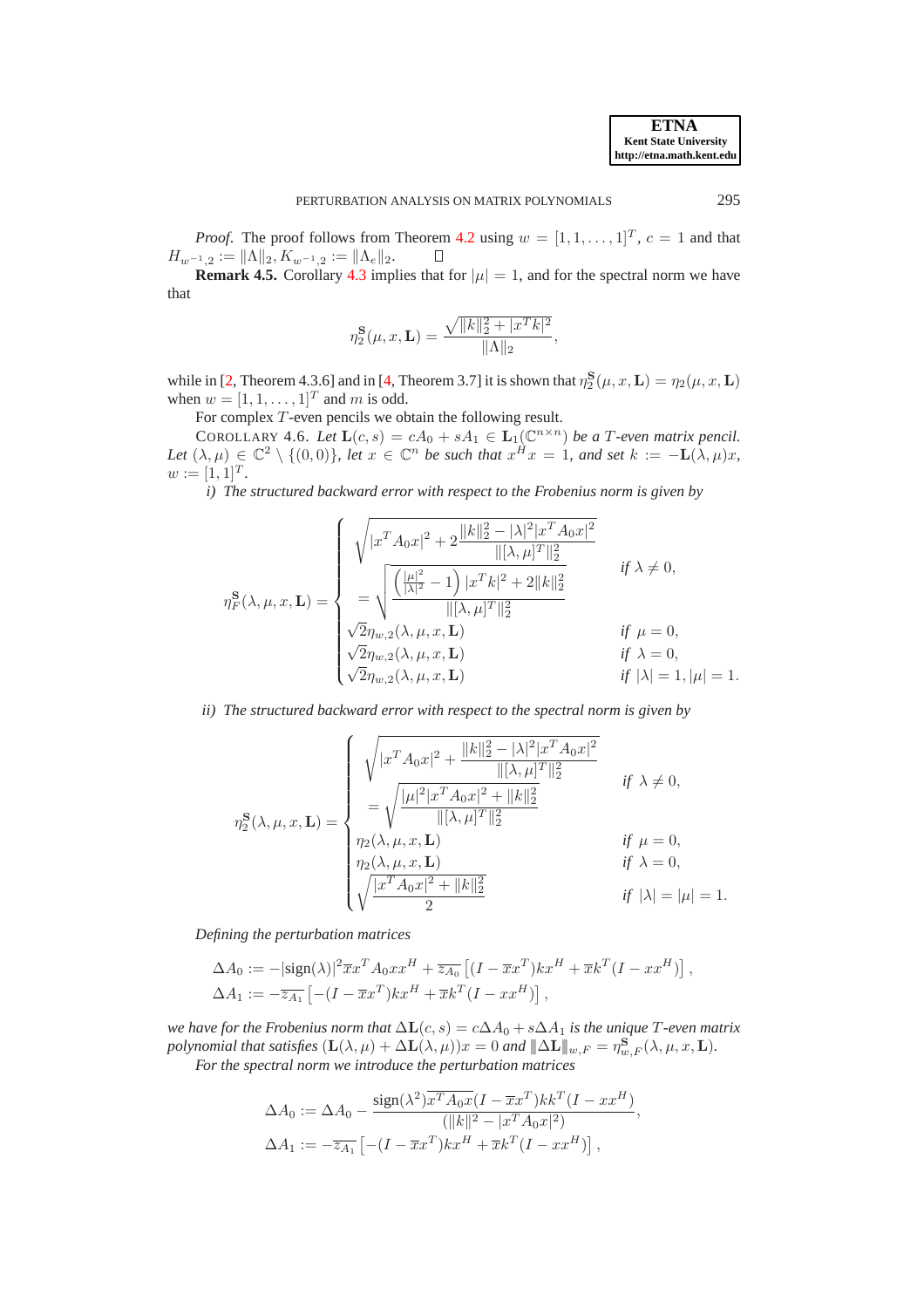# 296 S. S. AHMAD AND V. MEHRMANN

*then*  $\Delta$ **L** $(c, s) = c\Delta A_0 + s\Delta A_1$  *is* T-even and satisfies  $(L(\lambda, \mu) + \Delta$ **L** $(\lambda, \mu))x = 0$  and  $\|\Delta \mathbf{L}\|_{w,2} = \eta_{w,2}^{\mathbf{S}}(\lambda,\mu,x,\mathbf{L}).$ 

*Proof.* The proof follows as in Theorem [4.1,](#page-14-1) using  $m = 1$  and  $w := [1, 1]^T$ .  $\Box$ It follows that for  $\lambda = 0$  in the T-even case we have  $\Delta A_0 = 0$  and

$$
\Delta A_1 := -\overline{z_{A_1}} \left[ -(I - \overline{x}x^T)kx^H + \overline{x}k^T(I - xx^H) \right].
$$

These perturbations are the same for the spectral and the Frobenius norm. Furthermore, Corollary [4.6](#page-20-0) shows that

$$
\eta_F^{\mathbf{S}}(\lambda,\mu,x,\mathbf{L}) \leq \begin{cases} \sqrt{2}\eta_2(\lambda,\mu,x,\mathbf{L}) & \text{if } |\mu| < |\lambda|, \\ \|[\lambda,\mu]^T\|_2 \eta_2(\lambda,\mu,x,\mathbf{L}) & \text{if } |\mu| > |\lambda|. \end{cases}
$$

For a non-homogeneous pencil  $\mathbf{L}(s) = A_0 + sA_1 \in \mathbf{L}_1(\mathbb{C}^{n \times n})$  we then have

$$
\eta_F^{\mathbf{S}}(\mu, x, \mathbf{L}) \leq \begin{cases} \sqrt{2}\eta_2(\mu, x, \mathbf{L}) & \text{if } |\mu| < 1, \\ \| [1, \mu]^T \|_2 \eta_2(\lambda, \mu, x, \mathbf{L}) & \text{if } |\mu| > 1, \end{cases}
$$

<span id="page-21-0"></span>which has been shown in Theorem 3.4 of [\[3\]](#page-26-1) for the case that  $\mu \neq 0$ .

**Example 4.7.** Consider a T-even matrix pencil which has coefficients  $A_0 := \begin{bmatrix} 2 & 1 \\ 1 & 2 \end{bmatrix}$ 1 ı ¸ , 1 1

 $A_1 := \begin{bmatrix} 0 & -i \\ i & 0 \end{bmatrix}$  $i \equiv 0$ , let  $x =$  $\begin{bmatrix} -i/\sqrt{2} \\ i/\sqrt{2} \end{bmatrix}$ and  $(\lambda, \mu) = (1, 0)$ . Then we obtain the following perturbation matrices.

For the Frobenius norm we have

$$
\Delta A_0 = \begin{bmatrix} -1 + 0.25i & 0 + 0.25i \\ 0 + 0.25i & 1 - 0.75i \end{bmatrix}, \qquad \Delta A_1 = \begin{bmatrix} 0 & 0 \\ 0 & 0 \end{bmatrix},
$$
  
\n
$$
A_0 + \Delta A_0 = \begin{bmatrix} 1 + 0.25i & 1 + 0.25i \\ 1 + 0.25i & 1 + 0.25i \end{bmatrix}, \qquad A_1 + \Delta A_1 = \begin{bmatrix} 0 & -i \\ +i & 0 \end{bmatrix},
$$

and  $\|\Delta \mathbf{L}\|_F = \eta_F^{\mathbf{S}}(\lambda, \mu, x, \mathbf{L}).$ 

For the spectral norm we obtain

$$
\Delta A_0 = \begin{bmatrix} -1.2 + 0.10i & -0.20 + 0.10i \\ -0.20 + 0.10i & 0.80 - 0.90i \end{bmatrix}, \qquad \Delta A_1 = \begin{bmatrix} 0 & 0 \\ 0 & 0 \end{bmatrix},
$$
  
\n
$$
A_0 + \Delta A_0 = \begin{bmatrix} 0.80 + 0.10i & 0.80 + 0.10i \\ 0.80 + 0.10i & 0.80 + 0.10i \end{bmatrix}, \qquad A_1 + \Delta A_1 = \begin{bmatrix} 0 & -i \\ i & 0 \end{bmatrix},
$$

and  $\eta_2^{\mathbf{S}}(\lambda, \mu, x, \mathbf{L}) = \|\Delta \mathbf{L}\|_2 = 1.2247$ ; see also Table [4.1.](#page-22-0)

In a similar way we can derive the results for  $T$ -odd matrix polynomials.

THEOREM 4.8. Let  $\mathbf{L} \in \mathbf{L}_m(\mathbb{C}^{n \times n})$  *be a T-odd matrix polynomial of the form* [\(1.1\)](#page-0-0)*, let*  $(\lambda, \mu) \in \mathbb{C}^2 \setminus \{ (0, 0) \}$ , let  $x \in \mathbb{C}^n$  be such that  $x^H x = 1$  and set  $k := -\mathbf{L}(\lambda, \mu)x$ . *i) The structured backward error with respect to the Frobenius norm is given by*

<span id="page-21-1"></span>
$$
\eta_{w,F}^{\bf S}(\lambda,\mu,x,{\bf L})=\begin{cases} \sqrt{\frac{|x^Tk|^2}{N_{w^{-1},2}^2}+2\frac{\|k\|_2^2-|x^Tk|^2}{H_{w^{-1},2}^2}} & \text{if}\,\, \mu\neq 0\,\,and\,\,m\,\,odd,\,or\\ \sqrt{\frac{2\|k\|_2^2-|x^Tk|^2}{H_{w^{-1},2}^2}} & \text{if}\,\, \mu,\lambda\neq 0,\,\,and\,\,m\,\,even,\\ \end{cases}
$$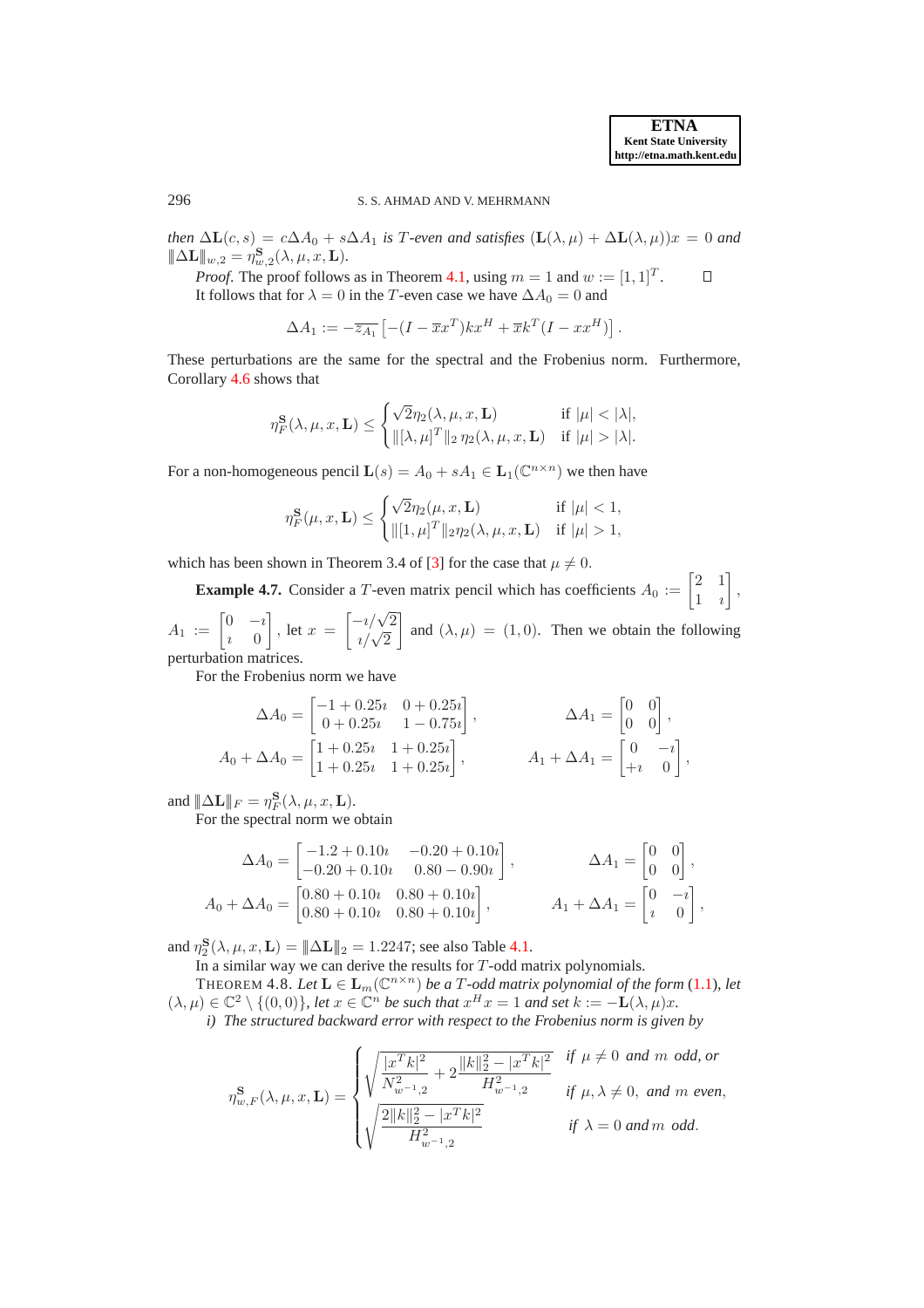### PERTURBATION ANALYSIS ON MATRIX POLYNOMIALS 297

| $(\lambda,\mu)$ | S         | $\eta_2^{\mathbf{S}}(\lambda,\mu,x,\mathbf{L})$ | $\eta_F^{\mathbf{S}}(\lambda,\mu,x,\mathbf{L})$ | $\eta_2(\lambda,\mu,x,\mathbf{L})$ |
|-----------------|-----------|-------------------------------------------------|-------------------------------------------------|------------------------------------|
| (1,0)           | $T$ -even | 1.2247                                          | 1.6583                                          | 1.2247                             |
| (0,1)           | $T$ -even |                                                 | 1.414                                           |                                    |
| (2,1)           | $T$ -even | 1.0247                                          | 1.3601                                          |                                    |
| (4,3)           | $T$ -even | 0.9644                                          | 1.2689                                          | 0.9165                             |
| (2i, i)         | $T$ -even | 1.0247                                          | 1.3601                                          |                                    |
| $(2+3i, 1+i)$   | $T$ -even | 1.1255                                          | 1.5111                                          | 1.1106                             |
| (1, 2)          | $T$ -even | 0.9487                                          | 1.2450                                          | 0.8365                             |
| (1,1)           | $T$ -even | 0.9354                                          | 1.2247                                          | 0.8660                             |

<span id="page-22-0"></span>TABLE 4.1 *Computed structured and unstructured backward errors for Example [4.7.](#page-21-0)*

*ii) The structured backward error with respect to the spectral norm is given by*

$$
\eta_{w,2}^{\mathbf{S}}(\lambda,\mu,x,\mathbf{L}) = \begin{cases} \sqrt{\frac{|x^T k|^2}{N_{w^{-1},2}^2} + \frac{\|k\|_2^2 - |x^T k|^2}{H_{w^{-1},2}^2}} & \text{if } \mu \neq 0 \text{ and } m \text{ odd, or} \\ \frac{\|k\|_2}{H_{w^{-1},2}} & \text{if } \lambda \mu \neq 0, \text{and } m \text{ even,} \\ H_{w^{-1},2} & \text{if } \lambda = 0 \text{ and } m \text{ odd.} \end{cases}
$$

*For*  $\mu \neq 0$  *and odd* m *or for*  $\lambda \neq 0$ ,  $\mu \neq 0$  *and* m *even, introduce the perturbation matrices* 

$$
\Delta A_j := \begin{cases} \overline{n_{A_j}}(x^T k)(\overline{x} x^H) + \overline{z_{A_j}} \left[ (I - \overline{x} x^T) k x^H + \overline{x} k^T (I - x x^H) \right] & \text{for odd } j, \\ -\overline{z_{A_j}} \left[ -(I - \overline{x} x^T) k x^H + \overline{x} k^T (I - x x^H) \right] & \text{for even } j. \end{cases}
$$

*Then, for the Frobenius norm,*  $\Delta L(c, s) = \sum_{j=0}^{m} c^{m-j} s^j \Delta A_j$  *is the unique* T-odd matrix *polynomial such that*  $(\mathbf{L}(\lambda, \mu) + \Delta \mathbf{L}(\lambda, \mu))x = 0$  *and*  $\|\Delta \mathbf{L}\|_{w,F} = \eta_{w,F}^{\mathbf{S}}(\lambda, \mu, x, \mathbf{L})$ .

*For*  $\mu \neq 0$  *and odd* m *or for*  $\lambda \neq 0$ ,  $\mu \neq 0$  *and even* m *and the spectral norm consider the perturbation matrices*

$$
\Delta E_j := \begin{cases} \Delta A_j - \frac{\overline{n_{A_j}} \overline{x^T k} (I - x x^H) k k^T (I - \overline{x} x^T)}{(\|k\|^2 - |x^T k|^2)} & \text{for odd } j, \\ \Delta A_j & \text{for even } j. \end{cases}
$$

*Then*  $\Delta L(c, s) = \sum_{j=0}^{m} c^{m-j} s^j \Delta E_j$  *is T*-odd, satisfies  $(L(\lambda, \mu) + \Delta L(\lambda, \mu))x = 0$  and  $\|\Delta \mathbf{L}\|_{w,2} = \eta_{w,2}^{\mathbf{S}}(\lambda, \mu, x, \mathbf{L}).$ 

*Proof*. The proof is analogous to that for T-even matrix polynomials.  $\Box$ 

We then obtain the following relations between structured and unstructured backward errors of an approximate eigenpair.

COROLLARY 4.9. Let  $\mathbf{L} \in \mathbf{L}_m(\mathbb{C}^{n \times n})$  *be a T*-even matrix polynomial of the form [\(1.1\)](#page-0-0), *let*  $(\lambda, \mu) \in \mathbb{C}^2 \setminus \{(0, 0)\}\$ , *let*  $x \in \mathbb{C}^n$  *be such that*  $x^H x = 1$ *, and set*  $k := -L(\lambda, \mu)x$ *. 1.* If  $\lambda = 0$  and m is odd, then for the Frobenius norm we have

$$
\eta_{w,F}^{\mathbf{S}}(\lambda,\mu,x,\mathbf{L})\leq \sqrt{2}\eta_{w,2}(\lambda,\mu,x,\mathbf{L}).
$$

*2.* If  $\lambda = 0$  *and m is odd, then for the spectral norm we have* 

$$
\eta_{w,2}^{\mathbf{S}}(\lambda,\mu,x,\mathbf{L}) = \eta_{w,2}(\lambda,\mu,x,\mathbf{L}).
$$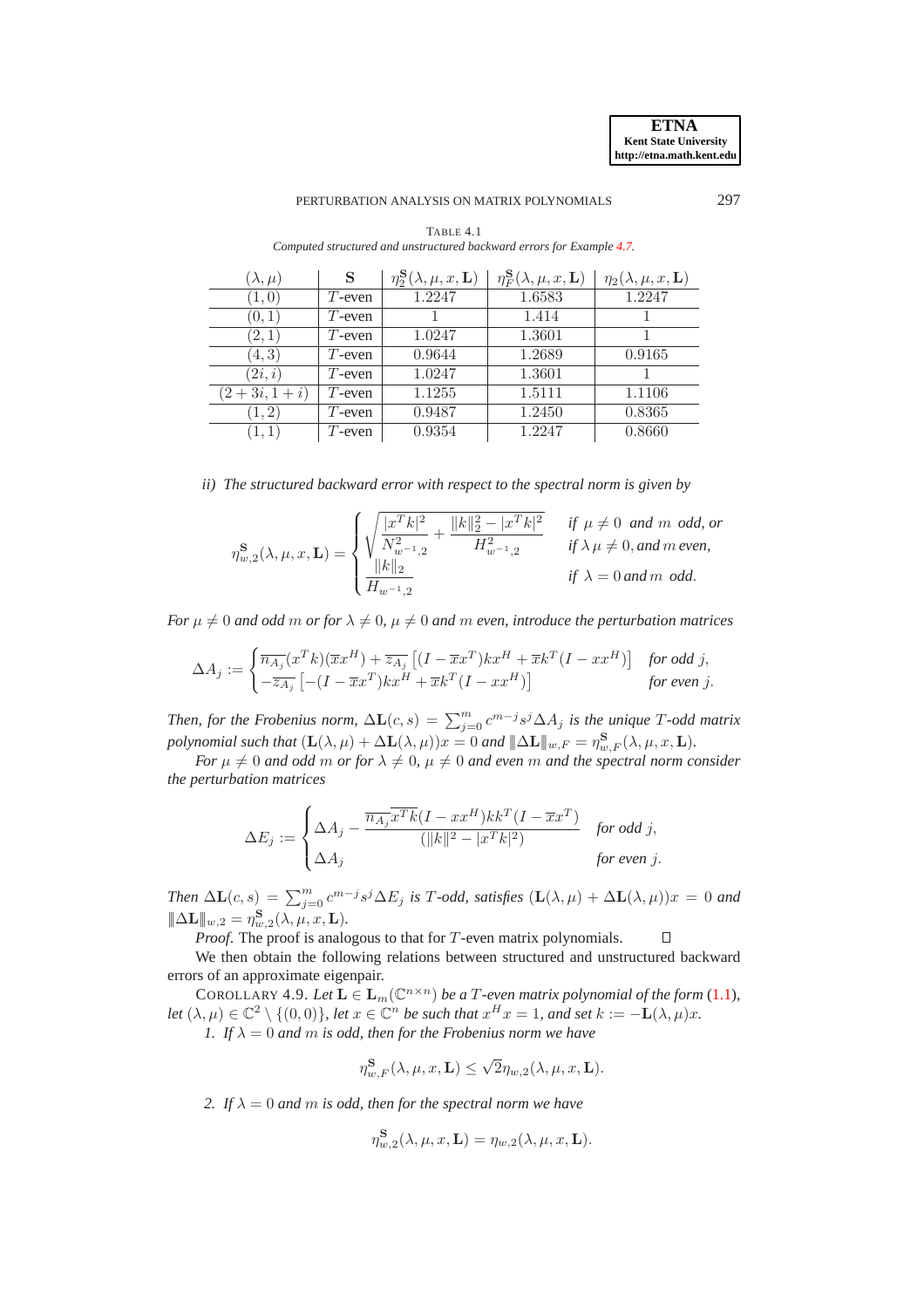298 S. S. AHMAD AND V. MEHRMANN

*3. Let*  $w := [1, 1, \ldots, 1]^T$  *and*  $|\lambda| = |\mu| = 1$  *for odd m. Then we have for the Frobenius-norm*

$$
\eta_{w,F}^{\mathbf{S}}(\lambda,\mu,x,\mathbf{L})=\sqrt{2}\eta_{w,2}(\lambda,\mu,x,\mathbf{L}),
$$

*and for the spectral-norm*

<span id="page-23-0"></span>
$$
\eta_{w,2}^{\mathbf{S}}(\lambda,\mu,x,\mathbf{L}) = \frac{\sqrt{\|k\|_2^2 + |x^T k|^2}}{H_{w^{-1};2}}.
$$

*Proof.* The proof follows from the fact that if  $w := [1, 1, \dots, 1]^T$  and  $|\lambda| = |\mu| = 1$  and m is odd, then we have  $H^2_{w^{-1},2} = 2N_{w^{-1},2}^2$  and then applying [\(2.2\)](#page-3-3) the results follow. As a corollary we also obtain the results for the case of non-homogeneous matrix polynomials with no infinite eigenvalues of [\[2,](#page-26-0) [4\]](#page-26-2). By introducing the notation  $\Lambda_o := [\mu, \mu^3, \dots, \mu^{m-1}]^T$ when m is even and  $\Lambda_o := [\mu, \mu^3, \dots, \mu^m]^T$  when m is odd and by choosing the weight vector  $w := [1, 1, \ldots, 1]^T$ , we have the following result similar to Theorem 4.3.8 of [\[2\]](#page-26-0).

COROLLARY 4.10. Let  $\mathbf{L} \in \mathbf{L}_m(\mathbb{C}^{n \times n})$  *be a T-odd matrix polynomial of the form*  $\mathbf{L}(s) = \sum_{j=0}^{m} s^{j} A_{j} \in \mathbb{C}^{n \times n}$  *with*  $\det(A_{m}) \neq 0$ , let  $\mu \in \mathbb{C} \setminus \{0\}$  *and let*  $x \in \mathbb{C}^{n}$  *be such that*  $x^H x = 1$  *and set*  $k := -L(\mu)x$ *.* 

*i) The structured backward error with respect to the Frobenius norm is given by*

$$
\eta_F^{\bf S}(\mu,x,{\bf L})=\left\{\begin{array}{c}\sqrt{\frac{|x^Tk|^2}{\|\Lambda_o\|_2^2}+2\frac{\|k\|_2^2-|x^Tk|^2}{\|\Lambda\|_2^2}}.\end{array}\right.
$$

*ii) The structured backward error with respect to the spectral norm is given by*

$$
\eta_2^{\mathbf{S}}(\mu, x, \mathbf{L}) = \begin{cases} \sqrt{\frac{|x^T k|^2}{\|\Lambda_o\|_2^2} + \frac{\|k\|_2^2 - |x^T k|^2}{\|\Lambda\|_2^2}}. \end{cases}
$$

*In particular, for odd m and*  $|\mu| = 1$  *we have for the Frobenius norm*  $\|\Lambda\|_2^2 = 2\|\Lambda_o\|_2^2$  *and*  $\eta_F^{\bf S}(\mu,x,{\bf L})=\sqrt{2}\eta_2(\mu,x,{\bf L})$  and for the spectral norm  $\eta_2^{\bf S}(\mu,x,{\bf L})=\frac{\sqrt{\|k\|_2^2+\|x^T k\|^2}}{\|{\bf A}\|_2}$  $\frac{2 + |\omega - \kappa|}{\|\Lambda\|_2}$ . *Defining the perturbation matrices*

$$
\Delta A_j := \begin{cases} \frac{\overline{\mu^j}(x^T k)(\overline{x} x^H)}{\|\Lambda_0\|_2^2} + \frac{\overline{\mu^j}}{\|\Lambda\|_2^2} \left[ (I - \overline{x} x^T) k x^H + \overline{x} k^T (I - x x^H) \right] & \text{for odd } j, \\ -\frac{\overline{\mu^j}}{\|\Lambda\|_2^2} \left[ -(I - \overline{x} x^T) k x^H + \overline{x} k^T (I - x x^H) \right] & \text{for even } j, \end{cases}
$$

*then*  $\Delta$ **L**(s) =  $\sum_{j=0}^{m} s^{j} \Delta A_{j}$  *is the uniquely defined* T-odd matrix polynomial such that  $(\mathbf{L}(\mu) + \Delta \mathbf{L}(\mu))x = 0$  and  $\|\Delta \mathbf{L}\|_F = \eta_F^{\mathbf{S}}(\mu, x, \mathbf{L})$  in the Frobenius norm.

*For the spectral-norm, we introduce the perturbation matrices*

$$
\Delta E_j := \begin{cases} \Delta A_j - \frac{\overline{\mu^j x^T k} (I - x x^H) k k^T (I - \overline{x} x^T)}{\|\Lambda_o\|_2^2 (\|k\|^2 - |x^T k|^2)} & \text{for odd } j, \\ \Delta A_j & \text{for even } j. \end{cases}
$$

*Then*  $\Delta$ **L**(s) =  $\sum_{j=0}^{m} s^{j} \Delta E_{j}$  *is a*  $T$ *-odd matrix polynomial such that*  $(L(\mu) + \Delta$ **L** $(\mu))x = 0$ *and*  $\|\Delta \mathbf{L}\|_2 = \eta_2^{\mathbf{S}}(\mu, x, \mathbf{L}).$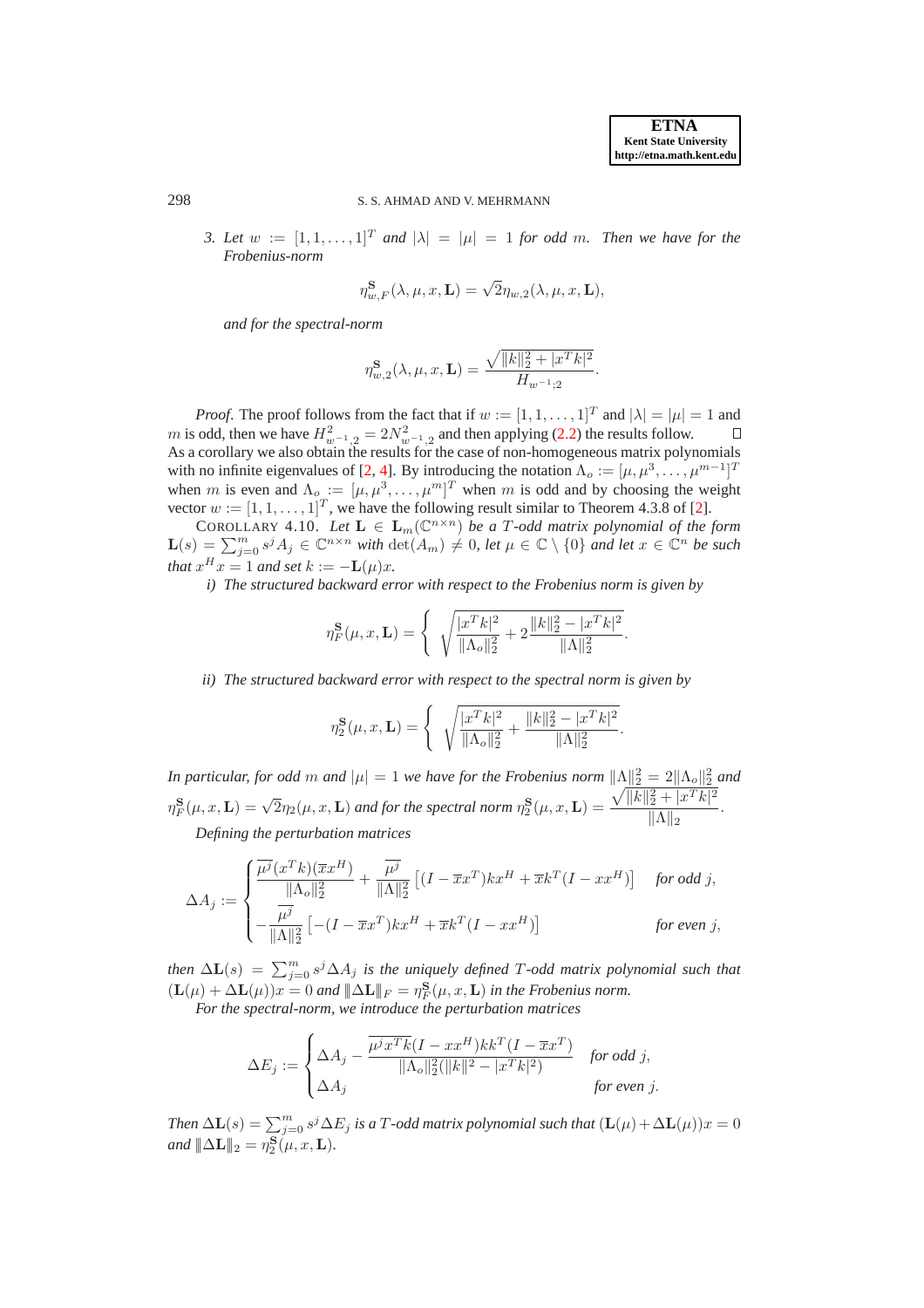*Proof.* The proof follows from Theorem [4.8](#page-21-1) using the fact that  $H_{w^{-1},2} := ||\Lambda||_2$ ,  $K_{w^{-1},2} := ||\Lambda_o||_2$  when  $w = [1, 1, \ldots, 1]^T$  and  $c = 1$ .

**Remark 4.11.** The case that  $\mu = 0$  is not covered by the formulas in Corollary [4.10](#page-23-0) for the case  $m > 1$ . But it has been shown in Theorem 4.3.8 of [\[2\]](#page-26-0) that for  $\mu = 0$ , it hold that  $\eta_F^{\rm E}(\mu, x, L) = \sqrt{2}\eta_2(\mu, x, L)$  and  $\eta_2^{\rm S}(\mu, x, L) = \eta_2(\mu, x, L)$ , respectively, for the Frobenius norm and the spectral norm. For  $|\mu| = 1$  and the spectral norm we have

<span id="page-24-0"></span>
$$
\eta_2^{\mathbf{S}}(\mu, x, \mathbf{L}) = \frac{\sqrt{\|k\|_2^2 + |x^T k|^2}}{\|\Lambda\|_2},
$$

while again it has been shown in Theorem 4.3.8 of [\[2\]](#page-26-0) that  $\eta_2^{\mathbf{S}}(\mu, x, \mathbf{L}) = \eta_2(\mu, x, \mathbf{L})$ . For the pencil case we have the following Corollary.

COROLLARY 4.12. Let  $\mathbf{L}(c, s) = cA_0 + sA_1 \in \mathbf{L}_1(\mathbb{C}^{n \times n})$  *be a T-odd matrix pencil, let*  $(\lambda, \mu) \in \mathbb{C}^2 \setminus \{(0, 0)\}\)$ , *let*  $x \in \mathbb{C}^n$  *be such that*  $x^H x = 1$  *and set*  $k := -L(\lambda, \mu)x$ .

*i) The structured backward error with respect to the Frobenius norm is given by*

$$
\eta_F^{\mathbf{S}}(\lambda, \mu, x, \mathbf{L}) = \begin{cases} \sqrt{|x^T A_1 x|^2 + 2 \frac{\|k\|_2^2 - |\mu|^2 |x^T A_1 x|^2}{\|[{\lambda}, \mu]^T\|_2^2}} & \text{if } \mu \neq 0, \\ -\sqrt{\frac{(\frac{|{\lambda}|^2}{|\mu|^2} - 1) |x^T k|^2 + 2\|k\|_2^2}{\|[{\lambda}, \mu]^T\|_2^2}} & \text{if } \mu \neq 0, \\ \sqrt{2} \eta_2(\lambda, \mu, x, \mathbf{L}) & \text{if } \lambda = 0, \\ \sqrt{2} \eta_2(\lambda, \mu, x, \mathbf{L}) & \text{if } \mu = 0, \\ \sqrt{2} \eta_2(\lambda, \mu, x, \mathbf{L}) & \text{if } |\lambda| = 1, |\mu| = 1. \end{cases}
$$

*ii) The structured backward error with respect to the spectral norm is given by*

$$
\eta_2^{\mathbf{S}}(\lambda, \mu, x, \mathbf{L}) = \begin{cases}\n\sqrt{|x^T A_1 x|^2 + \frac{||k||_2^2 - |\mu|^2 |x^T A_1 x|^2}{||[\lambda, \mu]^T||_2^2}} & \text{if } \mu \neq 0, \\
= \sqrt{\frac{|\lambda|^2 |x^T A_1 x|^2 + ||k||_2^2}{||[\lambda, \mu]^T||_2^2}} & \text{if } \mu \neq 0, \\
\eta_2(\lambda, \mu, x, \mathbf{L}) & \text{if } \lambda = 0, \mu \neq 0, \\
\eta_2(\lambda, \mu, x, \mathbf{L}) & \text{if } \lambda \neq 0, \mu = 0, \\
\sqrt{\frac{|x^T A_1 x|^2 + ||k||_2^2}{2}} & \text{if } |\lambda| = 1, |\mu| = 1.\n\end{cases}
$$

*iii) Introduce the perturbation matrices*

$$
\Delta A_0 := -\overline{z_{A_0}} \left[ -(I - \overline{x}x^T)kx^H + \overline{x}k^T(I - xx^H) \right],
$$
  
\n
$$
\Delta A_1 := -|\text{sign}(\mu)|^2 \overline{x}x^T A_1 xx^H + \overline{z_{A_1}} \left[ (I - \overline{x}x^T)kx^H + \overline{x}k^T(I - xx^H) \right].
$$

*Then for the Frobenius norm we obtain the unique T*-odd pencil  $\Delta L(c,s) = c\Delta A_0 + s\Delta A_1$ *such that*  $(\mathbf{L}(\lambda,\mu) + \Delta \mathbf{L}(\lambda,\mu))x = 0$  *and*  $\|\Delta \mathbf{L}\|_F = \eta_F^{\mathbf{S}}(\lambda,\mu,x,\mathbf{L})$ .

*For the spectral norm, defining*

$$
\Delta E_1 := \Delta A_1 - \frac{\text{sign}(\mu^2) \overline{x^T A_1 x} (I - \overline{x} x^T) k k^T (I - x x^H)}{(\|k\|^2 - |x^T A_1 x|^2)} \text{ and } \Delta E_0 := \Delta A_0,
$$

*then we obtain a* T-odd pencil  $\Delta L(c, s) = c\Delta E_0 + s\Delta E_1$  *with*  $(L(\lambda, \mu) + \Delta L(\lambda, \mu))x = 0$ *and*  $\|\Delta \mathbf{L}\|_2 = \eta_2^{\mathbf{S}}(\lambda, \mu, x, \mathbf{L}).$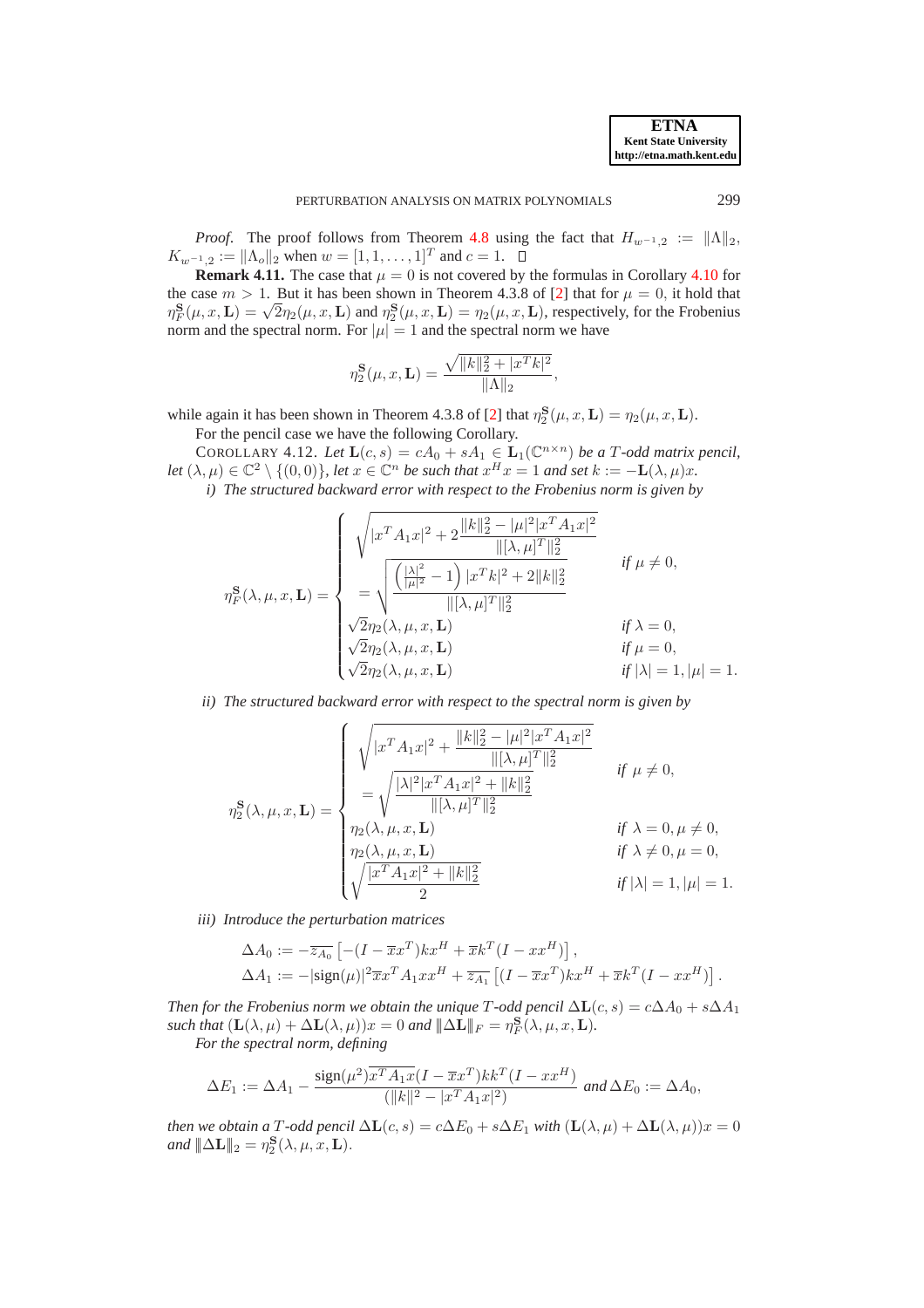# 300 S. S. AHMAD AND V. MEHRMANN

| $(\lambda,\mu)$ | S        | $\eta_2^{\mathbf{S}}(\lambda,\mu,x,\mathbf{L})$ | $\eta_F^{\mathbf{S}}(\lambda,\mu,x,\mathbf{L})$ | $\eta_2(\lambda,\mu,x,\mathbf{L})$ |
|-----------------|----------|-------------------------------------------------|-------------------------------------------------|------------------------------------|
| (0,1)           | $T$ -odd |                                                 | 1.2247                                          |                                    |
| (1,0)           | $T$ -odd | 2.2361                                          | 3.1623                                          | 2.2361                             |
| (2,1)           | $T$ -odd | 2.2361                                          | 3.0822                                          | 2.1448                             |
| (4, 3)          | $T$ -odd | 2.0881                                          | 2.8671                                          | 2.0100                             |
| (2i, i)         | $T$ -odd | 2.2361                                          | 3.0822                                          | 2.1448                             |
| $(2+3i,1+i)$    | $T$ -odd | 2.3310                                          | 3.2197                                          | 2.2361                             |
| (1, 2)          | $T$ -odd | 1.5166                                          | 2.0248                                          | 1.4832                             |
| (1,1)           | $T$ -odd | 1.9365                                          | 2.6458                                          | 1.8708                             |

<span id="page-25-1"></span>TABLE 4.2 *Computed structured and unstructured backward errors for Example [4.13.](#page-25-0)*

*Proof.* The proof is analogous to that of Theorem [4.2](#page-15-0) using  $m = 1$  and  $w := [1, 1]^T$ . By the above results it is clear that if  $\mu = 0$ , then for the T-odd case we have  $\Delta A_1 = 0$ and  $\Delta A_0 = -\overline{z_{A_0}} \left[ -(I - \overline{x} x^T) k x^H + \overline{x} k^T (I - x x^H) \right]$ . These perturbations are the same for the spectral and Frobenius norm.

Furthermore, Corollary [4.12](#page-24-0) shows that

$$
\eta^{\mathbf{S}}_F(\lambda,\mu,x,\mathbf{L}) \leq \begin{cases} \sqrt{2}\eta_2(\lambda,\mu,x,\mathbf{L}) & \quad \text{when }|\mu| > |\lambda|, \\ \\ \|[\lambda,\mu]^T\|_2\eta_2(\lambda,\mu,x,\mathbf{L}) & \quad \text{when }|\mu| < |\lambda|. \end{cases}
$$

Now consider a pencil  $\mathbf{L}(z) = A_0 + zA_1 \in \mathbf{L}_1(\mathbb{C}^{n \times n})$ . Then for given  $\mu \in \mathbb{C}$  and  $x \in \mathbb{C}^n$ such that  $x^H x = 1$ , we have

<span id="page-25-0"></span>
$$
\eta^{\mathbf{S}}_F(\mu,x,\mathbf{L}) \leq \begin{cases} \sqrt{2}\eta_2(\mu,x,\mathbf{L}) & \quad \text{when }|\mu|>1, \\ \\ \||[\mathbf{1},\mu^{-1}]^T\|_2\eta_2(\lambda,\mu,x,\mathbf{L}) & \quad \text{when }|\mu|<1, \end{cases}
$$

which has been shown in [\[3\]](#page-26-1).

As another corollary we obtain the results for T-odd matrix pencils  $\mathbf{L}(z) := A_0 + zA_1$ presented in [\[2\]](#page-26-0).

Let us illustrate these perturbation results with a few examples.

**Example 4.13.** Consider a T-odd matrix pencil with coefficients  $A_0 := \begin{bmatrix} 0 & -2+i \\ 2-i & 0 \end{bmatrix}$  $2-i$  0 ¸ and  $A_1 := \begin{bmatrix} 1+i & 0 \\ 0 & 0 \end{bmatrix}$ . Let  $x =$  $\begin{bmatrix} -i/\sqrt{2} \\ i/\sqrt{2} \end{bmatrix}$ ¸ and  $(\lambda, \mu) = (0, 1)$ .

i) For the Frobenius norm we obtain the minimal perturbation coefficients

$$
\Delta A_0 = \begin{bmatrix} 0 & 0 \\ 0 & 0 \end{bmatrix}, \qquad \Delta A_1 = \begin{bmatrix} -0.75 - 0.75i & 0.25 + 0.25i \\ 0.25 + 0.25i & 0.25 + 0.25i \end{bmatrix},
$$
  
\n
$$
A_0 + \Delta A_0 = \begin{bmatrix} 0 & -2 + i \\ 2 - i & 0 \end{bmatrix}, \quad A_1 + \Delta A_1 = \begin{bmatrix} 0.25 + 0.25i & 0.25 + 0.25i \\ 0.25 + 0.25i & 0.25 + 0.25i \end{bmatrix},
$$

and  $\|\Delta \mathbf{L}\|_F = \eta_F^{\mathbf{S}}(\lambda, \mu, x, \mathbf{L}).$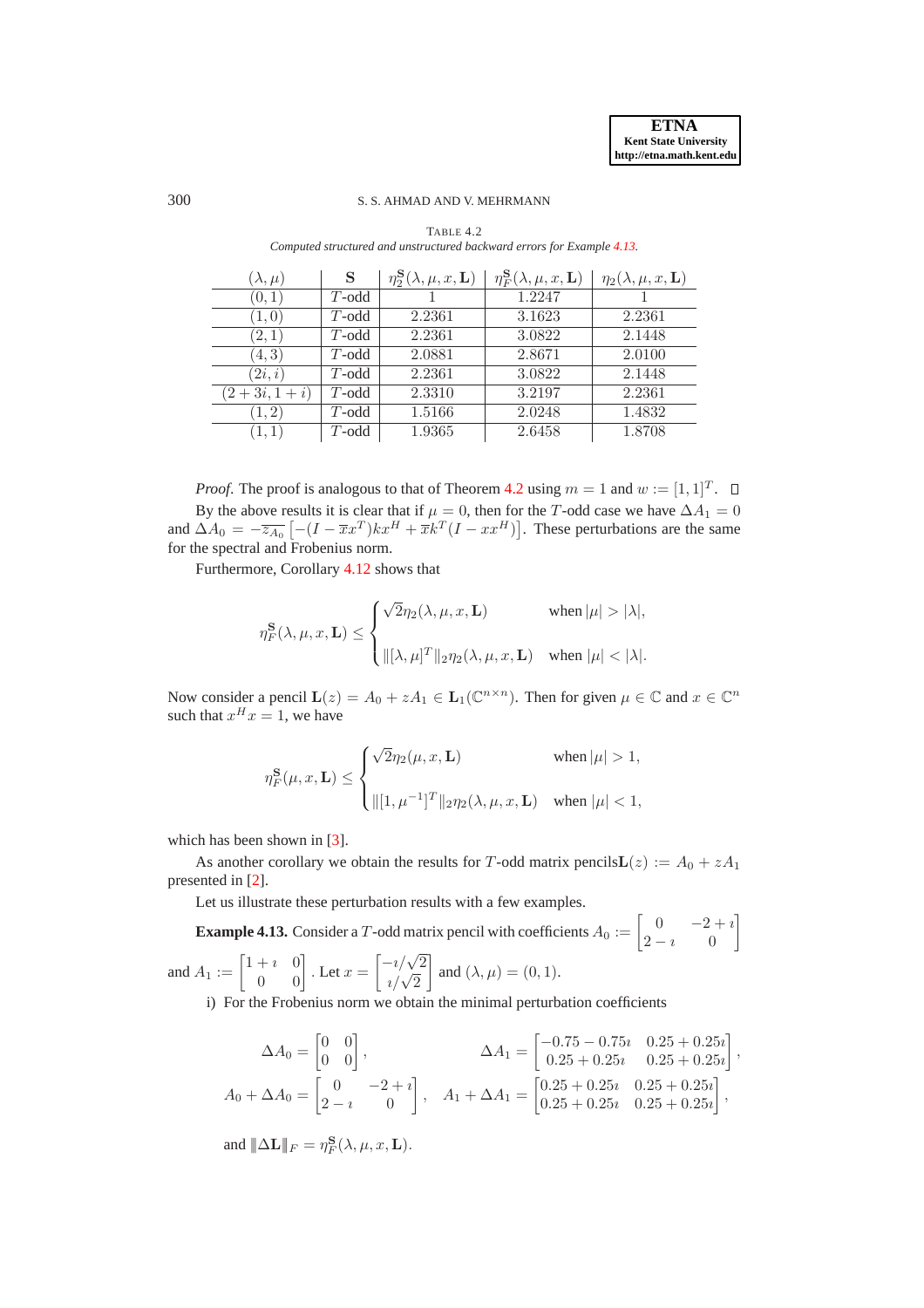ii) For the spectral norm we obtain

$$
\Delta A_0 = \begin{bmatrix} 0 & 0 \\ 0 & 0 \end{bmatrix}, \qquad \Delta A_1 = \begin{bmatrix} -0.5 - 0.5i & 0.5 + 0.5i \\ 0.5 + 0.5i & 0.5 + 0.5i \end{bmatrix},
$$
  
\n
$$
A_0 + \Delta A_0 = \begin{bmatrix} 0 & -2 + i \\ 2 - i & 0 \end{bmatrix}, \quad A_1 + \Delta A_1 = \begin{bmatrix} 0.5 + 0.5i & 0.5 + 0.5i \\ 0.5 + 0.5i & 0.5 + 0.5i \end{bmatrix},
$$

and  $\|\Delta \mathbf{L}\|_F = \eta_F^{\mathbf{S}}(\lambda, \mu, x, \mathbf{L}) = 1$ ; see also Table [4.2](#page-25-1)

**5. Conclusion.** The structured backward errors for an approximate eigenpair and the construction of minimal structured matrix polynomials have been introduced in [\[1,](#page-26-7) [2,](#page-26-0) [3,](#page-26-1) [4\]](#page-26-2) such that an approximate eigenpair of L becomes exact for  $L + \Delta L$  in the Frobenius and the spectral norm. However, this theory has been based on the condition that the polynomial eigenvalue problem has no eigenvalue at  $\infty$ . Also for T-odd matrix pencil case there is no information on the backward error for the 0 eigenvalue. In this paper we have extended these results in the homogeneous setup of matrix polynomials which is a more convenient way to do the general perturbation analysis for matrix polynomials in that it equally treats all eigenvalues of a regular matrix polynomial. We have presented a systematic general procedure for the construction of appropriately structured minimal norm polynomials  $\Delta L \in L_m(\mathbb{C}^{n \times n})$  such that approximate eigenvector and eigenvalue become exact ones of the polynomial  $L + \Delta L$ . The resulting minimal perturbation is unique in the case of the Frobenius norm and there are infinitely many solutions for the case of the spectral norm. Furthermore, we derived the known results for matrix pencils and polynomials of [\[2,](#page-26-0) [3,](#page-26-1) [4\]](#page-26-2) as corollaries and we have illustrated the results with several examples.

#### REFERENCES

- <span id="page-26-7"></span>[1] B. ADHIKARI, *Backward errors and linearizations for palindromic matrix polynomials*, Preprint, 2008. <http://arxiv.org/abs/0812.4154>
- <span id="page-26-0"></span>[2] , *Backward perturbation and sensitivity analysis of structured polynomial eigenvalue problem*, PhD Thesis, Dept. of Mathematics, IIT Guwahati, India, 2008.
- <span id="page-26-1"></span>[3] B. ADHIKARI AND R. ALAM, *Structured backward errors and pseudospectra of structured matrix pencils*, SIAM J. Matrix Anal. Appl., 31 (2009), pp. 331–359.
- <span id="page-26-2"></span>[4] , *On backward errors of structured polynomial eigenproblems solved by structure preserving linearizations*, Linear Algebra Appl., 434 (2011), pp. 1989–2017.
- <span id="page-26-12"></span>[5] S. S. AHMAD, *Pseudospectra of matrix pencils and their applications in the perturbation analysis of eigenvalues and eigendecompositions*, PhD Thesis, Dept. of Mathematics, IIT Guwahati, India, 2007.
- <span id="page-26-8"></span>[6] S. S. AHMAD AND R. ALAM, *Pseudospectra, critical points and multiple eigenvalues of matrix polynomials*, Linear Algebra Appl., 430 (2009), pp. 1171–1195.
- <span id="page-26-13"></span>[7] S. S. AHMAD, R. ALAM, AND R. BYERS, *On pseudospectra, critical points and multiple eigenvalues of matrix pencils*, SIAM J. Matrix Anal. Appl., 31 (2010), pp. 1915–1933.
- <span id="page-26-9"></span>[8] P. ARBENZ AND O. CHINELLATO, *On solving complex-symmetric eigenvalue problems arising in the design of axisymmetric VCSEL devices*, Appl. Numer. Math., 58 (2008), pp. 381–394.
- <span id="page-26-3"></span>[9] T. BETCKE, N. J. HIGHAM, V. MEHRMANN, C. SCHRÖDER, AND F. TISSEUR, *NLEVP: A collection of nonlinear eigenvalue problems*, MIMS Eprint, The University of Manchester, 2008.
- <span id="page-26-6"></span>[10] F. BLÖMELING AND H. VOSS, *Model reduction methods for solving symmetric rational eigenvalue problems*, Proc. Appl. Math. Mech., 4 (2004), pp. 660–661.
- <span id="page-26-4"></span>[11] S. BORA, *Structured eigenvalue condition number and backward error of a class of polynomial eigenvalue problems*, SIAM J. Matrix Anal. Appl., 31 (2009), pp. 900–917.
- <span id="page-26-5"></span>[12] S. BORA AND V. MEHRMANN, *Perturbation theory for structured matrix pencils arising in control theory*, SIAM J. Matrix Anal. Appl., 28 (2006), pp. 148–169.
- <span id="page-26-10"></span>[13] T. BRÜLL AND V. MEHRMANN, *STCSSP: A FORTRAN 77 routine to compute a structured staircase form for a (skew-)symmetric/(skew-)symmetric pencil*, Preprint 2007-31, Institut für Mathematik, TU Berlin, 2007.
- <span id="page-26-11"></span>[14] R. BYERS, V. MEHRMANN, AND H. XU, *A structured staircase algorithm for skewsymmetric/symmetric pencils*, Electron. Trans. Num. Anal., 26 (2007), pp. 1–33. <http://etna.mcs.kent.edu/vol.26.2007/pp1-33.dir>